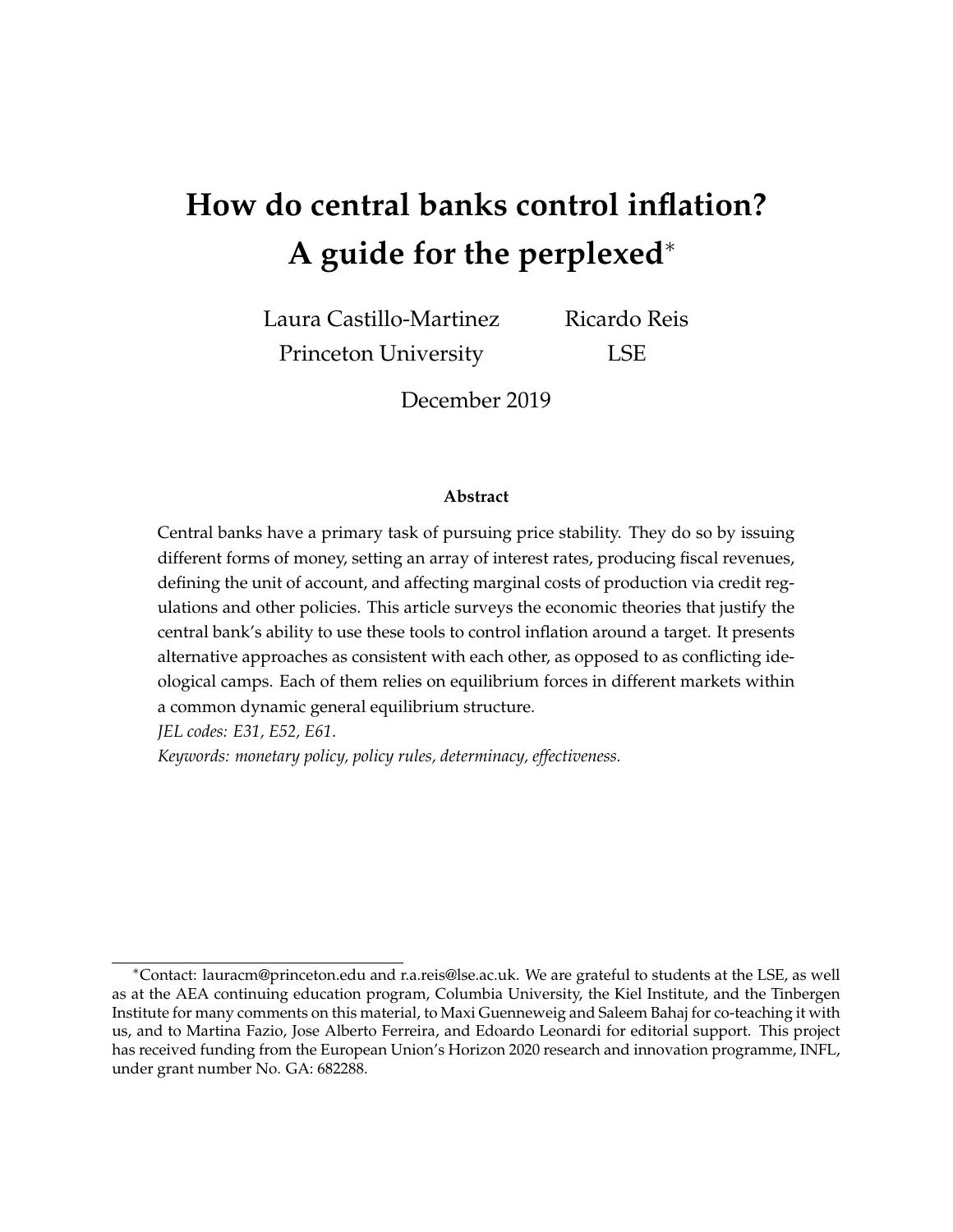# **Outline**

| Introduction<br>$\mathbf{1}$ |       |                                                          |                                                                                                                                                                                                                                                                                                                |  |  |
|------------------------------|-------|----------------------------------------------------------|----------------------------------------------------------------------------------------------------------------------------------------------------------------------------------------------------------------------------------------------------------------------------------------------------------------|--|--|
| Inflation in equilibrium     |       |                                                          |                                                                                                                                                                                                                                                                                                                |  |  |
| 2.1                          |       |                                                          | 6                                                                                                                                                                                                                                                                                                              |  |  |
| 2.2                          |       |                                                          | $\overline{7}$                                                                                                                                                                                                                                                                                                 |  |  |
| 2.3                          |       |                                                          | 8                                                                                                                                                                                                                                                                                                              |  |  |
| 2.4                          |       |                                                          | 9                                                                                                                                                                                                                                                                                                              |  |  |
| 2.5                          |       |                                                          | 9                                                                                                                                                                                                                                                                                                              |  |  |
|                              |       |                                                          | 10                                                                                                                                                                                                                                                                                                             |  |  |
| 3.1                          |       |                                                          | 11                                                                                                                                                                                                                                                                                                             |  |  |
| 3.2                          |       |                                                          | 12                                                                                                                                                                                                                                                                                                             |  |  |
|                              | 3.2.1 |                                                          | 12                                                                                                                                                                                                                                                                                                             |  |  |
|                              | 3.2.2 | Other interest rate feedback rules may be more effective | 13                                                                                                                                                                                                                                                                                                             |  |  |
|                              | 3.2.3 | The economic force behind feedback rules                 | 14                                                                                                                                                                                                                                                                                                             |  |  |
|                              | 3.2.4 |                                                          | 15                                                                                                                                                                                                                                                                                                             |  |  |
| 3.3                          |       |                                                          |                                                                                                                                                                                                                                                                                                                |  |  |
|                              | 3.3.1 |                                                          | 16                                                                                                                                                                                                                                                                                                             |  |  |
|                              | 3.3.2 | Going long: setting long-term interest rates             | 16                                                                                                                                                                                                                                                                                                             |  |  |
|                              | 3.3.3 | Setting both short-term and long-term rates              | 17                                                                                                                                                                                                                                                                                                             |  |  |
| 3.4                          |       |                                                          | 18                                                                                                                                                                                                                                                                                                             |  |  |
|                              | 3.4.1 |                                                          | 19                                                                                                                                                                                                                                                                                                             |  |  |
|                              | 3.4.2 |                                                          | 19                                                                                                                                                                                                                                                                                                             |  |  |
| 3.5                          |       |                                                          | 20                                                                                                                                                                                                                                                                                                             |  |  |
|                              | 3.5.1 |                                                          | 21                                                                                                                                                                                                                                                                                                             |  |  |
|                              | 3.5.2 |                                                          |                                                                                                                                                                                                                                                                                                                |  |  |
| 3.6                          |       |                                                          | 24                                                                                                                                                                                                                                                                                                             |  |  |
|                              | 3.6.1 |                                                          | 24                                                                                                                                                                                                                                                                                                             |  |  |
|                              | 3.6.2 | Banknotes and the ELB reduce effectiveness               | 25                                                                                                                                                                                                                                                                                                             |  |  |
|                              | 3.6.3 |                                                          | 25                                                                                                                                                                                                                                                                                                             |  |  |
|                              |       |                                                          | The no-arbitrage approach: setting interest rates<br>Interest rate rules do not rely on the terminal condition<br>Escape clauses can provide a terminal condition in finite time<br>Non-rational expectations as an alternative to terminal conditions<br>Global analysis, banknotes, and the zero lower bound |  |  |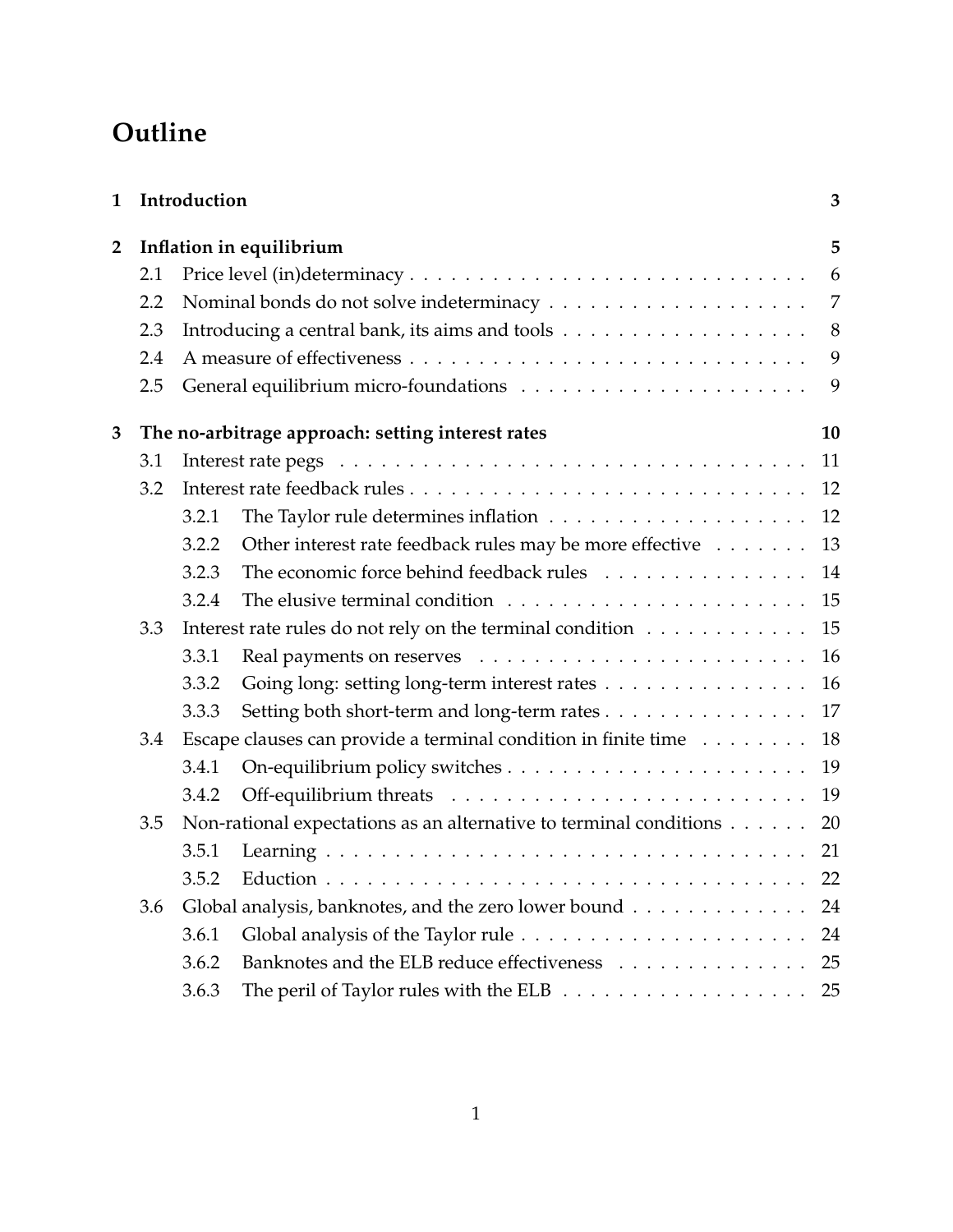| $\overline{\mathbf{4}}$ |     | The monetarist approach: currency and seignorage                                               | 27 |  |
|-------------------------|-----|------------------------------------------------------------------------------------------------|----|--|
|                         | 4.1 |                                                                                                |    |  |
|                         | 4.2 | 30                                                                                             |    |  |
|                         | 4.3 | 31                                                                                             |    |  |
|                         | 4.4 |                                                                                                |    |  |
|                         |     | Reserves as money $\dots \dots \dots \dots \dots \dots \dots \dots \dots \dots \dots$<br>4.4.1 | 33 |  |
|                         |     | 4.4.2                                                                                          | 33 |  |
| 5                       |     | The solvency approach: fiscal theory of the price level                                        |    |  |
|                         | 5.1 |                                                                                                | 35 |  |
|                         | 5.2 | Central bank solvency and the Ricardian condition                                              | 36 |  |
|                         | 5.3 |                                                                                                | 38 |  |
| 6                       |     | The gold standard approach: choosing pegs                                                      | 39 |  |
|                         | 6.1 |                                                                                                | 40 |  |
|                         | 6.2 |                                                                                                | 41 |  |
|                         | 6.3 |                                                                                                | 41 |  |
| 7                       |     | The real activity approach: Phillips curves                                                    |    |  |
|                         | 7.1 | The New Keynesian Phillips curve and credit tools                                              | 43 |  |
|                         | 7.2 | Marginal cost as real activity and intermediate targets                                        | 45 |  |
|                         | 7.3 | Alternative models of the Phillips curve and expected inflation                                | 47 |  |
|                         | 7.4 | The three-equation model $\dots \dots \dots \dots \dots \dots \dots \dots \dots \dots \dots$   | 49 |  |
|                         | 7.5 | The new Keynesian model at the effective lower bound                                           | 51 |  |
| 8                       |     | Conclusion: a unified approach                                                                 | 53 |  |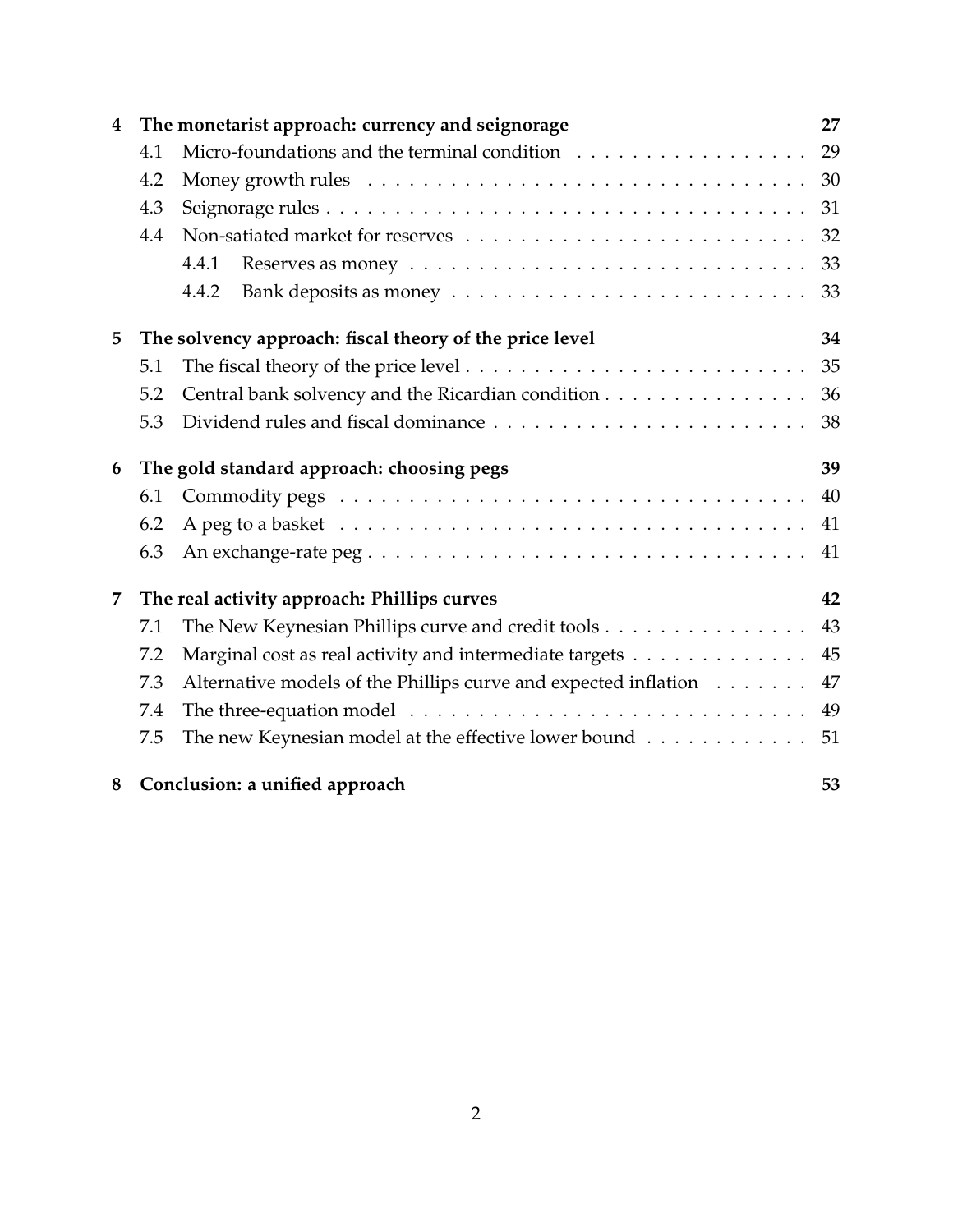## <span id="page-3-0"></span>**1 Introduction**

How do central banks keep inflation on target? How do they prevent episodes of hyperinflation and their tragic consequences for welfare? Can the central bank control inflation if the economy goes through secular stagnation, a liquidity trap, or a fiscal crisis? These are crucial questions, both for policymakers and for academics, and they have answers in current economic theory.

Yet, students coming out of a macroeconomics class are often flummoxed by this topic. Undergraduates mostly retain that central banks print money and more money means higher inflation. They are then thoroughly confused when they realize that most central banks barely mention money in their speeches, that they do not actually choose how much money to print, and that the US monetary base increased five-fold between 2008 and 2014 with no visible dent on inflation. Graduate students learn about the setting of interest rates and the Phillips curve, and perhaps even about the welfare costs of inflation and the links between monetary and fiscal policy. However, as soon as you ask them to reconcile the Fisher principle (higher interest rates are associated with higher expected inflation one-to-one), the Taylor rule (increasing interest rates more than one-to-one in response to inflation keeps inflation constant), and the empirical evidence (raising interest rates lowers inflation) you are likely to get an incoherent answer. Discussions on equilibrium determinacy or active-passive regimes attract theoretically-minded researchers as much as they put off those focused on empirical applications.

The goal of this article is to provide a unified treatment of the theory of how central banks control inflation. The hope is that researchers will have an accessible entry point to this literature, so they can make sense of monetary policies and inflation outcomes using current economic theory. Our approach is to highlight the common features of different viewpoints by using a single neoclassical general-equilibrium model of the economy, and arguing that alternative theories simply focus on different equations and markets within the same model. The central bank is at the center of all of them, as the agency with a mandate to deliver a value for the price level, although policies can be described as monetary, fiscal or, more accurately, as a mix of both.

This is not an article about the optimal way to conduct monetary policy or about how to trade off variability in inflation versus real activity. We take as given a target for inflation, and study how the central bank goes about delivering actual inflation as close as possible to this target. This involves two questions. First is a *determinacy* question, on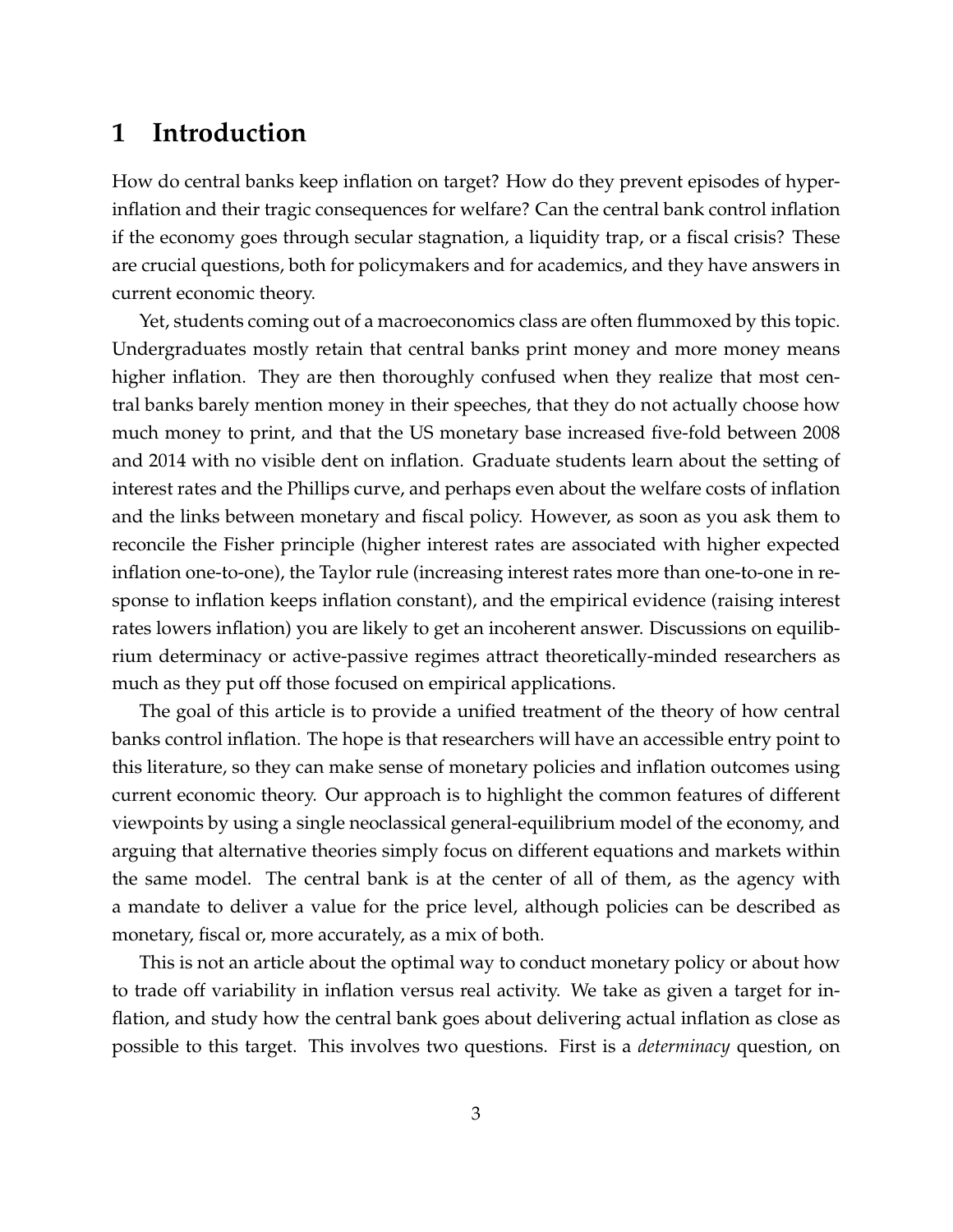whether policy can deliver a unique price level. Multiple or indeterminate equilibria in models are signs of outcomes in the real world that may be quite far from what policy intended. Second, focusing on which policy leads to a smaller variation in the deviations of actual inflation from target, we answer an *effectiveness* question. By characterizing the components of this variation so that they can be quantified, the choice between monetary policies can rely less on the aesthetic beauty of their theories and more on their predicted outcomes. Inversely, different historical experiences with inflation are interpreted as different policy approaches being in use, as opposed to evidence for or against one of them.

Our framework is organized in three levels. Each section presents an *approach* to control inflation. This is understood as a focus on a particular market, associated with a specific equilibrium condition, and an equilibrating economic force that moves the price level. Each section also introduces one or more *tools* within the toolkit of the central bank that directly affect one market to steer inflation towards its target. Finally, within each approach-tool mix, there are different *rules* that link the tool to exogenous policy choices. We also discuss the most effective rule in order to compare different approaches. Towards the end of the paper, we bring all the approaches together to show that in practice they can all work at the same time, but policy must choose which one is the active one driving inflation.

Before we get started, section [2](#page-5-0) sets up the canonical dynamic model we will use and shows that the classical analysis of supply and demand does not pin down inflation. This is what makes this topic special. The section also provides a description of what is a minimal central bank. Each section that follows expands on it as it introduces more tools available to the central bank.

In section [3,](#page-10-0) we consider the approach that focuses on financial markets and the forces of arbitrage that price financial assets. The key equilibrium condition is the Fisher equation, although terminal conditions on nominal variables, regime switches, and the rationality of expectations, also play a role. The associated policy tool that the central bank chooses is the interest rate, either the one observed in short-term bonds, or the one that is set by remunerating bank deposits at the central bank. The policy rules include conventional feedback rules for short-term rates, like the Taylor rule, as well as unconventional policies, such as going long on interest rates through forward guidance or offering a fixed real payment on reserves.

Section [4](#page-27-0) looks at the market for currency and how the price level may adjust to ensure it is in equilibrium. The key equation is the demand for currency, while the policy tool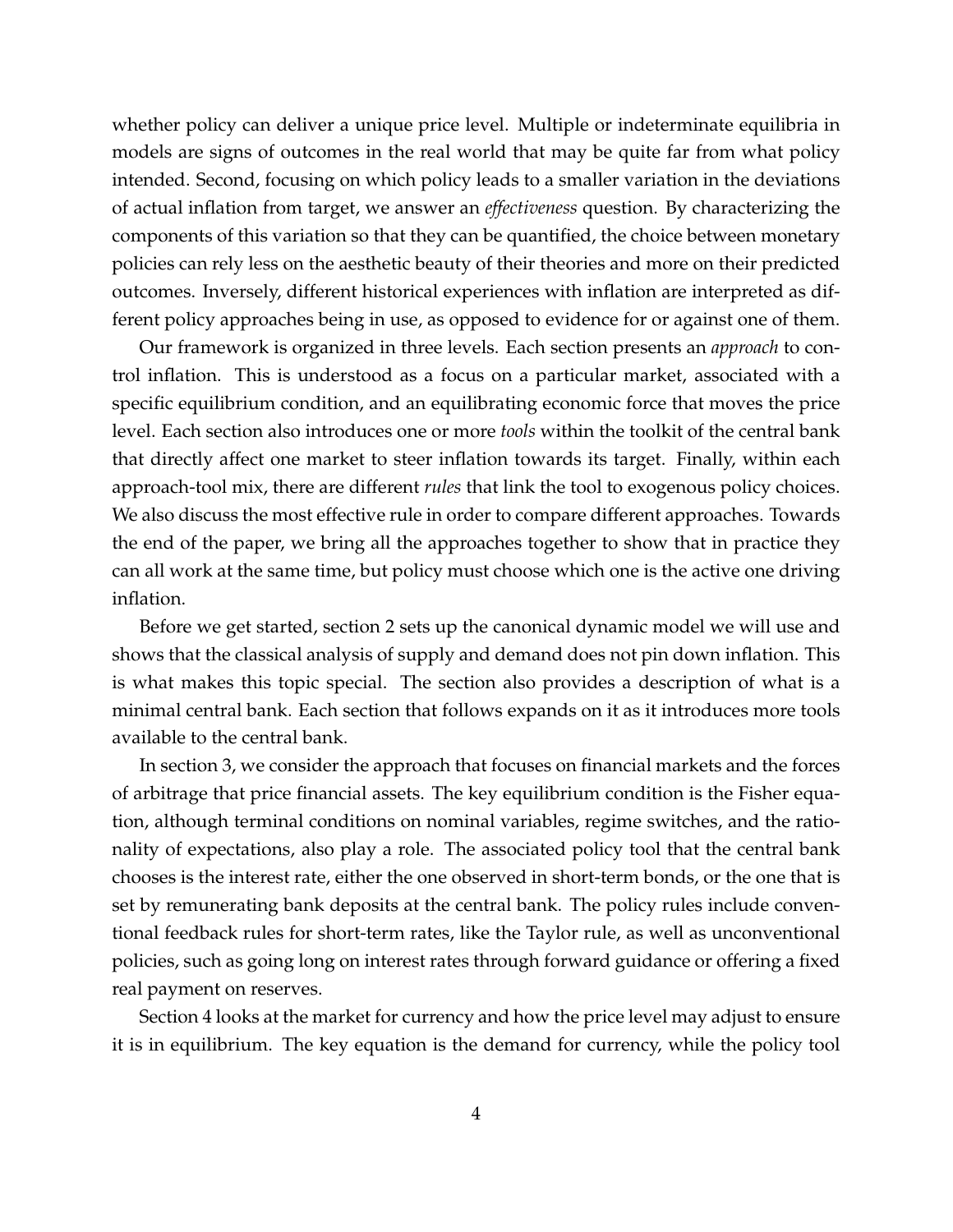is the monopoly power of the central bank to print banknotes. We consider both money growth rules, as well as fiscal rules on seignorage revenues from this activity.

In section [5,](#page-34-0) the key equation is an intertemporal budget constraint. The approach in this section relies on the solvency of the central bank or, in some cases, on the solvency of the overall government. The price level needs to adjust to rule out Ponzi schemes on government debt. This is usually called a fiscal-theory of price level determination. But it can be employed by a central bank using as its tool the surplus it earns by varying the size and composition of its balance sheet. Rules for the central bank's dividends or its net worth steer inflation.

In section [6,](#page-39-0) we focus on the market for goods and on the law of one price as the economic force that pins down inflation. The central bank policy tool here is its power to define the unit of account. Because many of the goods consumed in a country are produced in another country with a different unit of account, this often involves rules for exchange rate pegs.

The final approach looks at the Phillips curve as the key economic relation. Inflation is determined via the link between real outcomes and nominal variables. The central bank uses credit regulation as well as all of the tools discussed so far to affect marginal costs of firms and to control inflation. While the previous four sections assumed flexible prices to keep the analysis simple, section [7](#page-42-0) discusses how earlier conclusions might change with nominal rigidities (answer: not much).

Arbitrage, supply and demand, solvency, the law of one price, and nominal rigidities are five separate economic forces that co-exist in a well-specified model where they can interact with each other. Section [8](#page-53-0) brings together the equations highlighted in each of the previous sections to conclude. This makes clear that alternative theories of inflation are rather different approaches that central banks choose to follow. Importantly, these choices have to be consistent with each other, requiring that one policy tool is dominant over the other. $<sup>1</sup>$  $<sup>1</sup>$  $<sup>1</sup>$ </sup>

## <span id="page-5-0"></span>**2 Inflation in equilibrium**

At the core of most dynamic macroeconomic models is an Euler equation of the form:

<span id="page-5-2"></span>
$$
\mathbb{E}_t \left[ M_{t+1} (1 + R_t) \right] = 1. \tag{1}
$$

<span id="page-5-1"></span><sup>&</sup>lt;sup>1</sup>Previous surveys, taking a different approach, are [McCallum](#page-60-0) [\(1999\)](#page-60-0) and [Woodford](#page-61-0) [\(2003\)](#page-61-0).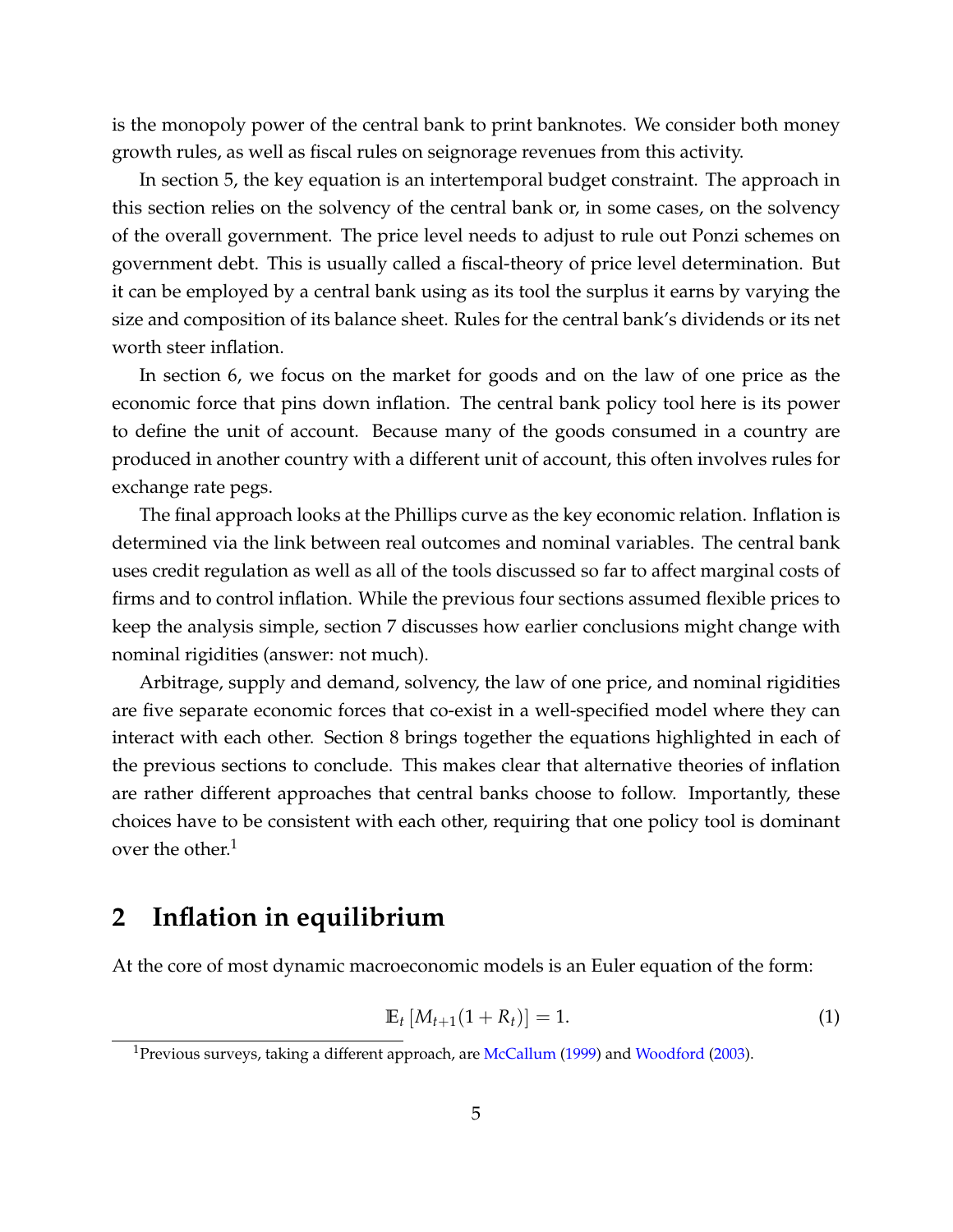The **E***t*(.) operator captures the rational expectations of the private sector as of date *t*. *R<sup>t</sup>* is the promised return at date  $t$  on a real safe investment that pays off at date  $t + 1$ , while  $M_{t+1}$  is a stochastic discount factor.

Intuitively, *Mt*+<sup>1</sup> reveals how many units of a good the private agents would require next period in exchange for one unit of the good today. In other words, *Mt*+<sup>1</sup> is the marginal rate of substitution between consumption today and tomorrow. Since  $1 + R_t$  is the opportunity cost of consuming one more unit today in terms of foregone consumption tomorrow, then the equation above is the standard optimality condition stating that agents must be indifferent between consuming or saving an extra unit.

An alternative, but equivalent, investment intuition is that to ensure no-arbitrage profits, it must be that the risk and time adjusted net return on any investment is zero. The stochastic discount factor provides the adjustment factor for time and risk. If investors are risk neutral then  $M_{t+1}$  would be equal to a constant  $β$  that captures solely impatience, and the equation states that the real return is approximately equal to the rate of time preference  $-\ln(\beta)$ .

A stark assumption that we will keep until section [7](#page-42-0) is that  $M_{t+1}$  is exogenous with respect to *P<sup>t</sup>* . This assumption is commonly known as the classical dichotomy. It states that real trade-offs are unchanged regardless of the price level. An *equilibrium* in this economy is a solution for  $\{R_t, P_t\}_{t=0}^{\infty}$  such that given an exogenous  $\{M_{t+1}\}_{t=0}^{\infty}$ , equation [\(1\)](#page-5-2) holds.

## <span id="page-6-0"></span>**2.1 Price level (in)determinacy**

In equilibrium, the real interest rate is given by:

<span id="page-6-1"></span>
$$
R_t = \mathbb{E}_t \left[ M_{t+1} \right]^{-1} - 1, \tag{2}
$$

at all dates. Nothing pins down the price level. Any sequence  $\{P_t\}_{t=0}^{\infty}$  is consistent with the Euler equation and the economy being in equilibrium. Setting  ${P_t}_{t=0}^{\infty}$  merely amounts to setting the unit of account in the economy.

More formally, let  $s_t$  be the state of the world at date  $t \geq 1$ , and let  $s^t = (s_1, ..., s_t)$  be the history of states until date *t*. Define inflation as  $\Pi_t(P_0, s^t) \equiv P_t/P_{t-1}$ , the change in the price level. A nominal equilibrium is then an initial value  $P_0$  and a function  $\Pi_t(P_0,s^t)$ for all dates  $t \geq 1$ .

**Definition.** *The level of inflation is unique or determinate in equilibrium if:*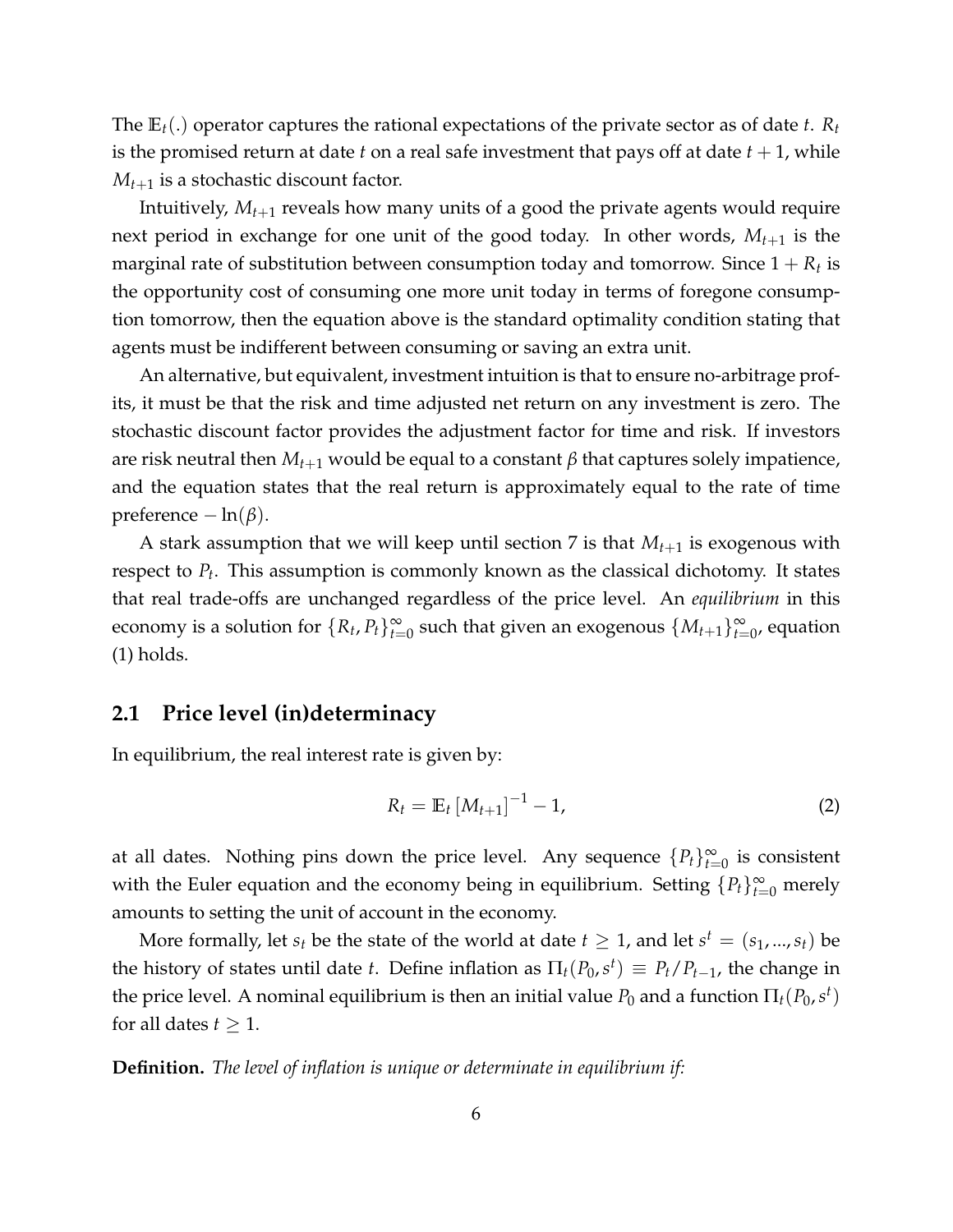- *1. There is a unique scalar*  $P_0$  *in equilibrium.*
- 2. If  $\Pi'_t(P_0,s^t)$  and  $\Pi''_t(P_0,s^t)$  both satisfy equilibrium conditions, then  $\Pi'_t(P_0,s^t) = \Pi''_t(P_0,s^t)$ .

The first condition requires that even if the entire future path of inflation is pinned down from today onward, one must still know today's price level. What ultimately matters is how much is a dollar's worth in terms of real goods at any given date. Without pinning down the initial value of a dollar, for a given inflation path, the actual price level *P<sup>t</sup>* could be any number.

The second condition states that, for any given state of the world, inflation must be unique. If, in spite of all the fundamental features of the world being the same, inflation can be different, then the central bank has failed to pin down inflation.

The result that, without a central bank, inflation is indeterminate in equilibrium holds in *any* classical model. The argument dates back to [Hume](#page-59-0) [\(1752\)](#page-59-0): dollars are just a unit of account with which the prices of goods are determined. If people started denominating prices in cents instead of dollars nothing would change. There is no demand or supply that ensures that 100 cents equals one dollar. Nothing in classical economics pins down the price level or inflation, in the same way that nothing determines whether measurements should be in inches or centimeters.

## <span id="page-7-0"></span>**2.2 Nominal bonds do not solve indeterminacy**

A natural reaction to this result would be to say that since the price level does not appear in the Euler equation, of course it cannot be determinate. If savings are in real assets, nothing is denominated in nominal units within the model.

Introduce now nominal bonds. The optimality condition with respect to holdings of these bonds is:

<span id="page-7-2"></span>
$$
\mathbb{E}_t\left[M_{t+1}\left(\frac{1+I_t}{\Pi_{t+1}}\right)\right] = 1.
$$
\n(3)

As nominal bonds promise a nominal interest rate *I<sup>t</sup>* , their real return depends on inflation. Indifference towards holding them must result from equating this expected return times the marginal rate of substitution to one.

<span id="page-7-1"></span>While this gives an additional equilibrium condition, there is also an additional endogenous variable,  $I_t$ . The above equation pins down  $I_t$  given  $\Pi_t$ . But there is still nothing to pin down  $\Pi_t$  in the first place. Introducing nominal bonds does not solve price level indeterminacy.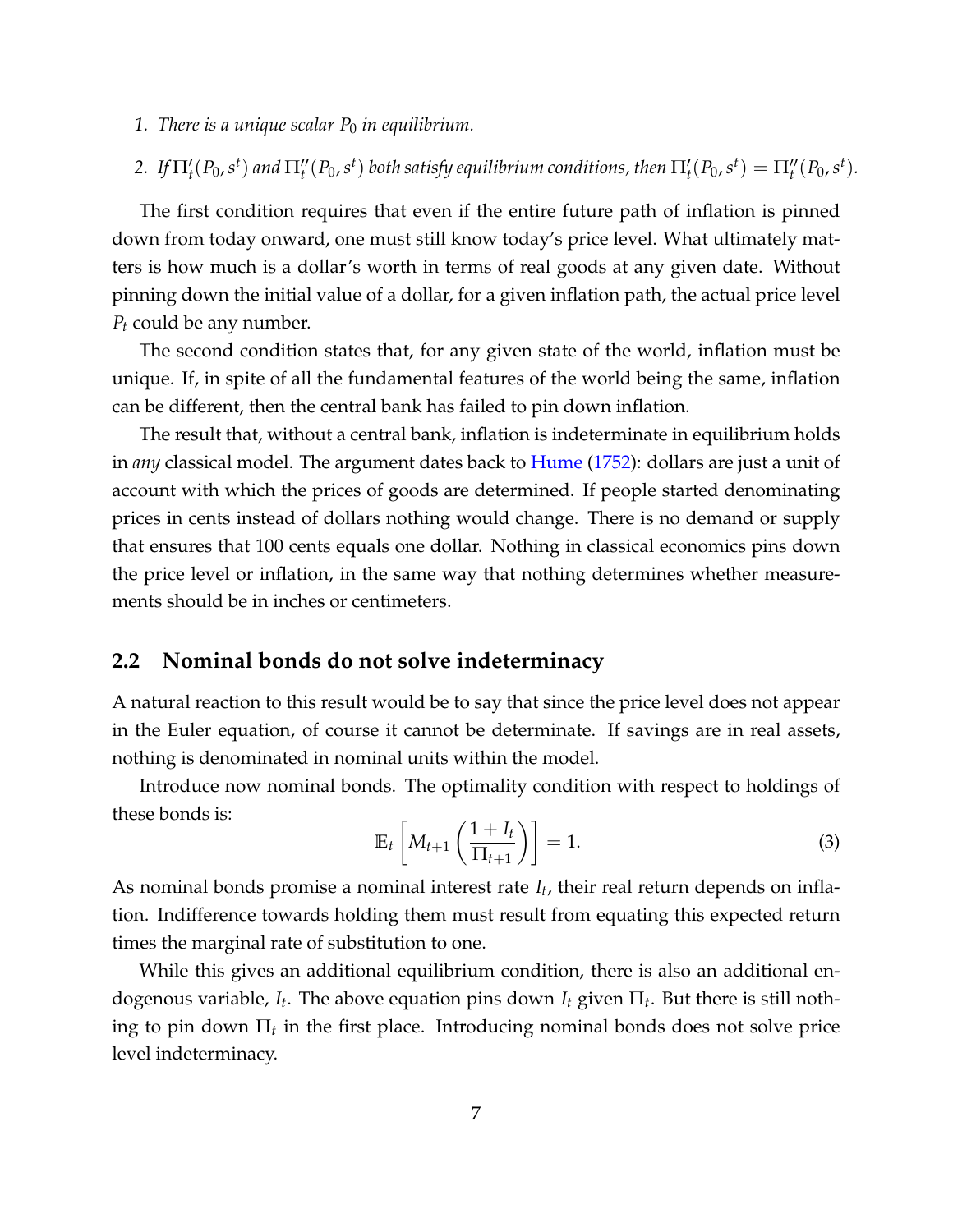## **2.3 Introducing a central bank, its aims and tools**

The *policy aim* of the central bank is to keep  ${P_t}_{t=0}^{\infty}$  $_{t=0}^{\infty}$  close to a target  $\{P_{t}^{*}% (\theta)\}_{t=0}^{t}$  $t^*$ } $\sum_{t=1}^{\infty}$  $\sum_{t=0}^{\infty}$ . The target may be stochastic, have a unit root, or depend on the real state of the economy captured by  $M_t$ . It may be arbitrary or optimal given some objectives of policy. $^2$  $^2$  The key assumption is that it is exogenous with respect to *P<sup>t</sup>* .

To achieve this target, central banks have different *policy tools*. We start by describing a minimal central bank, and throughout the paper expand on it to include the different roles that central banks perform around the world.

In modern digital economies, people use electronic means of payment like debit or credit cards to settle their transactions. For any given transaction, the seller may have an account in bank A and the buyer an account in bank B, so there must be a settlement whereby bank A collects payments from bank B. The central bank is the clearing house where payments between banks take place. These payments are made using another digital mean of payment, often named reserves, which are nothing but liabilities of the central bank towards banks.<sup>[3](#page-8-1)</sup> Because reserves are the ultimate form of payment, they are the unit of account. Since reserves in the United States are denominated in dollars, firms and people choose to denominate their prices in dollars as well. The price of a good is simply how many units of reserves must be exchanged to obtain the good.

The current stock of reserves is just a list of entries in a spreadsheet at the central bank, one for each bank. Given its control over the spreadsheet, the central bank has two ways to set monetary policy: it can choose the amount of reserves, *V<sup>t</sup>* , or the rate at which it remunerates them,  $I_t^v$ . These are nothing but decisions on the sum of the entries in the spreadsheet at any point in time, and on the rate at which the number in each entry of the spreadsheet rises across periods.

The policy tools are set according to *policy rules*. The central bank can choose a peg for the interest on reserves, which does not depend on any other economic variable, or it can make the interest rate depend on the state of the world driving the real interest rate or on the inflation target. We denote this choice by  $X_t^i$ , to highlight that it is exogenous with respect to  $P_t$ , and with the superscript denoting the tool it refers to. The policy rule may also imply a feedback from the actual price level to the policy tool, in which case the

<span id="page-8-1"></span><span id="page-8-0"></span><sup>&</sup>lt;sup>2</sup>Readers interested in the choice of  $P_t^*$  can see [Khan, King and Wolman](#page-59-1) [\(2003\)](#page-59-1) or [Woodford](#page-61-1) [\(2010\)](#page-61-1).

 $3$ For people that prefer to settle some transactions without using a bank (a minority today) the central bank also issues banknotes, a particular durable good, and commits to exchange them for reserves one-toone at all times. We will discuss currency in section [4.](#page-27-0)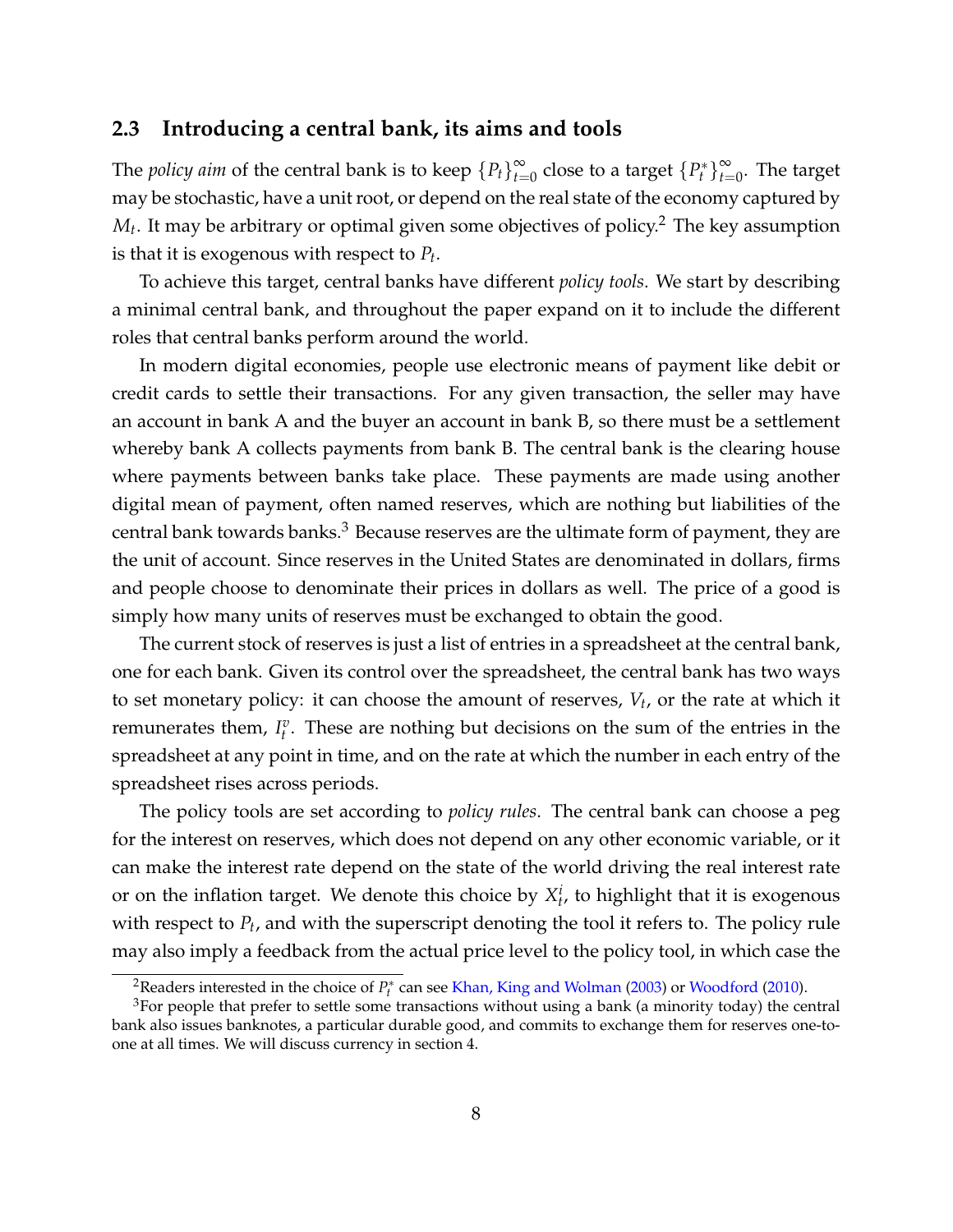<span id="page-9-0"></span>policy rule is a map from  $P_t$  and  $X_t^i$  to the tool  $I_t^v$ .

## **2.4 A measure of effectiveness**

To study the effectiveness of a rule, we log-linearize the economy around a steady state point where the real interest rate and inflation are equal to constants, *β* and Π. Small letters denote the log deviations from that constant.

**Definition.** *The effectiveness of a policy is assessed by how small the sequence of deviations between the log price level and its target is:*

$$
\varepsilon_t \equiv p_t - p_t^*.
$$
 (4)

Given an approach to controlling inflation, the central bank would like to set its tool following a rule that makes its expectation of these errors zero. We call this the *most effective* rule, and denote its choice by *X* ∗ *t* .

However, the central bank only has imperfect real-time estimates of the real interest rate or of the desired inflation target. To clarify the notation  $\mathbb{E}_t(p_{t+i})$  is the public's expectation at *t* of what the price level will be at date  $t + j$ , while  $\hat{p}_{t+j}$  is the central bank's expectation at *t*, and these may not be the same. The most effective rule is therefore defined by ensuring that in equilibrium  $\hat{p}_t = \hat{p}_t^*$ *t* .

The remainder of this paper introduces different tools available to central banks, and judges them in terms of the determinacy of inflation and the effectiveness of the rules they inspire. Before proceeding, we clarify the micro-foundations of the model.

## <span id="page-9-1"></span>**2.5 General equilibrium micro-foundations**

For readers uncomfortable with just stating equations [\(1\)](#page-5-2) and [\(3\)](#page-7-2), here is a simple microfoundation. Consider an exchange economy populated by many private agents that have the same time-separable preferences over a single consumption good  $\mathbb{E}_0 \sum_{t=0}^{\infty} \beta^t U(C_t)$ and trade real bonds  $K_t$  and nominal bonds  $B_t$  with each other subject to a budget constraint:  $P_t C_t + P_t K_t + B_t \leq P_t Y_t + P_t K_{t-1} (1 + R_{t-1}) + B_t (1 + I_{t-1})$ . There is no storage technology and the bonds are in zero net supply, so market clearing imposes that consumption is equal to aggregate output  $C_t = Y_t$ , which is a random endowment. Optimal behavior in this economy is then entirely described by equations [\(1\)](#page-5-2) and [\(3\)](#page-7-2) where the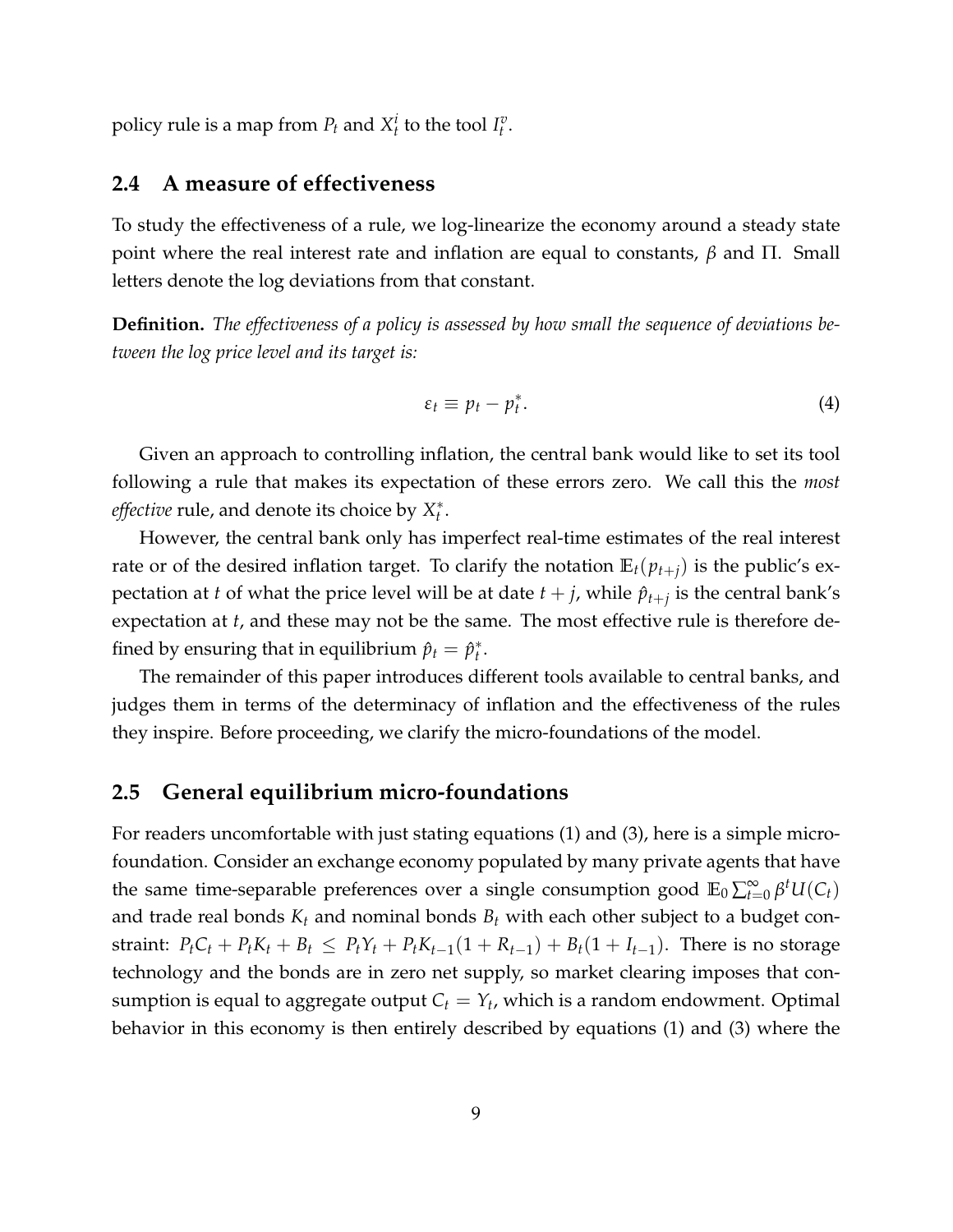stochastic discount factor is:

<span id="page-10-2"></span>
$$
M_{t+1} = \beta U'(Y_{t+1}) / U'(Y_t).
$$
 (5)

No model of inflation is complete without specifying how the central bank interacts with the fiscal authority. In this minimal model, government bonds were the negative of reserves outstanding so that nominal liabilities were issued in zero supply. The level of *Vt* is irrelevant, since reserves and other liabilities of the government have no effect on any real or nominal outcome by Ricardian equivalence. Likewise, the minimal central bank earns no income and rebates no dividends to the government. The fiscal authority may have spending but it collects its own taxes to pay for it. This is sometimes called a Ricardian policy. Later, in section [5,](#page-34-0) we discuss an alternative where the quantity of reserves can be used to control inflation and where the dividends of the central bank become important.

## <span id="page-10-0"></span>**3 The no-arbitrage approach: setting interest rates**

The most common approach followed by central banks for decades is to fix the nominal interest rate of one-period bonds *I<sup>t</sup>* . In the past, this was done indirectly by rationing the supply of reserves, and then buying and selling bonds for reserves to target this interest rate. Over the last decade, the nominal interest rate was set directly by remunerating reserves at the rate  $I_t^v$ , and having abundant reserves so that they are a pure financial asset that provides no payment or liquidity services. In that case, no arbitrage between nominal bonds and reserves delivers  $I_t = I_t^v$ .

In turn, the no-arbitrage relation between real and nominal bonds is:

<span id="page-10-1"></span>
$$
\mathbb{E}_t\left[M_{t+1}\left(1+R_t-\frac{1+I_t}{\Pi_{t+1}}\right)\right]=0.
$$
\n(6)

This states that, once adjusted by the stochastic discount factor, savings in real investment or in reserves at the central banks must yield the same expected return. It is often called the Fisher equation and it is the key equation of the approach in this section.

The Fisher equation captures an economic force that can move the price level. It works as follows: banks can choose to hold reserves or real investments. Suppose the price level today was too low. Relative to a fixed future price level, then expected inflation would be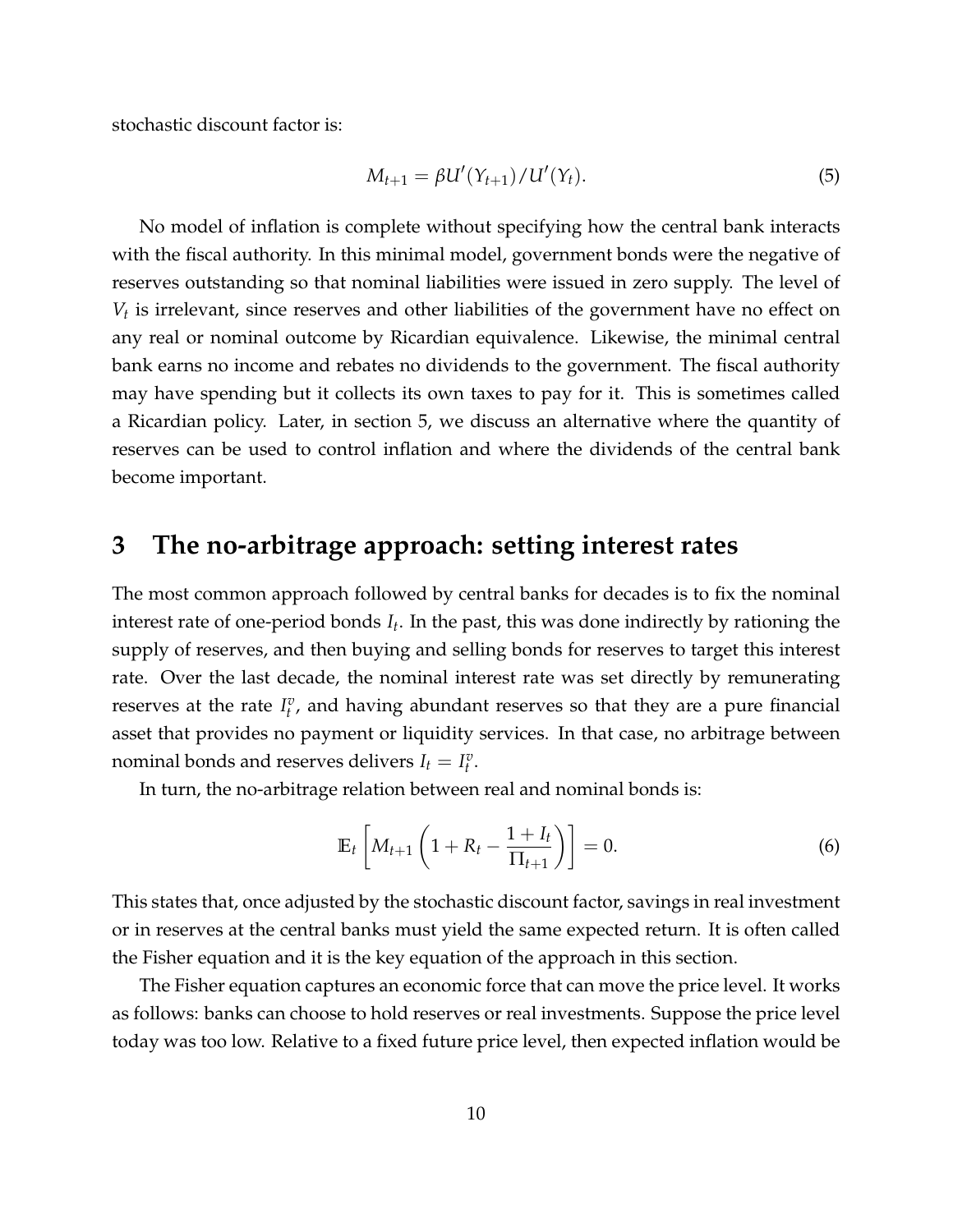higher. Therefore, the return on reserves would be lower than that on real investments. In other words, by holding reserves at the central bank, banks get fewer goods in return than if they had invested them privately. Banks would want to hold zero reserves and invest all of their resources in real terms, which would not be an equilibrium given a positive supply of reserves. Rather, as banks demand fewer reserves, their value falls. Because reserves are the unit of account, their real value is 1/*P<sup>t</sup>* , so the price level must rise back into equilibrium. A higher price level means that expected inflation is lower and the real return on reserves is higher, rising until the point where banks are, once again, indifferent between real investment and reserves.<sup>[4](#page-11-2)</sup>

#### <span id="page-11-0"></span>**3.1 Interest rate pegs**

If the central bank chooses the interest on reserves exogenously, then  $I_t = I_t^v = X_t^i$ . The literature has traditionally referred to this as an interest rate peg. The Fisher equation then implies that:

<span id="page-11-4"></span>
$$
\mathbb{E}_t\left(\frac{M_{t+1}}{\Pi_{t+1}}\right) = \frac{1}{1+X_t^i}.\tag{7}
$$

By choosing the right-hand side, the minimal central bank is able to pin down the expected ratio of the stochastic discount factor and inflation. Inflation itself though is not determinate. There are an infinite number of inflation rates at different states of the world that satisfy this equation.<sup>[5](#page-11-3)</sup>

If there is no uncertainty in the economy, the expectations operator disappears from equation [\(7\)](#page-11-4). In that case, by choosing  $X_t^i$ , the central bank ensures a single  $\Pi_{t+1}$  at each date. Even then, there is no other condition to pin down  $P_0$ . If people expect higher prices in the future, the price level at 0 will simply jump up today, keeping inflation equal to  $(1 + X_t^i)/(1 + R_t)$ . The first condition for determinacy is not satisfied.<sup>[6](#page-11-5)</sup>

By itself, relying on arbitrage and setting interest rates does not determine inflation.

<span id="page-11-2"></span><span id="page-11-1"></span> $4A$  small literature has studied inflation using the no-arbitrage approach but when incomplete markets lead to variations of equation [\(6\)](#page-10-1). In the interest of space, we do not cover these, although the economic logic is similar to the one we present. See [Benassy](#page-56-0) [\(2000\)](#page-56-0), [Den Haan, Rendahl and Riegler](#page-58-0) [\(2017\)](#page-58-0), or [Hagedorn](#page-59-2) [\(2018\)](#page-59-2).

<span id="page-11-3"></span><sup>&</sup>lt;sup>5</sup>See [Nakajima and Polemarchakis](#page-60-1) [\(2005\)](#page-60-1) for a thorough discussion across different economic environments.

<span id="page-11-5"></span><sup>&</sup>lt;sup>6</sup>This classic result is due to [Sargent and Wallace](#page-61-2) [\(1975\)](#page-61-2).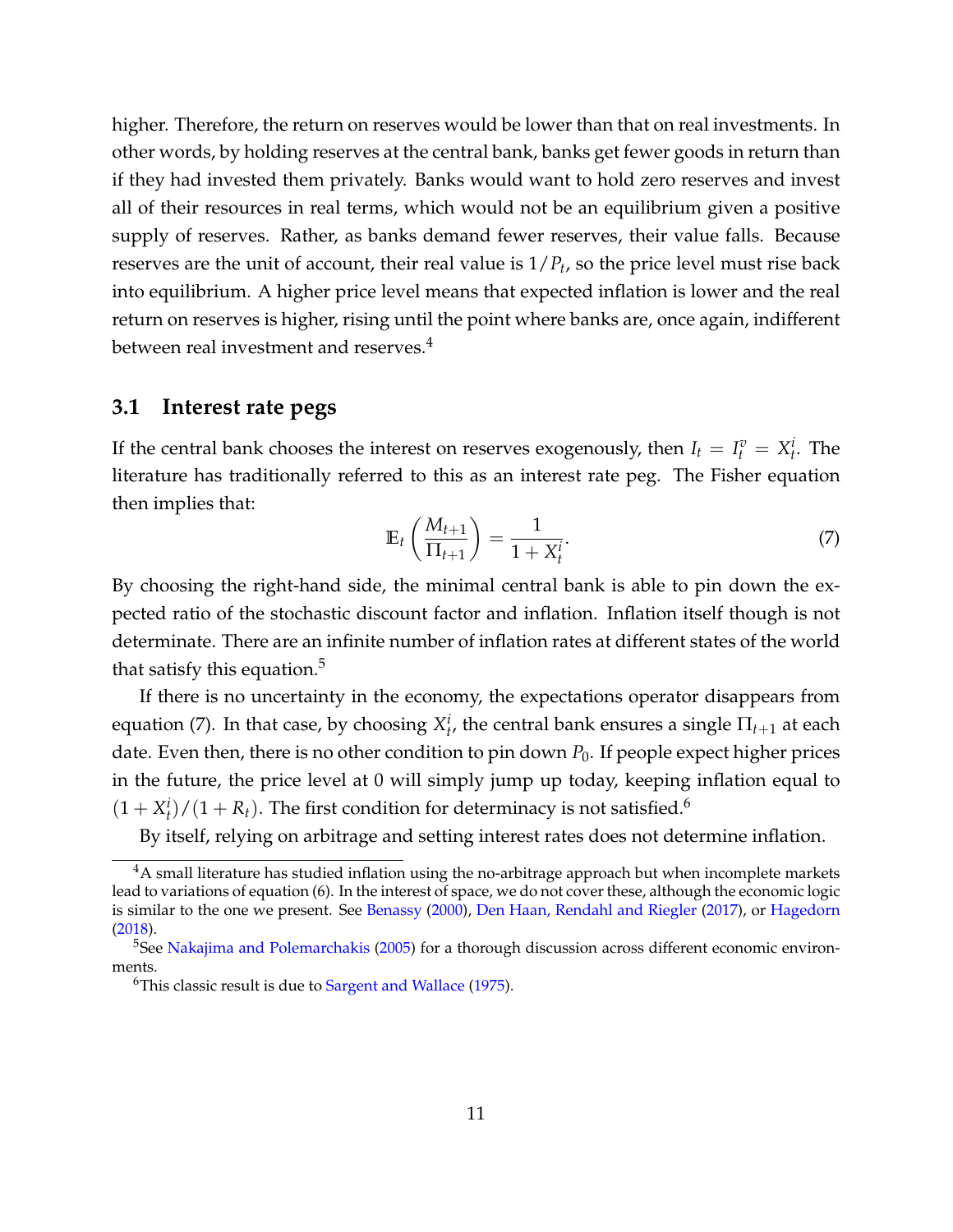## **3.2 Interest rate feedback rules**

The central bank can do more. It can choose a feedback rule so that it adjusts the interest rate in response to contemporaneous movements in the price level (or inflation).

#### <span id="page-12-0"></span>**3.2.1 The Taylor rule determines inflation**

The most famous of these rules is:

<span id="page-12-2"></span>
$$
i_t = x_t^i + \phi \pi_t. \tag{8}
$$

The Taylor principle sets  $\phi > 1$ , so the response to inflation is more than one-to-one. An enormous literature has used this rule for monetary policy, following [Taylor](#page-61-3) [\(1993\)](#page-61-3)'s demonstration that it fits the U.S. experience well.

The log-linearized version of the Fisher equation is:

<span id="page-12-3"></span>
$$
i_t = r_t + \mathbb{E}_t(\pi_{t+1}). \tag{9}
$$

Combining it with the Taylor rule to replace out the nominal interest rate delivers a difference equation for the deviations of inflation from target. Iterating forwards and imposing a terminal condition, such that  $\lim_{T\to\infty} \phi^{-T}\,\mathbb{E}_t\left(\pi_{t+T} - \pi_t^*\right)$  $f_{t+T}^*$ )  $= 0$ , delivers a unique so- $lution:<sup>7</sup>$  $lution:<sup>7</sup>$  $lution:<sup>7</sup>$ 

<span id="page-12-4"></span>
$$
\pi_t = \pi_t^* + \sum_{j=0}^{\infty} \phi^{-j-1} \mathbb{E}_t \left( r_{t+j} + \pi_{t+1+j}^* - \phi \pi_{t+j}^* - x_{t+j}^i \right).
$$
 (10)

Note that this equation holds for all *t* ≥ 0. Since *P*−<sup>1</sup> is given, the price level is determinate at all dates, including 0.

The most effective policy rule sets the interest rate to respond to inflation as well as to the central bank's forecast of real interest rates and the inflation target:  $x_t^{i*} = \hat{r}_t + \hat{\pi}_{t+1}^*$ *φπ*ˆ ∗ *t* . Its effectiveness is:

$$
\varepsilon_t = \varepsilon_{t-1} + \sum_{j=0}^{\infty} \phi^{-j-1} \mathbb{E}_t \left[ r_{t+j} - \hat{r}_{t+j} + \pi_{t+1+j}^* - \hat{\pi}_{t+1+j}^* - \phi(\pi_{t+j}^* - \hat{\pi}_{t+j}^*) \right]. \tag{11}
$$

The right-hand side summarizes the public's expectations of the estimation mistakes

<span id="page-12-1"></span> $<sup>7</sup>$ This equation also implicitly assumes that the infinite sum of expectations is finite. This is a weak</sup> requirement on policy: it must be sufficiently effective so that  $x_t^i$  does not stray away from the real interest rates and inflation exponentially over time.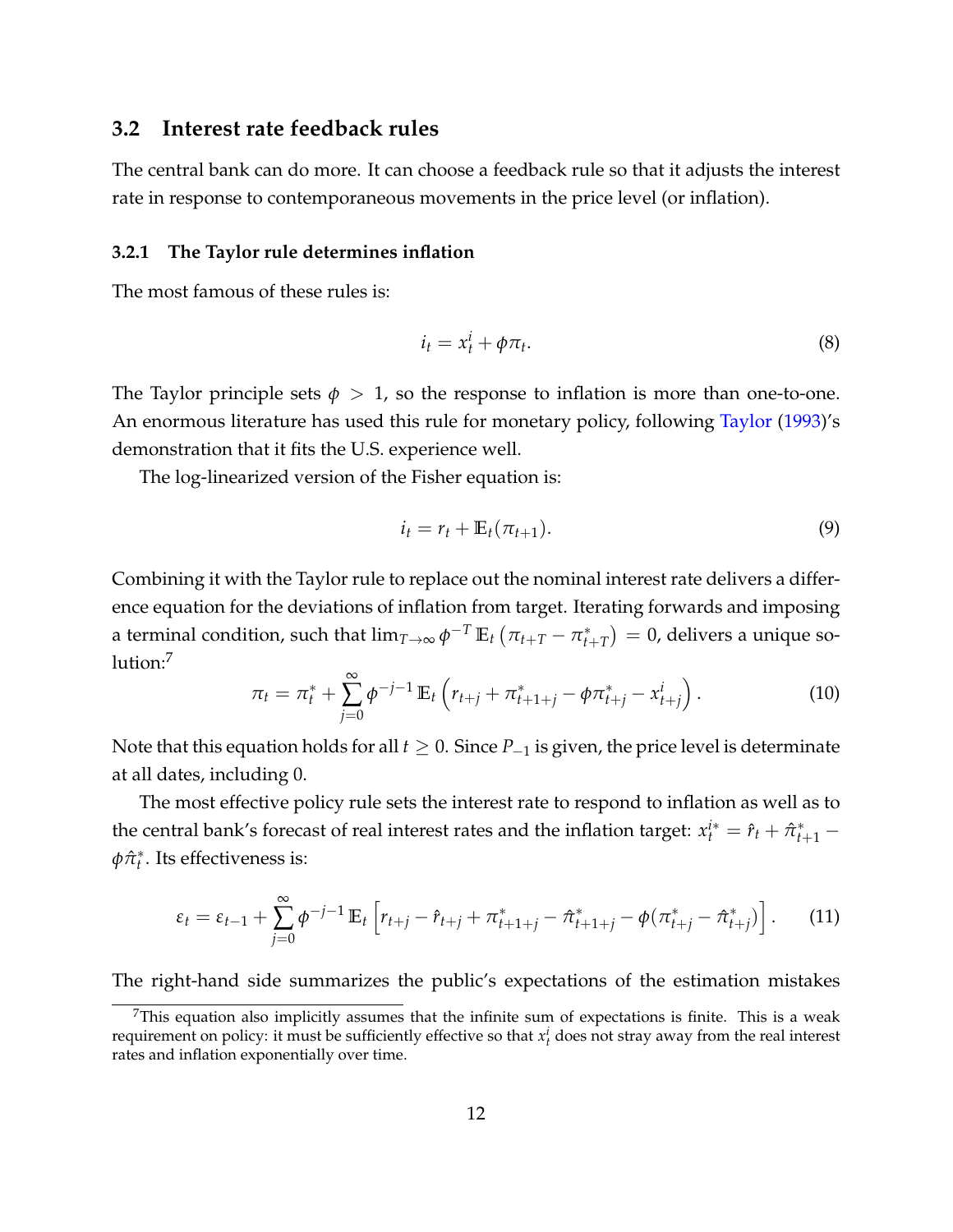made by the central bank on the state of the economy. Even if neither the central bank nor the public know what  $r_t$  or  $\pi_t^*$ *t* are, and even if their estimates are poor, as long as these estimates coincide, the policy will be effective.

The literature calls Delphic forward guidance to central bank communications of what it thinks the future states of the economy will be. With Taylor rules, this is a crucial part of policymaking. It is more important for effectiveness that the central bank's estimates coincide with those of the public, than it is for them to be right.

#### <span id="page-13-0"></span>**3.2.2 Other interest rate feedback rules may be more effective**

A large literature has discussed the general class of interest rate rules and estimated them using data across countries and time regimes. $8$  Many of them fit into the formulation in equation [\(8\)](#page-12-2). For instance, a wide variety of measures and estimates of real activity have been included in the rule, to capture the fact that central banks often respond to recessions by cutting interest rates. All of these measures fall under the  $x_t^i$  term in our notation. Since our analysis already allowed for  $(r_t, x_t^i)$  to be general stochastic processes—the only restriction was that they were exogenous with respect to inflation—we have already covered their determinacy. They only affect the effectiveness of the policy.

We can also consider a few broader classes of feedback rules. First, most estimates of policy rules also show that interest rates are inertial. Central banks typically break a desired change in interest rates into 0.25% steps over successive policy meetings. We can represent this by having current interest rates responding to their own past value. Second, convinced by estimates that monetary policy only affects inflation with a lag, many central banks adjust interest rates in response to public forecasts of future inflation, obtained from surveys, financial prices or internal models of the central bank. We capture this by adding the public's expectation of future inflation to the interest rate rule. Third, many central banks respond to core measures that try to smooth out the noisy real-time measures of inflation and capture its permanent trends. Following [Muth](#page-60-2) [\(1960\)](#page-60-2), we model core inflation as a weighted average of past inflation, which is the optimal estimate if actual inflation follows a random walk contaminated with white noise measurement error. Fourth, studies of optimal monetary policy often suggest that the central bank should target the price level rather than inflation. These Wicksellian rules replace  $\pi_t$  with  $p_t$  in the policy rule.

<span id="page-13-1"></span><sup>&</sup>lt;sup>8</sup>[McCallum](#page-60-3) [\(1981\)](#page-60-3) introduced these rules and first showed that they lead to determinacy. Clarida, Galí [and Gertler](#page-57-0) [\(2000\)](#page-57-0) and [Woodford](#page-61-0) [\(2003\)](#page-61-0) are classic analyses.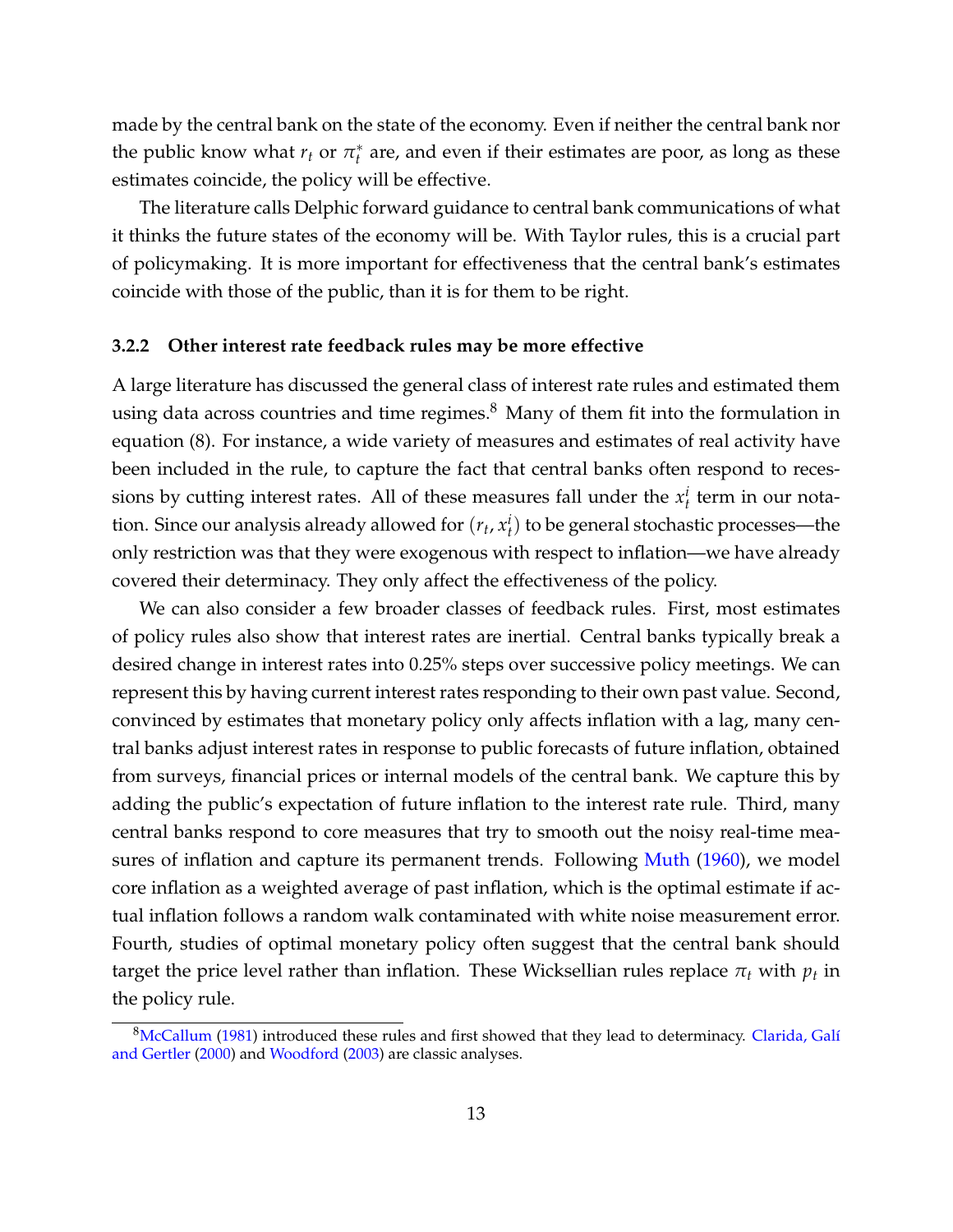<span id="page-14-2"></span>

| Name               | Rule                                                                | Determinacy condition |
|--------------------|---------------------------------------------------------------------|-----------------------|
| <b>Benchmark</b>   | $i_t = x_t^i + \phi \pi_t$                                          | $\phi > 1$            |
| Inertia            | $i_t = x_t^i + \phi \pi_t + \chi i_{t-1}$                           | $\phi + \chi > 1$     |
| Forecast targeting | $i_t = x_t^i + \phi \pi_t + \chi \mathbb{E}_t(\pi_{t+1})$           | $\phi + \chi > 1$     |
| Core inflation     | $i_t = x_t^i + \phi(1 - \chi) \sum_{j=0}^{\infty} \chi^j \pi_{t-j}$ | $\phi > 1$            |
| Wicksellian rule   | $i_t = x_t^i + \phi p_t$                                            | $\phi > 0$            |

Table 1: Feedback rules and determinacy conditions

The mathematics and economic logic of all these cases are similar to the ones in the analysis of the Taylor rule. Table [1](#page-14-2) formalizes them and shows the determinacy conditions derived from the same steps as in the previous section. In all of them, the response of interest rates to inflation must be large enough, although the thresholds differ, as shown in the last column of the table. Also, all the formulas for effectiveness depend on the ability of the central bank to minimize the discrepancy between the public's and the central bank's forecasts of the state of the economy and the value of the inflation target. Depending on the relative variances and correlation between the state of the economy and the inflation target, some rules will be more effective than others.

#### <span id="page-14-0"></span>**3.2.3 The economic force behind feedback rules**

If  $\varepsilon_t = 0$ , the Taylor rule (or any of the other feedback rules) is observationally equivalent to the peg of the previous subsection, since then  $\pi_t = \pi_t^*$ *t* , and all that one observes is  $i_t = x_t^i + \pi_t^*$  $t$ <sup>\*</sup>, an exogenous process. Yet, the mere presence of  $\phi > 1$  solves the two degrees of indeterminacy discussed in the previous section. $9$  How?

Imagine that inflation is higher at date *t* by one log unit relative to the solution above. Then, with the Taylor rule the central bank will raise the nominal interest rate by *φ* leading to an increase in expected inflation between *t* and  $t + 1$  of  $\phi$  (the logic is the same for the other rules). But this in turn leads the central bank to raise  $i_{t+1}$  by  $\phi^2$ , which raises expected inflation between  $t + 1$  and  $t + 2$  by that amount. The process continues so inflation keeps on rising exponentially and the feedback rule imposes inflation in *T* periods to be larger by  $\phi^T.$  As the terminal condition rules out these deviations, the inflation target level is the unique possible solution. But where does the terminal condition come from in the first place?

<span id="page-14-3"></span><span id="page-14-1"></span><sup>&</sup>lt;sup>9</sup>As a result, data on inflation and interest rates by itself cannot provide an estimate of  $\phi$  [\(Lubik and](#page-60-4) [Schorfheide,](#page-60-4) [2004;](#page-60-4) [Cochrane,](#page-58-1) [2011\)](#page-58-1).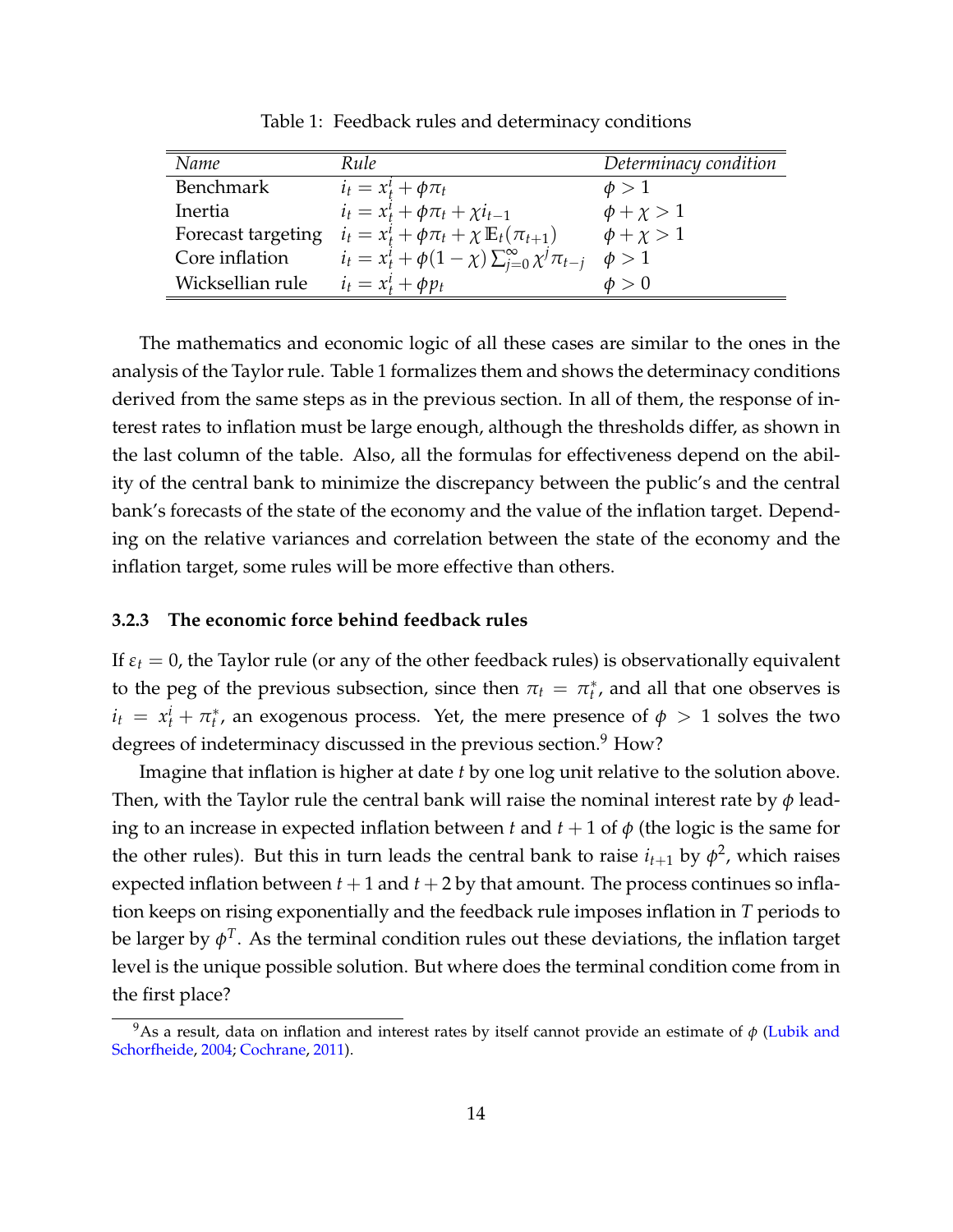#### **3.2.4 The elusive terminal condition**

With the Taylor rule, the terminal condition is:

$$
\lim_{T \to \infty} \phi^{-T} \mathbb{E}_t \left( \pi_{t+T} - \pi_{t+T}^* \right) = 0. \tag{12}
$$

Equivalently, the random variable  $\mathbb{E}_t \left( \pi_{t+T} - \pi_t^* \right)$  $(t_{t+T}^*)$  belongs to  $O(\ln(\phi))$ . That is, if expected inflation deviates from target, those deviations cannot grow faster than at the rate ln(*φ*). The larger is *φ*, the weaker is this condition.

The terminal condition is not an optimality condition, the way that transversality conditions are. Those apply to the real value of savings, whereas the condition needed here is on a purely nominal variable, the price level. Additionally, optimal behavior imposes no money illusion in the Euler equation or in the transversality conditions. Furthermore, there is no sense in which the economy blows up if this condition does not hold. The unit of account may be exploding, but agents with no money illusion would be indifferent as real outcomes and variables continue to be finite.

The most common justification for the terminal condition is that the equilibria that violate it are not plausible. The feedback rule ensures that any of these equilibria associated with indeterminacy leads to explosive paths for inflation. Perhaps people would never believe them. More formally, if people's expectations of inflation deviations from target in the future are constrained to stay locally bounded, then  $\mathbb{E}_t \left( \pi_{t+T} - \pi_t^* \right)$  $\binom{*}{t+T}$  is  $O(0)$  and the Taylor principle implies the terminal condition. Among the set of bounded equilibria, inflation is determined.

A related argument notes that since the derivations above relied on log-linearization of the Fisher equation, inflation should be bounded for the error to be small in this local approximation. Restricting attention to bounded equilibrium is coherent with how the model is being solved.<sup>[10](#page-15-2)</sup>

## <span id="page-15-0"></span>**3.3 Interest rate rules do not rely on the terminal condition**

A recent literature has shown that unconventional ways of setting interest rates provide alternatives to feedback rules that do not make use of the elusive terminal condition, even if they still rely on no arbitrage.

<span id="page-15-2"></span><span id="page-15-1"></span> $10$ [Cochrane](#page-58-1) [\(2011\)](#page-58-1) makes a scathing critique of these arguments.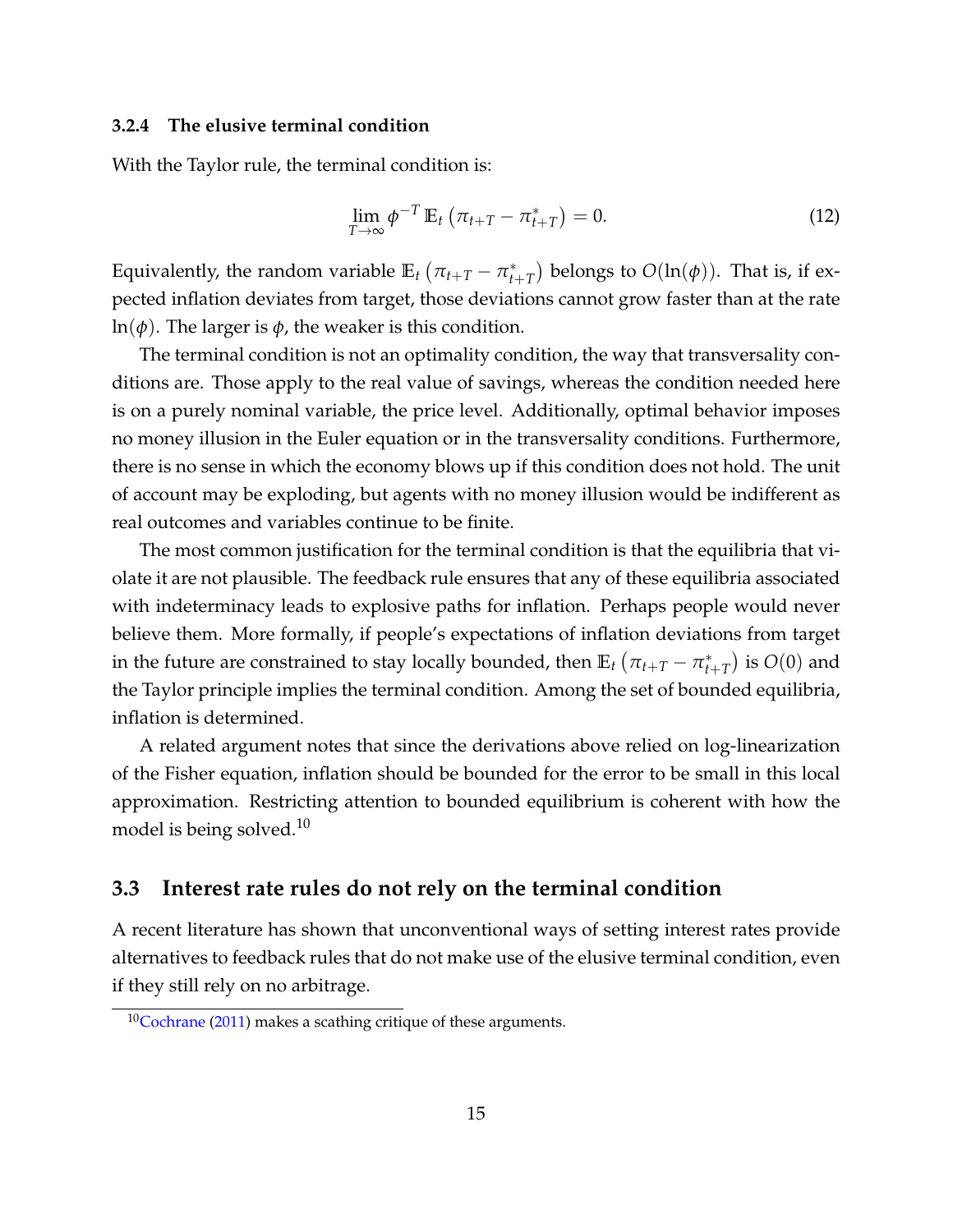#### **3.3.1 Real payments on reserves**

Imagine the central bank promises to remunerate reserve holders with a payment in real goods.<sup>[11](#page-16-1)</sup> Governments have issued indexed bonds for a long time across the world, and so could central banks, and this is what promising a real payment of goods amounts to. The nominal return on reserves in dollars would then be  $1 + I_{t,t+1}^v = (1 + X_t^i)P_{t+1}.$ 

Rearranging equation [\(6\)](#page-10-1) and using the result in equation [\(2\)](#page-6-1) then delivers:

$$
\mathbb{E}_{t}\left[M_{t+1}\left(1+R_{t}-\frac{(1+X_{t}^{i})P_{t+1}P_{t}}{P_{t+1}}\right)\right]=0 \Leftrightarrow P_{t}=\frac{1+R_{t}}{1+X_{t}^{i}}.\tag{13}
$$

Since  $X_t^i$  is exogenously chosen by policy, and  $R_t$  is exogenously pinned down by real forces, then the above equation delivers a determinate price level.

The intuition for how the price level is pinned down is the following. The real return on any investment is pinned down exogenously by the stochastic discount factor. If the central bank promises a real payment on reserves, then arbitrage pins down how many goods reserves are worth today. This is the economic force behind the Fisher equation: since real bonds and reserves both deliver the same payment tomorrow, they must be worth the same today. But, since reserves are denominated in dollars, not goods, then this pins down the price level today.

The rule  $1 + X_t^{i*} = (1 + \hat{R}_t) / \hat{P}_t^*$  gives the control error:

$$
\varepsilon_t = r_t - \hat{r}_t + \hat{p}_t^* - p_t^*.
$$
\n(14)

The better the estimates of the real interest rate, the more effective this policy will be. Under this rule for monetary policy, only current estimation errors matter, not the sum of errors into the infinite future as it was the case under feedback rules.

#### <span id="page-16-0"></span>**3.3.2 Going long: setting long-term interest rates**

Over the last decade, central banks went long in the sense that the focus of monetary policy became long-term interest rates. The Bank of Japan went the furthest by announcing a desired target for the 10-year interest rate, standing ready to buy and sell government bonds of this maturity to hit the target. Other central banks have instead used two forms

<span id="page-16-1"></span><sup>&</sup>lt;sup>11</sup>This was studied by [Hall and Reis](#page-59-3) [\(2016\)](#page-59-3), building on earlier work by [Hall](#page-59-4) [\(1997\)](#page-59-4), which in turn was an interpretation of Irving Fisher's proposal.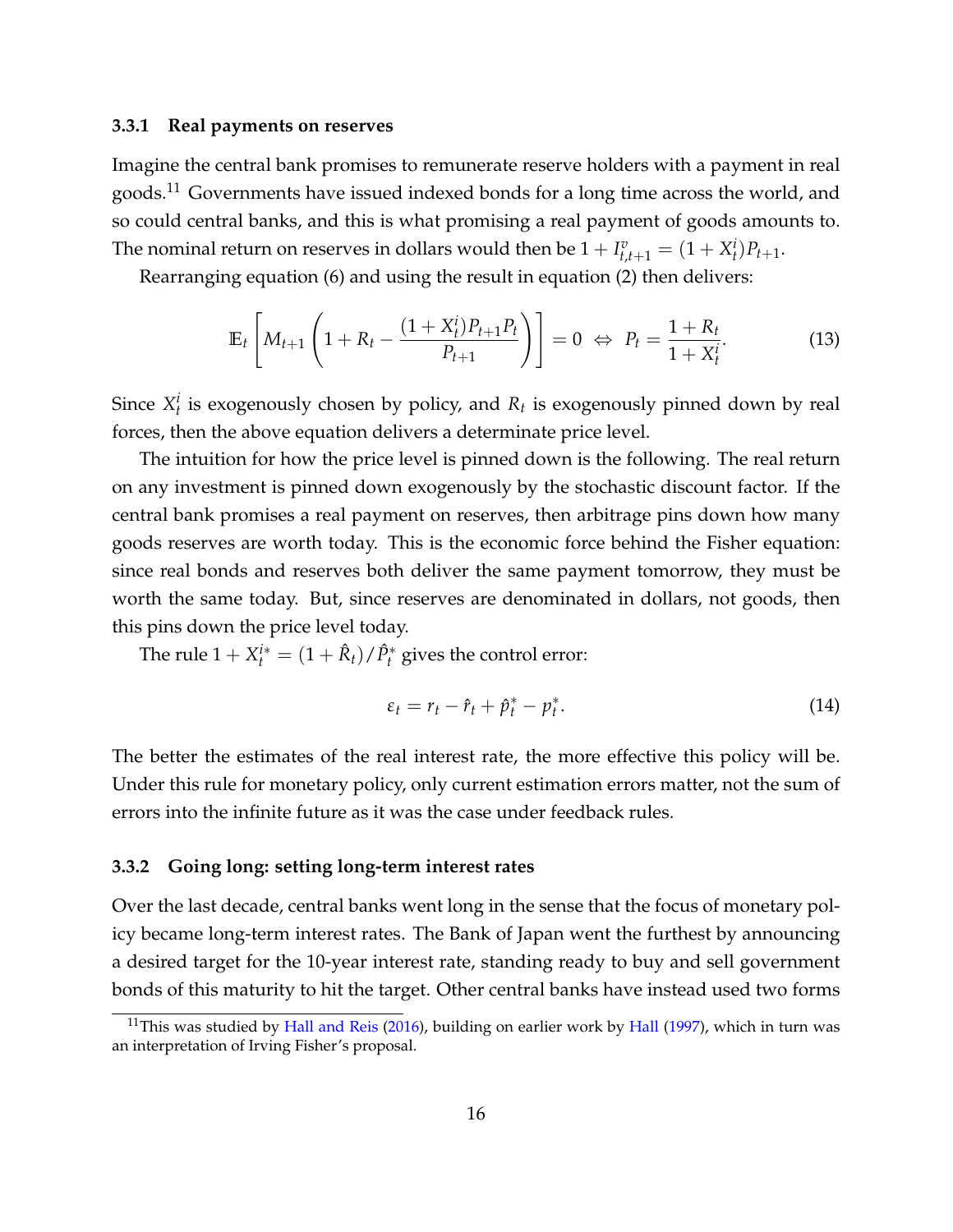of unconventional monetary policy: announcing the path for future short-term interest rates (Odyssean forward guidance), and purchases of long-term bonds funded by issuing reserves (quantitative easing). Through these actions they imperfectly targeted long rates.

In theory, if the central bank issued bonds of a fixed maturity that were later paid off with reserves, it could choose how to remunerate these bonds just as it does with reserves. If the central bank issues a *j* period bond and pays *I j*  $t<sub>t</sub><sup>*j*</sup>$  interest rate on it, then the Euler equation that applies to this new form of investment is:

$$
\mathbb{E}_{t}\left[\frac{M_{t,t+j}(1+I_{t}^{j})}{\Pi_{t+1}\Pi_{t+2}...\Pi_{t+j}}\right] = 1.
$$
\n(15)

The stochastic discount factor between two non-successive dates is:  $M_{t,t+j} = M_{t+1}M_{t+2}...M_{t+j}$ . By choosing a feedback rule for  $I_t^j$  $\mathcal{U}_t$  in much the same way as it did for one-period reserves, the central bank can control the price level. The condition for determinacy still requires *φ* to be larger than some threshold, but the threshold is now equal to the sensitivity of long rates to short rates. The effectiveness of this policy involves similar terms but with different weights. $^{12}$  $^{12}$  $^{12}$ 

#### <span id="page-17-0"></span>**3.3.3 Setting both short-term and long-term rates**

Alternatively, the central bank may choose short-term and long-term interest rates simultaneously. In this case, the Euler condition provides an extra set of equations, one for each date *t*. Increasing the number of equations without increasing the number of unknowns gives hope that perhaps inflation is now determinate.<sup>[13](#page-17-2)</sup>

To see this at play, consider the simple case in which there is only uncertainty about  $M_{t+1}$ , which follows a two-state stationary Markov chain with values  $M_H$  and  $M_L$  and transition matrix with non-negative probabilities satisfying  $f_{HH} + f_{HL} = 1$  and  $f_{LH} + f_{HL} = 1$  $f_{LL} = 1$ . Controlling inflation boils down to determining the two values of inflation,  $\Pi_H$ and Π*L*, uniquely. The Euler equations with respect to the one-period reserves and the

<span id="page-17-1"></span><sup>12</sup>See [McGough, Rudebusch and Williams](#page-60-5) [\(2005\)](#page-60-5) and [Reis](#page-61-4) [\(2019](#page-61-4)*a*) for derivations.

<span id="page-17-2"></span><sup>&</sup>lt;sup>13</sup>This point was made by Adão, Correia and Teles [\(2014\)](#page-60-6) and [Magill and Quinzii](#page-60-6) (2014).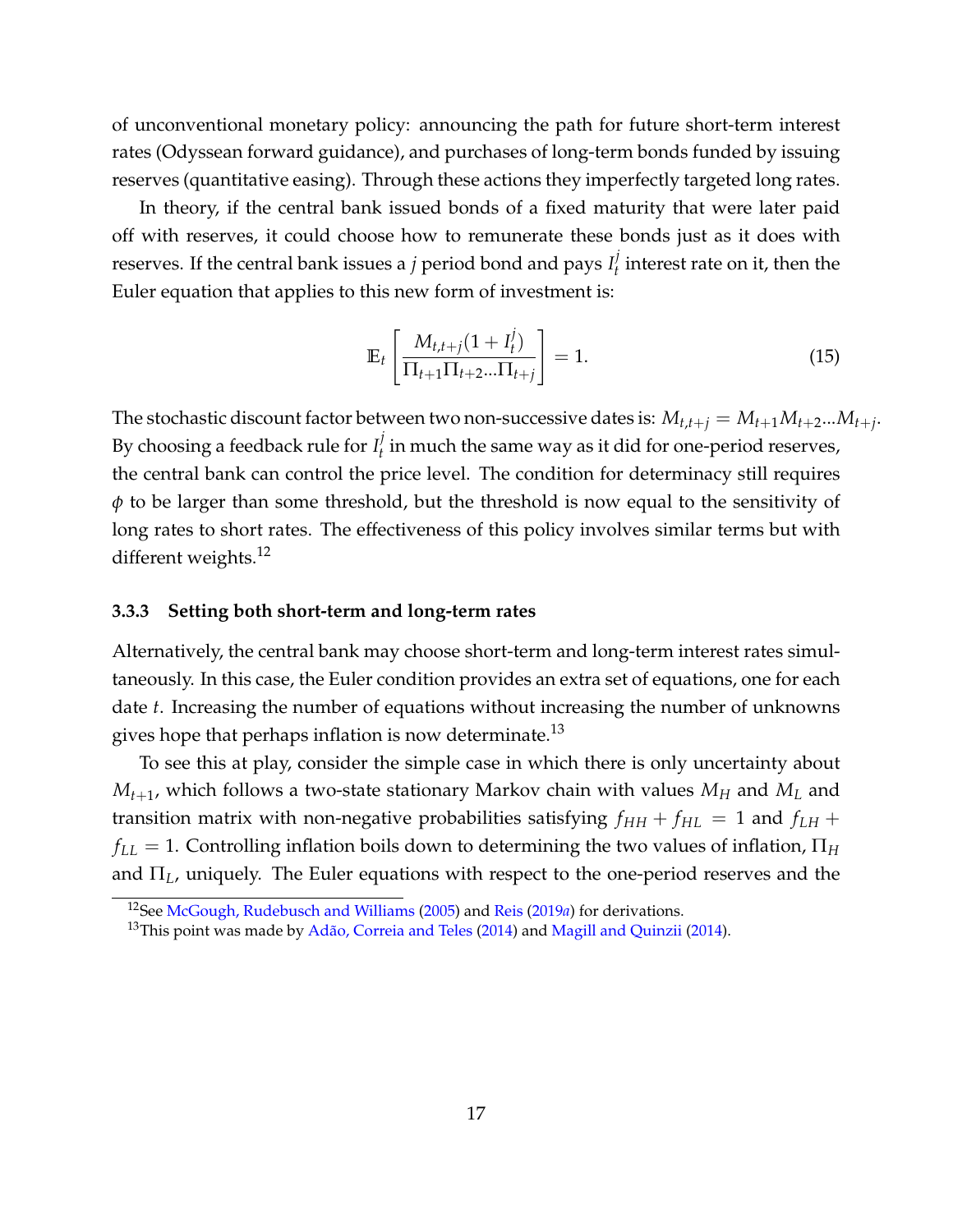two-period bonds can be written at state *s* as:

$$
(1+I_s^1)\left(f_{sH}\frac{M_H}{\Pi_H}+f_{sL}\frac{M_L}{\Pi_L}\right)=1,\tag{16}
$$

$$
(1 + I_s^2) \left( f_{sH} \frac{M_H}{\Pi_H (1 + I_H^1)} + f_{sL} \frac{M_L}{\Pi_L (1 + I_L^1)} \right) = 1.
$$
 (17)

These are two equations in two unknowns. Standard linear algebra shows that as long as *I* 1  $^1_H \neq I^1_L$ *L* , then there is a unique solution for inflation. The key condition for determinacy is now that the central bank does not set the interest on reserves to be the same across states of the world.

Note that this approach does not pin down  $P_0$ . Only the stochastic degree of indeterminacy disappears. Intuitively, both the mean of inflation as well as how it covaries with the stochastic discount factor across two successive periods is now pinned down by arbitrage. Thus, the indeterminacy of inflation across states of the world can be solved as long as the nominal interest rate varies with those states of the world. However, while these interest rates are varying over states, over time they are still pegged in the sense of the interest rate peg. Thus, the problem of controlling  $P_0$  remains.

Similar steps show that if the central bank announces both its current interest rates on reserves, as well as its expected value for tomorrow, this again provides two equations with which to solve for inflation across states.

Historically, the source of going long has often been the Treasury rather than the central bank. Especially in the aftermath of wars, when long-term government debt was high, the Treasury imposed low long-term interest rates. Whether it is the Treasury or the central bank that uses its power to steer interest rates, the economics underlying the effect on inflation is the same.

## <span id="page-18-0"></span>**3.4 Escape clauses can provide a terminal condition in finite time**

<span id="page-18-1"></span>Returning to feedback rules for interest rates, some research has provided terminal conditions based on escape clauses. The idea of an escape clause is that the central bank commits to a feedback rule only while inflation does not go on an explosive path. If inflation exceeds a pre-announced threshold, the central bank would switch to a different policy approach. Realistically, if inflation was rising without bound, no central bank would stick to following blindly a Taylor rule that tells it to raise interest rates more and more, even as it sees inflation rising faster and faster.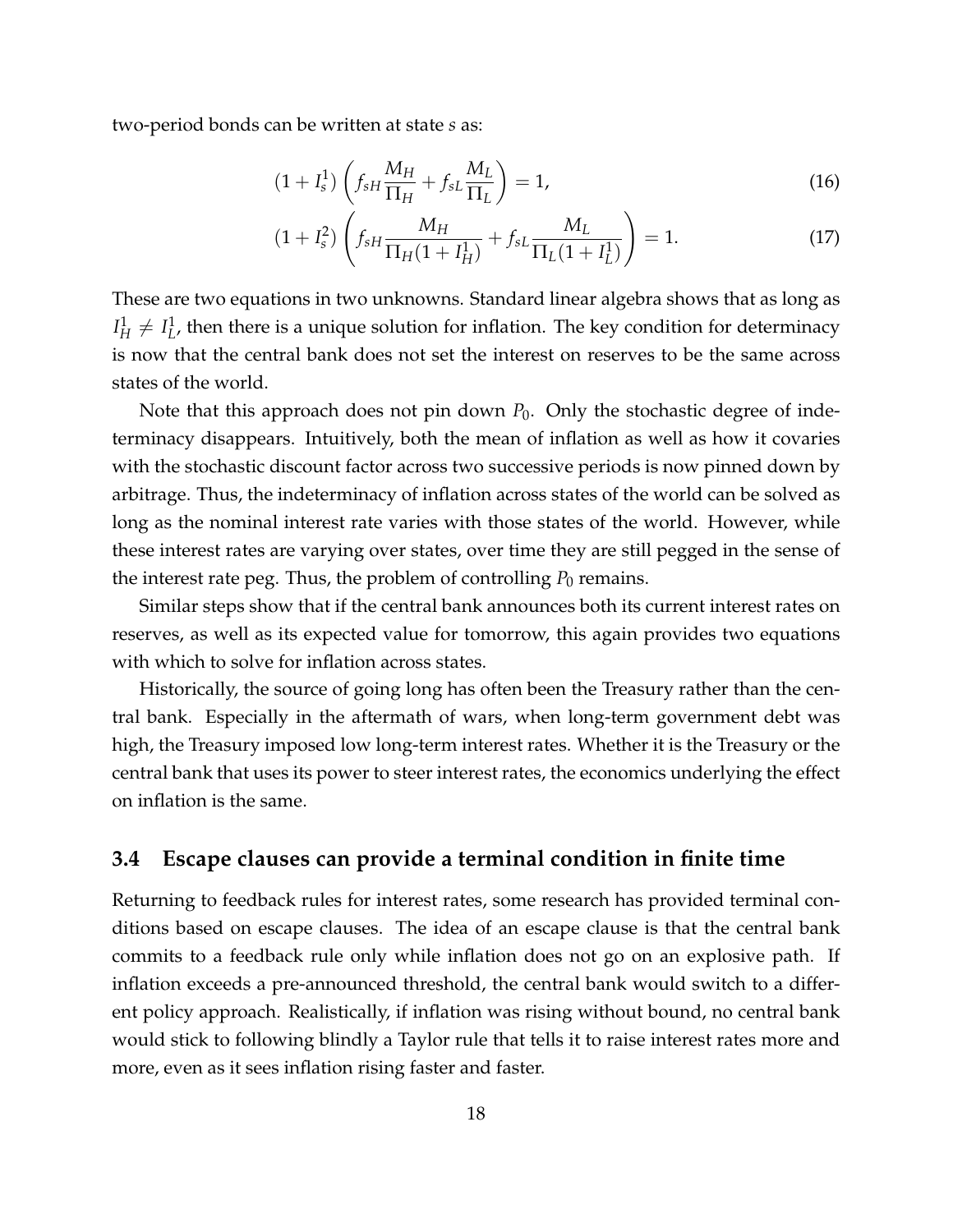#### **3.4.1 On-equilibrium policy switches**

If the approach dictated by the escape clause pins down the price level at the date of the switch, then it provides the terminal condition for the feedback rule.

Formally, the central bank follows the feedback rule only while inflation is within some interval  $\left[ \pi^L, \pi^H \right]$ . If, at some date  $T$ , inflation  $\pi_T$  falls outside this interval, then it switches to a different policy at  $T + 1$ . Take as given that this other policy is able to determine uniquely  $\pi_{T+1}$  as close as possible to the target  $\pi^*_T$  $_{T+1}^*$ . It could*,* for instance, set a real payment on reserves as we already saw, or involve a different approach like fixing the supply of banknotes. This paper will discuss many approaches to pin down  $\pi_{T+1}$ further on. $^{14}$  $^{14}$  $^{14}$ 

Going back to the solution for inflation with a Taylor rule, by iterating the Fisher equation up until a finite date *T*, we reach:

$$
\pi_t = \pi_t^* + \sum_{j=0}^{T-t} \phi^{-j-1} \mathbb{E}_t \left[ r_{t+j} + \pi_{t+1+j}^* - \phi \pi_{t+j}^* - x_{t+j} \right] + (1+\phi)^{-T+t} \mathbb{E}_t \left( \pi_{T+1} - \pi_{T+1}^* \right).
$$
\n(18)

If the last term on the right-hand side is uniquely pinned down by the switch in regime, then inflation on the left-hand side is uniquely pinned down as well. If the switch leads to an inflation close to target, then the last term will be close to zero. Therefore, the effectiveness is still approximately given by the formula for *ε<sup>t</sup>* that we derived earlier for the Taylor rule.

Of course, if either the width of the interval  $\left[ \pi^L, \pi^H \right]$  goes to zero, or the errors  $\varepsilon_t$  are large enough, then *T* would be close to 0. The economy would switch policy right away. In that case, one might as well dismiss Taylor rules entirely and focus on those alternatives from the start. The case for the Taylor rule must then be that it achieves lower *ε<sup>t</sup>* than the alternatives, that *T* is expected to be large, and so that leaving the interval is infrequent.

#### <span id="page-19-0"></span>**3.4.2 Off-equilibrium threats**

Regime switches can be used differently, not as terminal conditions, but as off-equilibrium threats that ensure that the regime switch never happens.<sup>[15](#page-19-2)</sup>

<span id="page-19-1"></span><sup>&</sup>lt;sup>14</sup>The classic analysis is [Obstfeld and Rogoff](#page-60-7) [\(1983\)](#page-60-7), and see also [Taylor](#page-61-5) [\(1996\)](#page-61-5) and [Christiano and Ros](#page-57-1)[tagno](#page-57-1) [\(2001\)](#page-57-1).

<span id="page-19-2"></span><sup>&</sup>lt;sup>15</sup>Much of this work builds on [Bassetto](#page-56-2) [\(2005\)](#page-56-2), and includes [Atkeson, Chari and Kehoe](#page-56-3) [\(2010\)](#page-56-3)'s sophisticated equilibria, [Christiano and Takahashi](#page-57-2) [\(2018\)](#page-57-2)'s strategy equilibria and [Loisel](#page-60-8) [\(2019\)](#page-60-8)'s implementability criteria.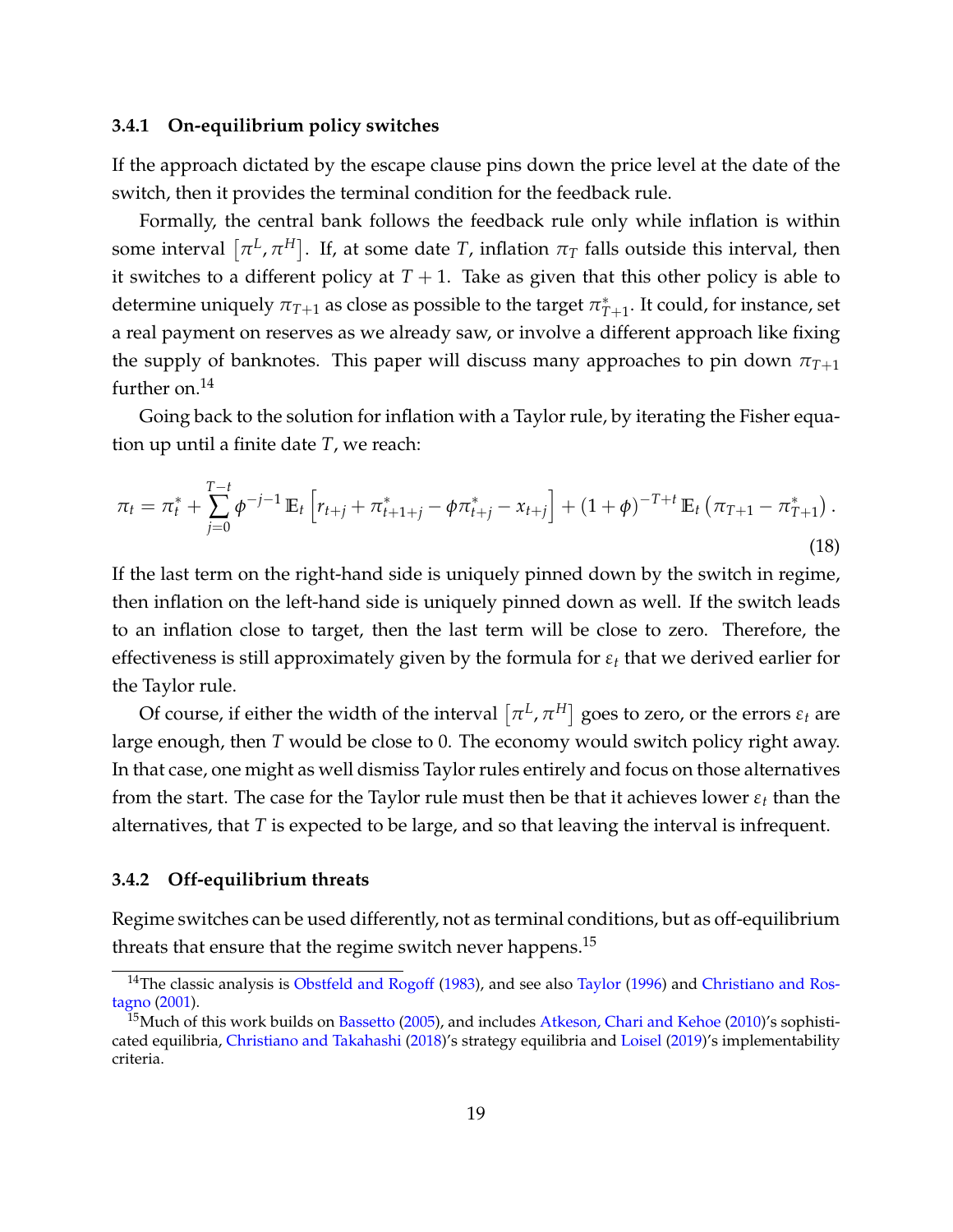Say policy is still committed to a Taylor rule while inflation stays in a bounded interval  $[\pi^L, \pi^H]$ . If at date *T* inflation  $\pi_T$  is outside of it, there is a switch in policy at  $T + 1$ . The new policy is able to uniquely pin down inflation  $\pi_{T+1}$  as before.

The difference is that now this exit will never happen because it is inconsistent with equilibrium. The new policy is designed to pin down inflation to some level well inside the interval, and in particular to a level such that  $\pi_{T+1} < \pi^H - r_t$ .<sup>[16](#page-20-1)</sup> The Fisher equation [\(9\)](#page-12-3) at date *T* together with the regime switch pins down  $i_T = \pi_{T+1} + r_t < \pi^H$ . At the same time, the Taylor rule at  $T$  implies that since  $\pi_T$  was larger than  $\pi^H$ , and given that the Taylor rule coefficient is larger than one,  $i_T > \pi^H$ . This is a contradiction.

The only way to avoid the contradiction is for inflation to never leave the bounded interval. If the width of the interval is large enough such that the size of the exogenous shocks would never send the economy outside the interval, then the explosions that led to indeterminacy with a Taylor rule are ruled out but needed fluctuations due to changes in the inflation target are not. As the feedback rule implies that inflation explodes at rate  $\phi^{-1}$ , then one of the bounds will be reached for sure in finite time for any inflation path that does not satisfy the elusive terminal condition. Thus the condition holds.

Just like in the previous case, the central bank is making the promise that it will not stick to the Taylor rule if inflation enters one of the explosive paths that violate the terminal condition. But now, the escape clause is inconsistent with equilibrium, and so it is assumed that rational agents would never expect it to be used. This requires a great deal of commitment by the central bank.

#### <span id="page-20-0"></span>**3.5 Non-rational expectations as an alternative to terminal conditions**

Controlling inflation with a Taylor rule requires that people do not start expecting that inflation in an arbitrary far away future will grow (or fall) at an explosive rate. The explosive inflation path leans heavily on rational expectations regarding the interaction between the policy rule and equilibrium into the infinite future. Therefore, assumptions on how expectations of these far away events are formed can deliver determinacy.

Macroeconomic models with non-rational expectations involve two related concepts.<sup>[17](#page-20-2)</sup> The first is a *temporary equilibrium*: a competitive equilibrium at each point in time defined as a function of exogenously-given expectations as well as the model's fundamentals. To

<span id="page-20-1"></span> $^{16}$ This may require a model where  $r_t$  is endogenous, so that the policy switch can credibly deliver this outcome.

<span id="page-20-2"></span><sup>&</sup>lt;sup>17</sup>See [Woodford](#page-62-0) [\(2013\)](#page-62-0) for a review.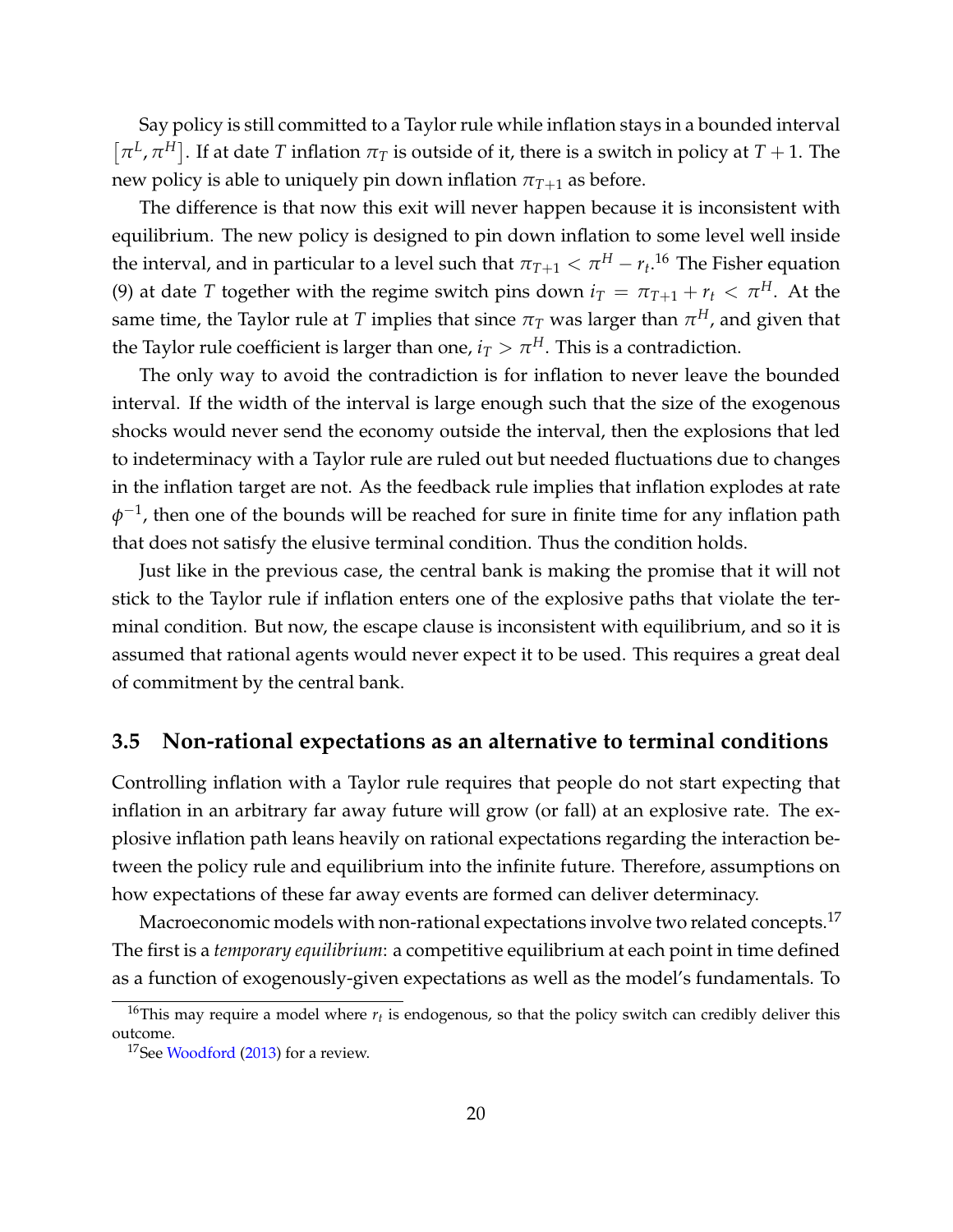illustrate how it works, we focus on the case where the central bank follows a Taylor rule and the two fundamentals,  $r_t$  and  $x_t^i$ , are constant. In this case, the non-explosive rational expectations equilibrium according to equation [\(10\)](#page-12-4) is a constant inflation rate:  $\pi^{RE} = (r - x^i) / (\phi - 1).$ 

To derive a temporary equilibrium, combine the Fisher equation [\(9\)](#page-12-3) with the Taylor rule in equation [\(8\)](#page-12-2) to get  $r + \mathbb{E}_t(\pi_{t+1}) = x^i + \phi \pi_t$ . At an arbitrary future date  $t + s$ , taking the public's expectations as of *t*, and multiplying by  $\beta^s$ , this is equal to:

$$
\beta^{s} r = \beta^{s} \mathbb{E}_{t} \left( x^{i} + \phi \pi_{t+s} - \pi_{t+s+1} \right). \tag{19}
$$

Adding these for all the *s* delivers:

<span id="page-21-1"></span>
$$
\frac{r - x^{i}}{1 - \beta} - \phi \pi_{t} = (\beta \phi - 1) \sum_{s=0}^{\infty} \beta^{s} \mathbb{E}_{t} (\pi_{t+s+1}) \equiv e_{t}, \qquad (20)
$$

The sum on the right-hand side of the equation depends on agents' expectations of future inflation. It is the sufficient statistic for how expectations affect outcomes this period, and we denote it by *e<sup>t</sup>* . This defines the temporary equilibrium representation:

<span id="page-21-2"></span>
$$
\pi_t = \frac{1}{\phi} \left( \frac{r - x^i}{1 - \beta} - e_t \right),\tag{21}
$$

mapping expectations  $e_t$  to the outcome  $\pi_t$ .

The second pillar of a model that does not assume rational expectations is a specification of how expectations evolve given model outcomes. There are two leading models of this in the literature on inflation: one postulates forecasting rules that map past outcomes to current expectations (which is sometimes called learning); the other models how agents reach their expectations by iterating in their heads the map between initial expectations and the expectations that are consistent with the model outcomes (a process sometimes called eduction).

#### <span id="page-21-0"></span>**3.5.1 Learning**

Learning models assume that expectations are formed by agents that behave like statisticians using past data to form their beliefs. Learning gives a mapping from past outcomes to current expectations. Combining it with a temporary equilibrium linking expectations to outcomes delivers the equilibrium. Expectations adjust over time, as outcomes change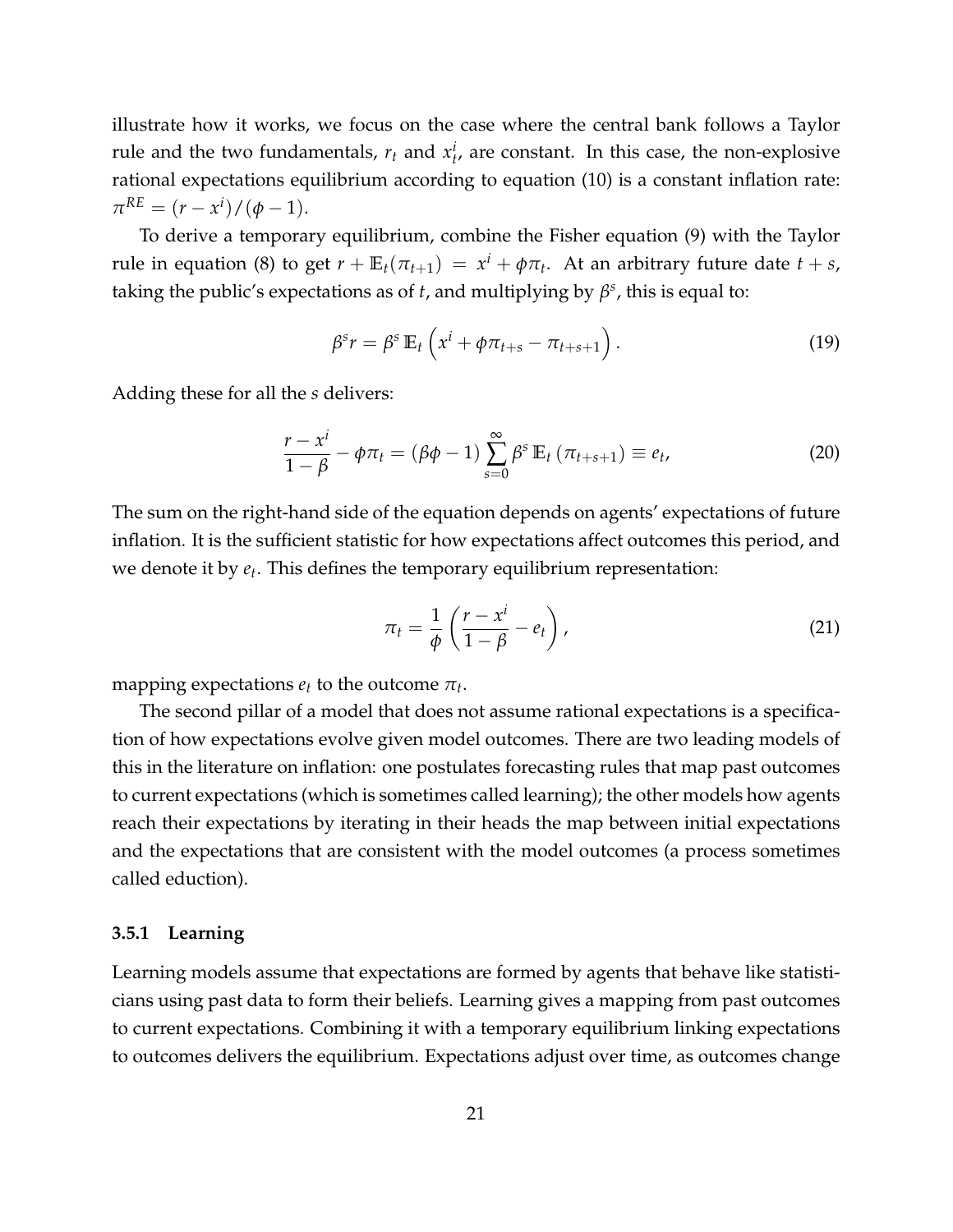expectations that in turn lead to new outcomes.<sup>[18](#page-22-1)</sup>

To see this at work, in our simple model of the Taylor rule and constant real interest rates, agents-statisticians will hypothesize that inflation is a constant. At date *t*, this expectation is  $\pi_t^e$ , so the sufficient statistic defined in equation [\(20\)](#page-21-1) becomes:  $e_t = (\frac{\beta\phi-1}{1-\beta})\pi^e$ . The temporary equilibrium in equation [\(21\)](#page-21-2) is now equal to:

<span id="page-22-2"></span>
$$
\pi_t = \frac{r - x^i}{\phi(1 - \beta)} - \frac{\beta \phi - 1}{\phi(1 - \beta)} \pi_t^e.
$$
\n(22)

Among different models of learning, the most popular is least-squares learning, where agents use least-squares regressions on past outcomes to form their beliefs. Since the sample mean is the least-squares estimator of a constant, then  $\pi_t^e = (1/t)\sum_{s=1}^t \pi_{t-s}$ . At time  $t + 1$ , the new expectations of inflation  $\pi_{t+1}^e$  will incorporate this realized inflation rate *π<sup>t</sup>* , and in turn this leads to a revised least-squares expectation. Taking the limit of this process as  $t \to \infty$  delivers what is known as the *learnable* equilibrium. Tedious algebra shows that this is the non-explosive rational expectations equilibrium.

The literature often resorts to a result, the *e-stability* principle, that establishes that learning converges to the non-explosive rational expectations equilibrium if certain stability conditions hold. To obtain such conditions, start from the agents' perceived law of motion for inflation  $\pi_t = \pi_t^e$ , and combine it with the actual law of motion implied by the model structure, equation [\(22\)](#page-22-2). E-stability is represented by a dynamic process in which parameters move gradually to close the gap between the actual and the perceived law of motion:

$$
\frac{\partial \pi_t^e}{\partial t} = \underbrace{\frac{r - x^i}{\phi(1 - \beta)} - \frac{\beta \phi - 1}{\phi(1 - \beta))} \pi_t^e}_{\pi_t} - \pi_t^e. \tag{23}
$$

The e-stable condition is the one that ensures there is a stable solution to this dynamic equation. Simple algebra shows that  $\pi_t^e$  converges uniquely to  $\pi^{RE}$  as long as the Taylor principle,  $\phi > 1$ , holds.<sup>[19](#page-22-3)</sup>

#### <span id="page-22-0"></span>**3.5.2 Eduction**

There is a variety of models of eduction that we cannot cover here. The central idea is that agents go through a mental process whereby they iterate on what expectations to have,

<span id="page-22-1"></span><sup>&</sup>lt;sup>18</sup>Classics in the literature are [Evans and Honkapohja](#page-58-2) [\(2001\)](#page-58-2), [Bullard and Mitra](#page-57-3) [\(2002\)](#page-57-3), [McCallum](#page-60-9) [\(2003\)](#page-60-9).

<span id="page-22-3"></span> $19$ [McCallum](#page-60-10) [\(2007\)](#page-60-10) discusses the link between e-stability and determinacy with a terminal condition.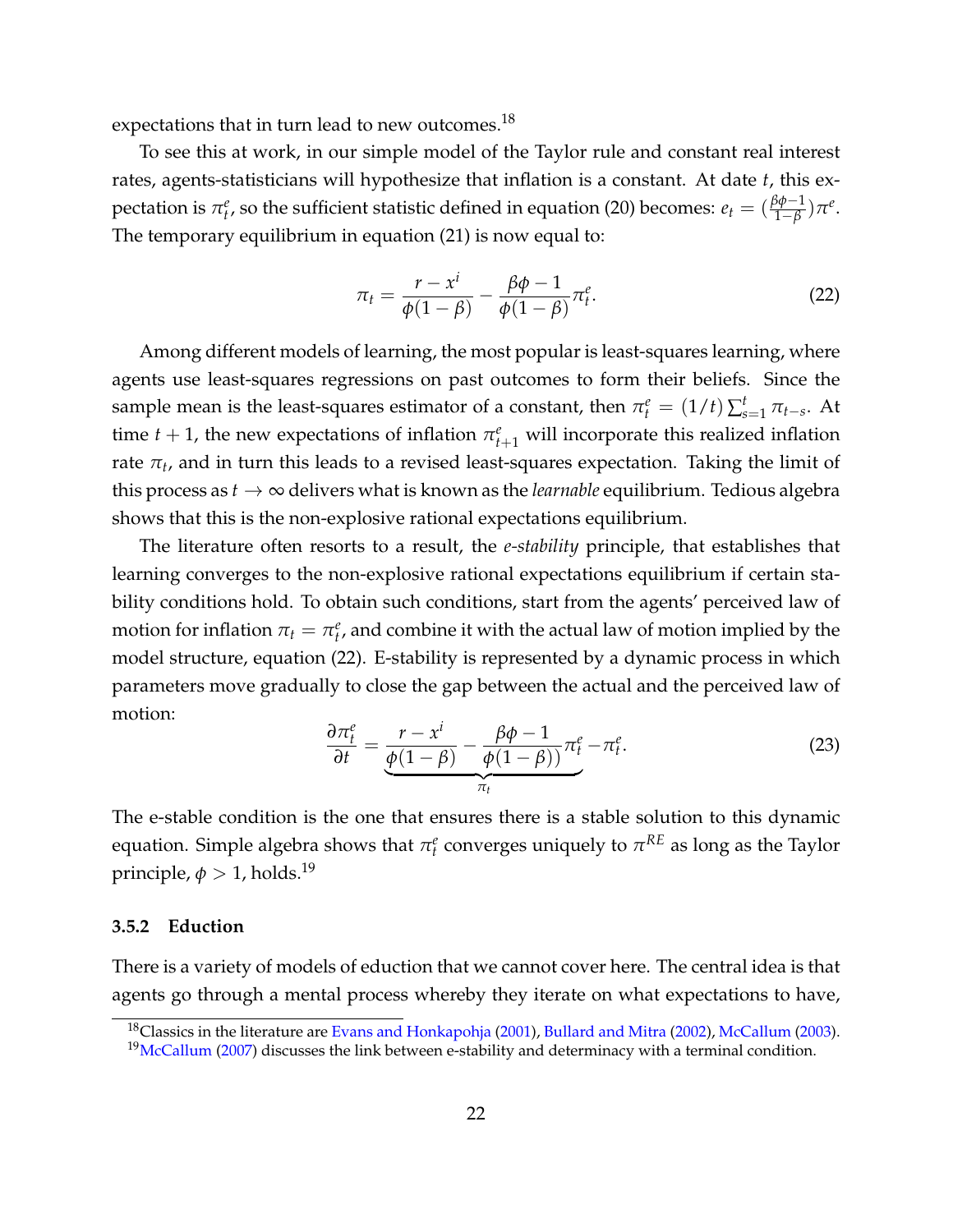and what their implications are for equilibrium inflation, until the two converge. This convergence need not happen at the fixed point of rational expectations, nor does it have to happen over time, like with learning, but rather occurs in their mind.

An example of eduction is reflective expectations.<sup>[20](#page-23-0)</sup> Let  $e_t(k)$  be the expectations after *k* stages of reflection. This model assumes that these expectations are updated to close the gap to the model-consistent expectations *e* ∗ *t* . A continuous specification of this process over reflexion round *k* is:

<span id="page-23-1"></span>
$$
\frac{\partial e_t(k)}{\partial k} = e_t^*(k) - e_t(k). \tag{24}
$$

Combining the definition of *e<sup>t</sup>* in equation [\(20\)](#page-21-1), with the temporary equilibrium representation in equation [\(21\)](#page-21-2), gives:

$$
e_t^* = \frac{\beta \phi - 1}{\phi} \frac{r - x^i}{(1 - \beta)^2} - \frac{\beta \phi - 1}{\phi} \sum_{s=0}^{\infty} \beta^s e_{t+s+1}.
$$
 (25)

This is the map from conjectured expectations  $e_{t+s+1}$  to model-consistent expectations *e* ∗ *t* . Model-consistent expectations are those that would be consistent with the model if people acted under the initially conjectured expectations *e<sup>t</sup>* .

Rational expectations are the fixed point of this mapping, when  $e_t = e_t^*$ *t* . It is easy to see that in the non-explosive case, the rational expectations of this sufficient statistic are:  $e^{RE} = \left(\frac{\beta \phi - 1}{1 - \beta}\right)$ 1−*β*  $\int \pi^{RE}$ . With non-rational expectations, depending on the rounds of inner reflection that agents go through, *k*, then the outcome will be different. The question this literature poses is whether, in the limit as  $k \to \infty$ , only one of the rational expectations equilibrium is selected, namely the non-explosive one.

Answering this question requires a few more assumptions on the initial expectations that agents start with,  $e_t(0)$ . Following García-Schmidt and Woodford [\(2019\)](#page-59-5), assume that in terms of their dynamics over time, expectations converge exponentially at a fixed rate  $\lambda < 1$  so:  $e_{t+s+1}(0) = e_{\infty}(0) + \lambda^s a(0)$ ,  $\forall s \ge 0$ . This reduces the problem of finding the sequence of expectations to finding three finite scalars:  $e_0(k)$ ,  $a(k)$  and  $e_\infty(k)$ . The process

<span id="page-23-0"></span><sup>&</sup>lt;sup>20</sup>See García-Schmidt and Woodford [\(2019\)](#page-59-5), building on the calculation equilibrium of [Evans and Ramey](#page-58-3) [\(1992\)](#page-58-3)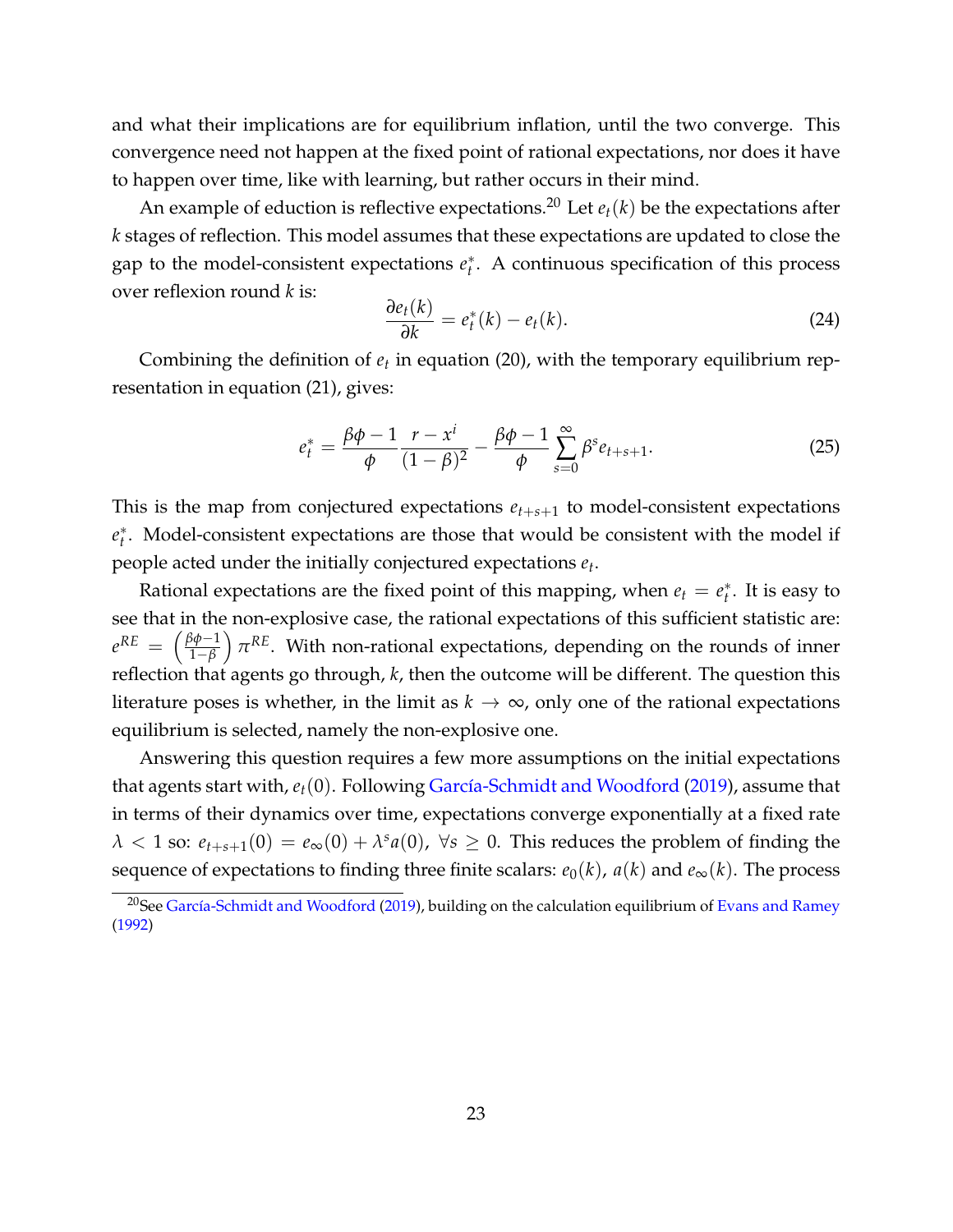of updating these three scalars following equation [\(24\)](#page-23-1) follows the dynamic system:

$$
\frac{\partial e_t(k)}{\partial k} = \underbrace{\begin{pmatrix} -1 & \frac{1-\beta\phi}{\phi} & \frac{1}{1-\beta\lambda} & \frac{1-\beta\phi}{\phi} & \frac{1}{1-\beta} \\ 0 & \frac{\lambda-\phi}{\phi(1-\beta\lambda)} & 0 & a(k) \\ 0 & 0 & \frac{1-\phi}{\phi(1-\beta)} \end{pmatrix}}_{\equiv A} \begin{pmatrix} e_0(k) \\ a(k) \\ e_\infty(k) \end{pmatrix} + \underbrace{\begin{pmatrix} 0 \\ 0 \\ 1 \end{pmatrix}}_{\equiv B} \underbrace{\begin{pmatrix} \phi-1 & r-x^i \\ \phi & (1-\beta)^2 \end{pmatrix}}_{\equiv B}, \tag{26}
$$

Since the *A* matrix is triangular, its eigenvalues are given by its diagonal elements. It is clear that as long as the Taylor principle holds,  $\phi > 1$ , then all the eigenvalues are negative. Therefore, as  $k \to \infty$ , expectations converge to the unique point  $-(A^{-1}B)\frac{\phi-1}{\phi}$ *φ r*−*x i*  $\frac{r-x^2}{(1-\beta)^2}$ More algebra shows that this point is the non-explosive rational expectation belief  $e^{RE}$ .

To conclude, in the limit where agents engage in infinite reflection, the outcomes where inflation explodes to infinity are no longer equilibria. Non-rational expectations delivers determinacy of inflation with a Taylor rule, as an alternative to the terminal con-dition.<sup>[21](#page-24-2)</sup> Other non-rational expectations models based on eduction have been shown to achieve the same result.<sup>[22](#page-24-3)</sup>

## <span id="page-24-0"></span>**3.6 Global analysis, banknotes, and the zero lower bound**

Unlike feedback rules, both the payment on reserves and the going long approaches do not require log-linearizing the Fisher equation. We now re-examine the lessons from the Taylor rule without log-linearization.

#### <span id="page-24-1"></span>**3.6.1 Global analysis of the Taylor rule**

To simplify, we consider the case where there is no uncertainty, so the stochastic discount factor is a constant  $\beta$  and the inflation target  $\Pi_t^*$  is deterministic. Therefore, there is possibly indeterminacy only with respect to the initial price level. The Taylor rule combined with the Fisher equation is then:

$$
\frac{\Pi_{t+1}}{\beta} = \Pi_t^{\phi} \underbrace{\left(\frac{\Pi_{t+1}^*}{\beta \Pi_t^{*\phi}}\right)}_{X_t^{i*}}.
$$
\n(27)

<span id="page-24-2"></span> $21A$  valid criticism is that the assumption that over time the initial expectations converge exponentially to a finite *e*∞(0) goes some of the way towards excluding the explosions of inflation, but by assumption.

<span id="page-24-3"></span> $^{22}$ Examples are k-level thinking [\(Farhi and Werning,](#page-58-4) [2019\)](#page-58-4) or lack of common knowledge [\(Barrdear,](#page-56-4) [2018\)](#page-56-4).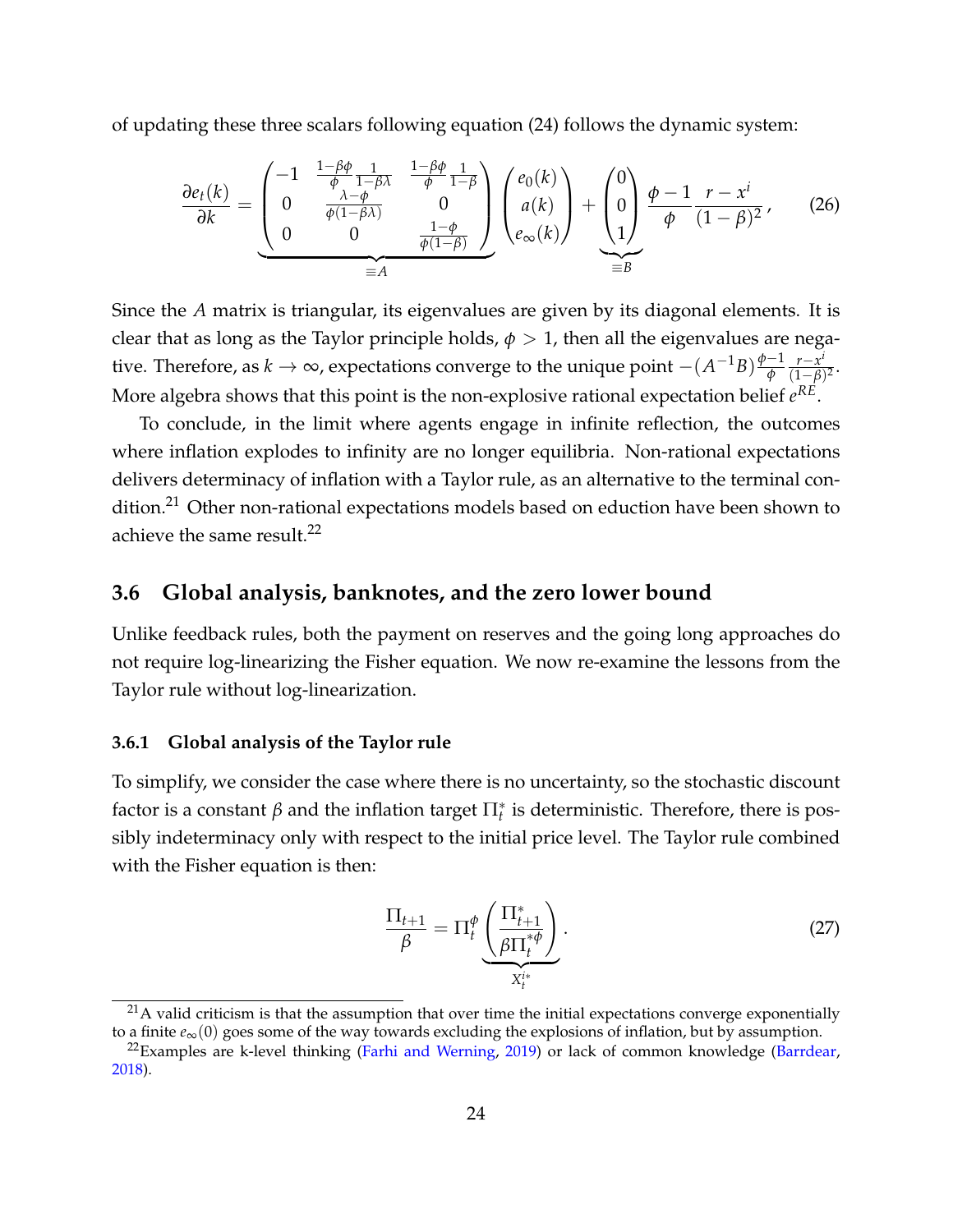The left-hand side is the nominal interest rate given by the Fisher equation. The righthand side is the non-linear Taylor rule with  $\phi > 1$  and  $X_t^{i*}$  chosen to be most effective with no uncertainty. Rearranging, this simplifies to  $\Pi_{t+1}/\Pi_{t+1}^* = (\Pi_t/\Pi_t^*)^\phi$ , a nonlinear difference equation.

Taking logs gives precisely the same dynamics as in the log-linearized case. If inflation starts on target, it stays there forever. If it deviates upwards or downwards, then this leads to inflation exploding to plus or minus infinity at the rate  $\ln(\phi)$ . Inflation control depends again on a terminal condition that rules out these equilibria.

#### <span id="page-25-0"></span>**3.6.2 Banknotes and the ELB reduce effectiveness**

This global analysis allows us to address the issue of negative deviations of inflation from target. At some point, as inflation explodes downwards, it goes below the real interest rate so the nominal interest rate must be negative as well. Yet, central banks typically issue physical banknotes, together with reserves. Since both are supposed to serve as the unit of account, they exchange one-to-one. Banknotes have the property that they pay no interest, and given storage costs and risk of theft, they have some gross nominal return of  $\xi$  < 1. This puts a constraint on the interest on reserves, namely that banks would want to substitute all of their reserves for banknotes if interest rates went below *ξ*. Banknotes therefore imply an effective lower bound (ELB) on what the payment of interest on reserves can be.

Any monetary policy rule that promises to choose the remuneration of reserves in a way that is inconsistent with the ELB is not admissible. With the payment on reserves rule (or the Wicksellian rule) this lower bound makes no difference to determinacy but an important one to effectiveness. The payment on reserves rule has to be modified to:  $1 + I_{t,t+1}^v = \max\{(1 + X_t^i)P_{t+1}, \xi\}$ . When the ELB does not bind, say at date *T*, one gets the same equations as before, pinning down the price level on target at  $P_T^*$  $T$ <sup>\*</sup>. When it does bind, then the Fisher equation implies that  $P_{t+1} = \beta \xi P_t$ . Because  $P_T$  was pinned down, so are all the prices before then, and the price level is still determinate. However, now,  $P_t = (\beta \xi)^{t-T} P_T^*$  $P_t^* \neq P_t^*$ *t* . During the ELB periods, the economy is in a deflation, no matter what is the inflation target, and the central bank can do nothing about it.

#### <span id="page-25-1"></span>**3.6.3 The peril of Taylor rules with the ELB**

With the Taylor rule, the problem gets more serious. From the Fisher equation, the ELB constraint  $1 + I_t \geq \xi$ , implies that  $P_{t+1}/P_t \geq \beta \xi$ . Combining with the Taylor rule, the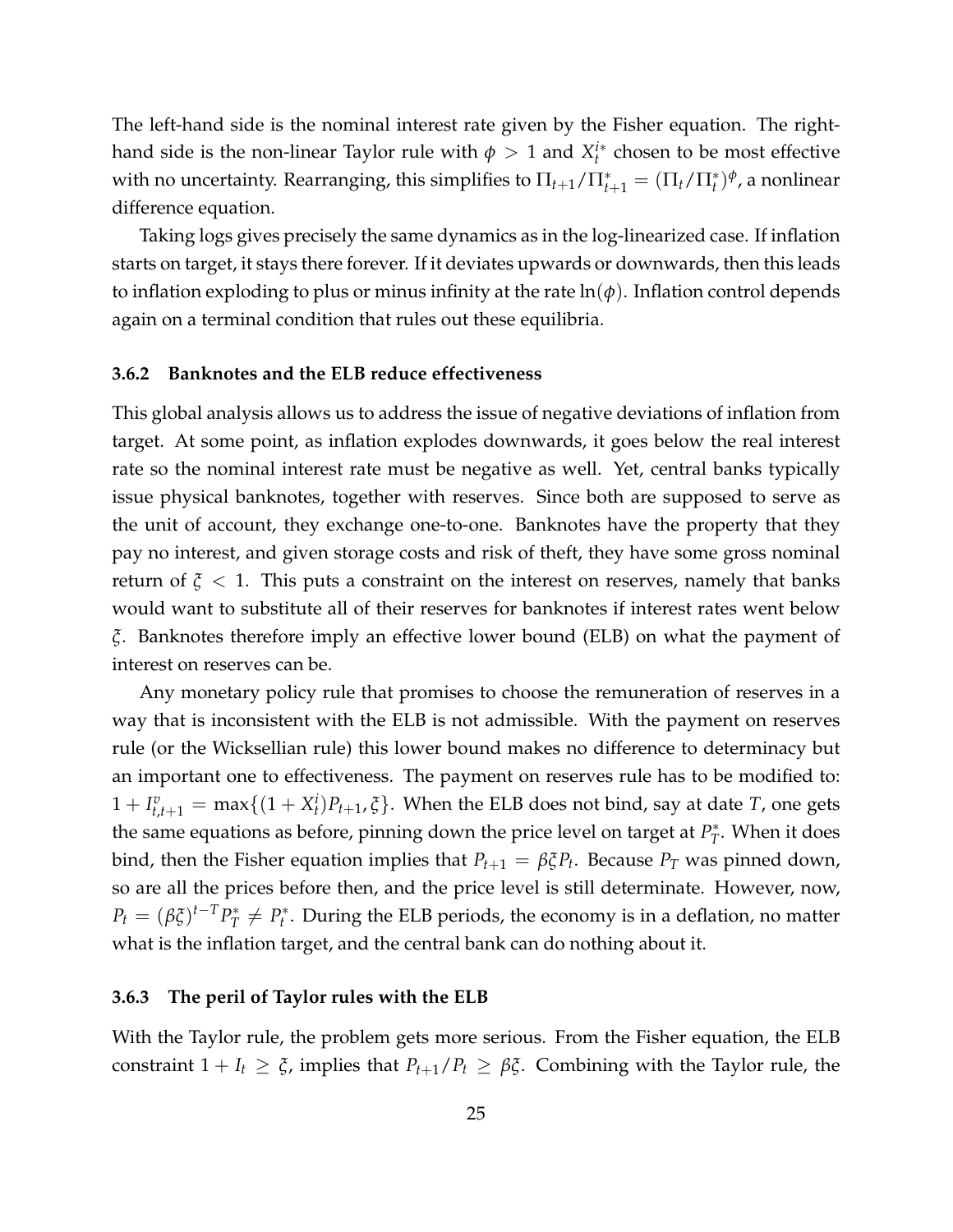<span id="page-26-0"></span>Figure 1: Inflation dynamics at the ELB with a Taylor rule



difference equation for inflation becomes:

$$
1 = \frac{\beta}{\Pi_{t+1}} \max \left\{ \frac{\Pi_{t+1}^*}{\beta \xi} \left( \frac{\Pi_t}{\Pi_t^*} \right)^{\phi}, 1 \right\}.
$$
 (28)

This difference equation for inflation is represented in figure  $1.^{23}$  $1.^{23}$  $1.^{23}$  $1.^{23}$  As soon as inflation is equal to *βξ*, it stays there forever. This is a global steady state equilibrium of the system: a deflation trap. Moreover, note that if  $P_0$  is below target, the system will converge to the deflation trap. Since any such deviation leads to this same outcome, consistent with the equilibrium conditions, then the price level is again indeterminate: any initial inflation between  $\Pi_0^*$  and  $\beta \xi$  is consistent with an equilibrium, and is not ruled out by excluding explosive solutions.[24](#page-26-2)

Setting aside indeterminacy, the presence of two steady states in this system, one where  $\Pi_t = \Pi_t^*$  and another where  $\Pi_t = \beta \xi$  implies that in a system with shocks to either the state of the economy, the inflation target, or policy mistakes, there will be two stochastic solutions fluctuating around these steady states. Then, if there is a sunspot that triggers a change between them, equilibrium inflation will alternate between being close

<span id="page-26-2"></span><span id="page-26-1"></span><sup>&</sup>lt;sup>23</sup>The classic paper in this analysis is [Benhabib, Schmitt-Grohe and Uribe](#page-56-5) [\(2001\)](#page-56-5).

 $24$ However, [Christiano, Eichenbaum and Johannsen](#page-57-4) [\(2018\)](#page-57-4) show that an e-stability restriction on the set of equilibria delivers uniqueness.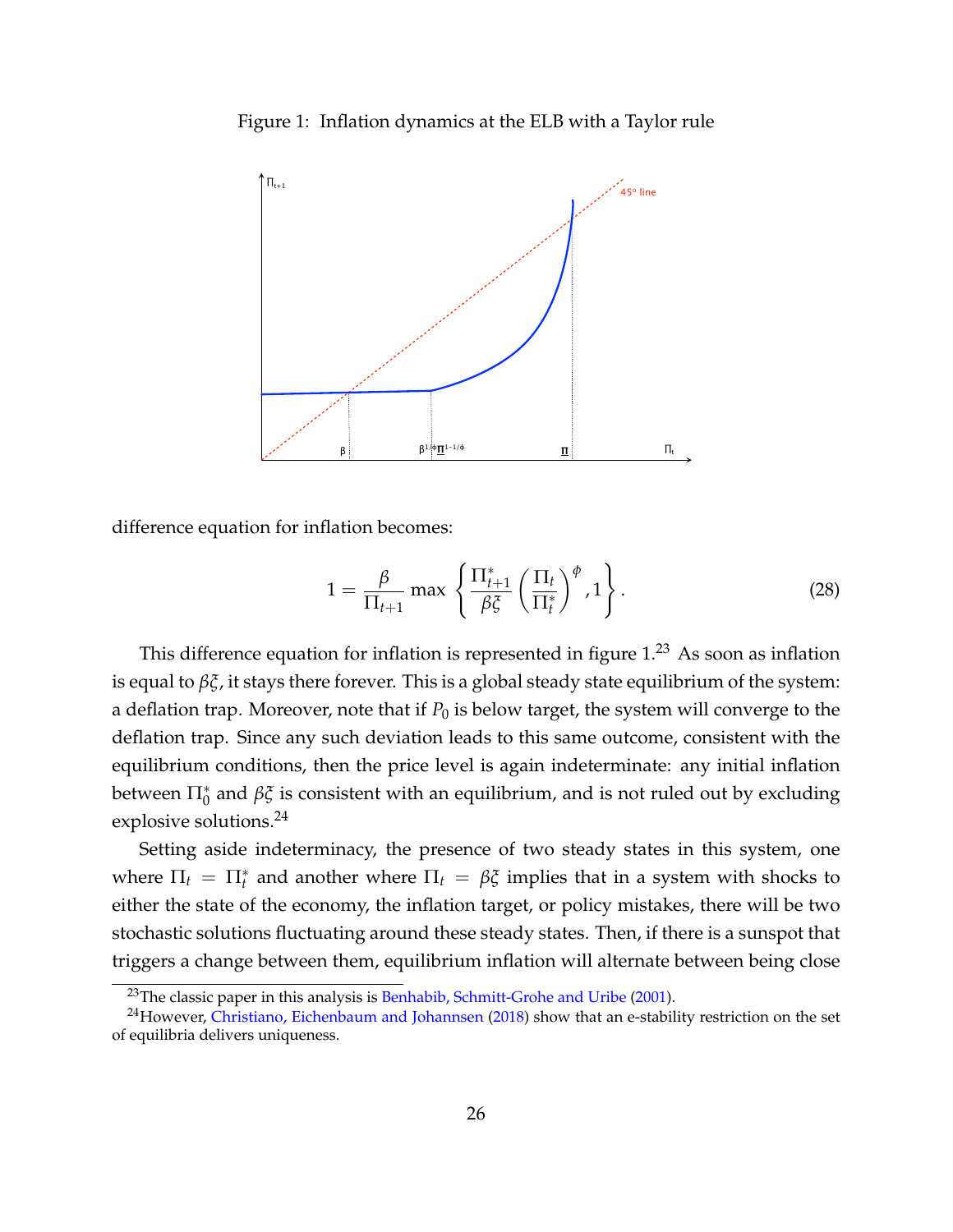to target or being close to the deflation trap.<sup>[25](#page-27-1)</sup> Depending on the exogenous distribution of this sunspot, the effectiveness of policy can be arbitrarily poor.

There are different ways to rule out the deflation equilibrium. The first, and easiest, is to not use the Taylor rule. Similarly, one can switch from the Taylor rule to any of the alternative approaches as an escape clause whenever the economy threatens to converge to deflation.

A second, and harder, solution is to eliminate or relax the ELB constraint by lowering *ξ*, perhaps all the way to zero. Some suggestions in the literature on how to lower *ξ* are to eliminate banknotes, charge a tax on them, or default on the commitment to exchange currency and reserves one-for-one.<sup>[26](#page-27-2)</sup>

A third solution is to avoid remuneration of reserves as the policy tool. Since this problem arises because of the presence of banknotes, the next section focuses on the supply of banknotes directly as an alternative tool to control inflation.

## <span id="page-27-0"></span>**4 The monetarist approach: currency and seignorage**

Banknotes, or currency, are distinct from reserves in five ways. First, they can be freely held by anyone in the economy, not just banks. Second, they are physical and the central bank can produce them at close-to-zero cost. Third, they are anonymous as people do not have to declare to the government how much currency they have or from whom they got it. Fourth, for some payments it may be easier to use banknotes than electronic means backed by reserves (and for others the opposite). Fifth, banknotes pay no interest.

The first four properties create a demand for the services provided by banknotes separate to the demand for reserves. Some economic agents prefer to not use the banking system when making payments, some prefer physical to digital payments, some want anonymity in their transactions, and some find cash easier to use. The fifth property implies that the opportunity cost of using banknotes as opposed to the digital means of payment provided by the banking sector is the interest rate paid on reserves. Using  $H_t \geq 0$  to denote banknotes held by the public, then the demand for real currency balances *Ht*/*P<sup>t</sup>* depends negatively on the opportunity cost *I<sup>t</sup>* .

<span id="page-27-1"></span><sup>&</sup>lt;sup>25</sup>See [Mertens and Ravn](#page-60-11) [\(2014\)](#page-60-11) or Borağan Aruoba, Cuba-Borda and Schorfheide [\(2017\)](#page-57-5).

<span id="page-27-2"></span><sup>&</sup>lt;sup>26</sup>See [Goodfriend](#page-59-6) [\(2016\)](#page-59-6); [Rogoff](#page-61-6) [\(2017\)](#page-61-6); [Agarwal and Kimball](#page-56-6) [\(2019\)](#page-56-6) for extensive discussions.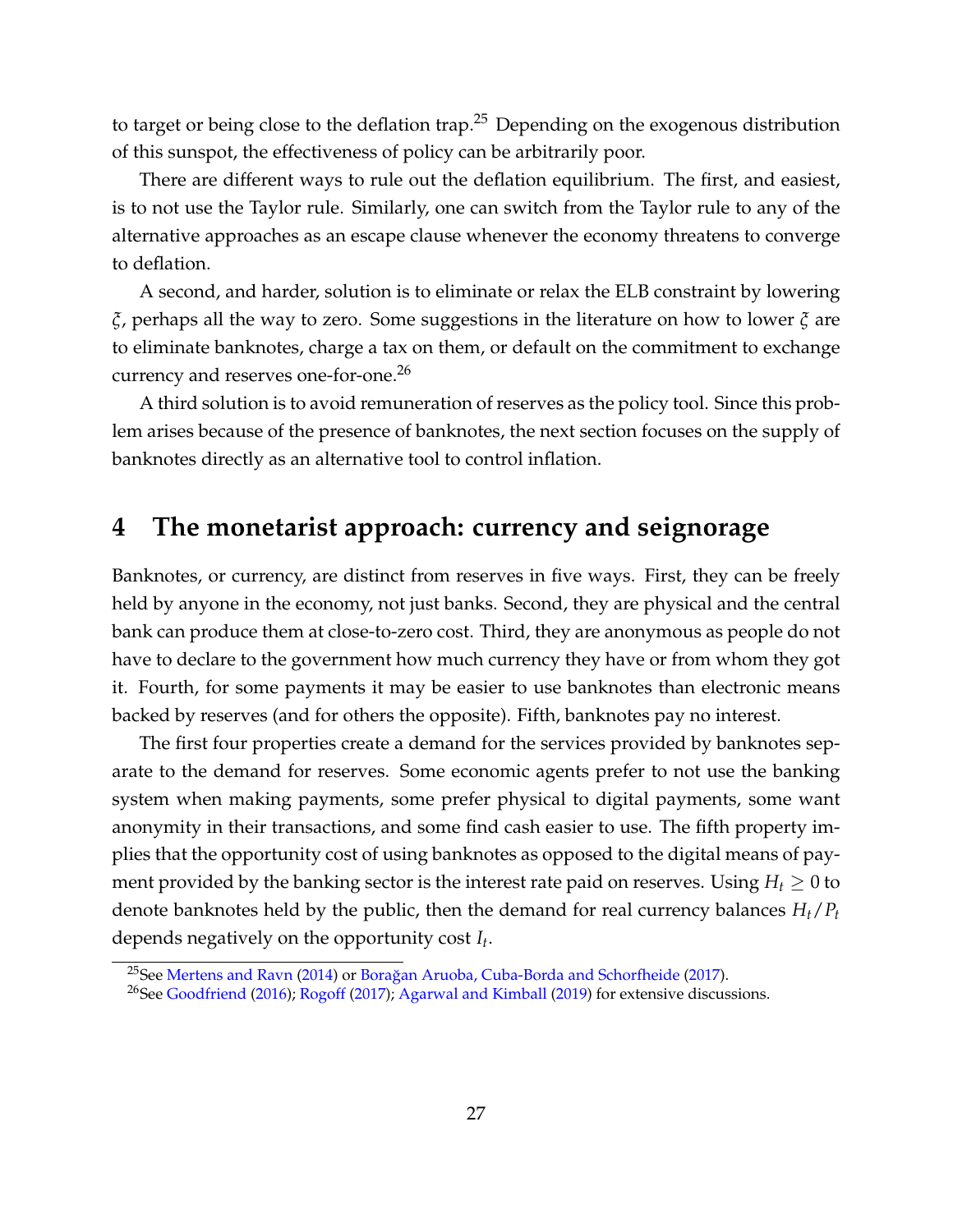An iso-elastic form of this demand function is:

<span id="page-28-1"></span>
$$
\frac{H_t}{C_t P_t} = e^{u_t^d} \left(\frac{I_t}{1+I_t}\right)^{-\tilde{\eta}},\tag{29}
$$

where  $u_t^d$  represents a shock to the demand for currency. The income elasticity of the demand for banknotes is set to one to be consistent with the (rough) balanced growth fact that the left hand-side of this equation (sometimes called the inverse of velocity) does not have a strong trend over decades in the data. The interest rate elasticity is measured by the constant  $\tilde{\eta} > 0$ .

There is a long empirical literature devoted to estimating this function.<sup>[27](#page-28-0)</sup> A common difficulty is that there are large shifts across years as a result of changes in the availability of ATMs, in the social norms of what shopkeepers will accept as payment, and in the prevalence of crime that drives the demand for the anonymity of banknotes. These all change the relative ease of using banknotes versus alternatives. The fit of models of currency demand tends to be poor, and the estimated variance of  $u_t^d$  is large.

Turning to the supply of banknotes, the central bank can in principle perfectly control  $H_t^S$ . However, because of the existence of close substitutes to currency produced by the private market, there is a disconnect between the banknotes the central bank prints, and the money that people find useful. A large old literature devised different measures of monetary aggregates to deal with this. We allow for it simply by writing the market clearing condition as

$$
H_t = e^{u_t^s} H_t^S, \tag{30}
$$

where  $u_t^s$  is very volatile, and exogenous with respect to the price level.

Combining these two equations, for currency supply and demand, together with the Fisher equation and using the log-linearized version such that  $h_t = \log(H_t^S/\bar{H})$  and  $\eta =$  $\frac{\tilde{\eta}}{(1 + I)}$ , we get the key equation of the monetarist approach:

<span id="page-28-2"></span>
$$
h_t - p_t = c_t - \eta (r_t + \mathbb{E}_t \, \pi_{t+1}) + u_t^d - u_t^s. \tag{31}
$$

The economic force that drives the price level behind this equation works as follows.

<span id="page-28-0"></span><sup>&</sup>lt;sup>27</sup>Recently, see [Benati et al.](#page-56-7) [\(2019\)](#page-56-7), who estimate equation [\(29\)](#page-28-1) on data for any countries to obtain a  $\tilde{\eta}$ between 0.3 and 0.6, or a more general micro-founded model by [Alvarez and Lippi](#page-56-8) [\(2014\)](#page-56-8) whose timeseries behavior is approximately captured by equation [\(29\)](#page-28-1) and gives *η*˜ between 0.25 and 0.46. [Ireland](#page-59-7) [\(2009\)](#page-59-7) and [Ball](#page-56-9) [\(2001\)](#page-56-9) argue that a demand system relating log real currency balances to the level of interest rates fits the data better, but the former estimates a semi-elasticity of demand of 1.8-1.9, while the latter estimates it to be only 0.05 once he allows the income elasticity to be below 1 (and estimated to be 0.5).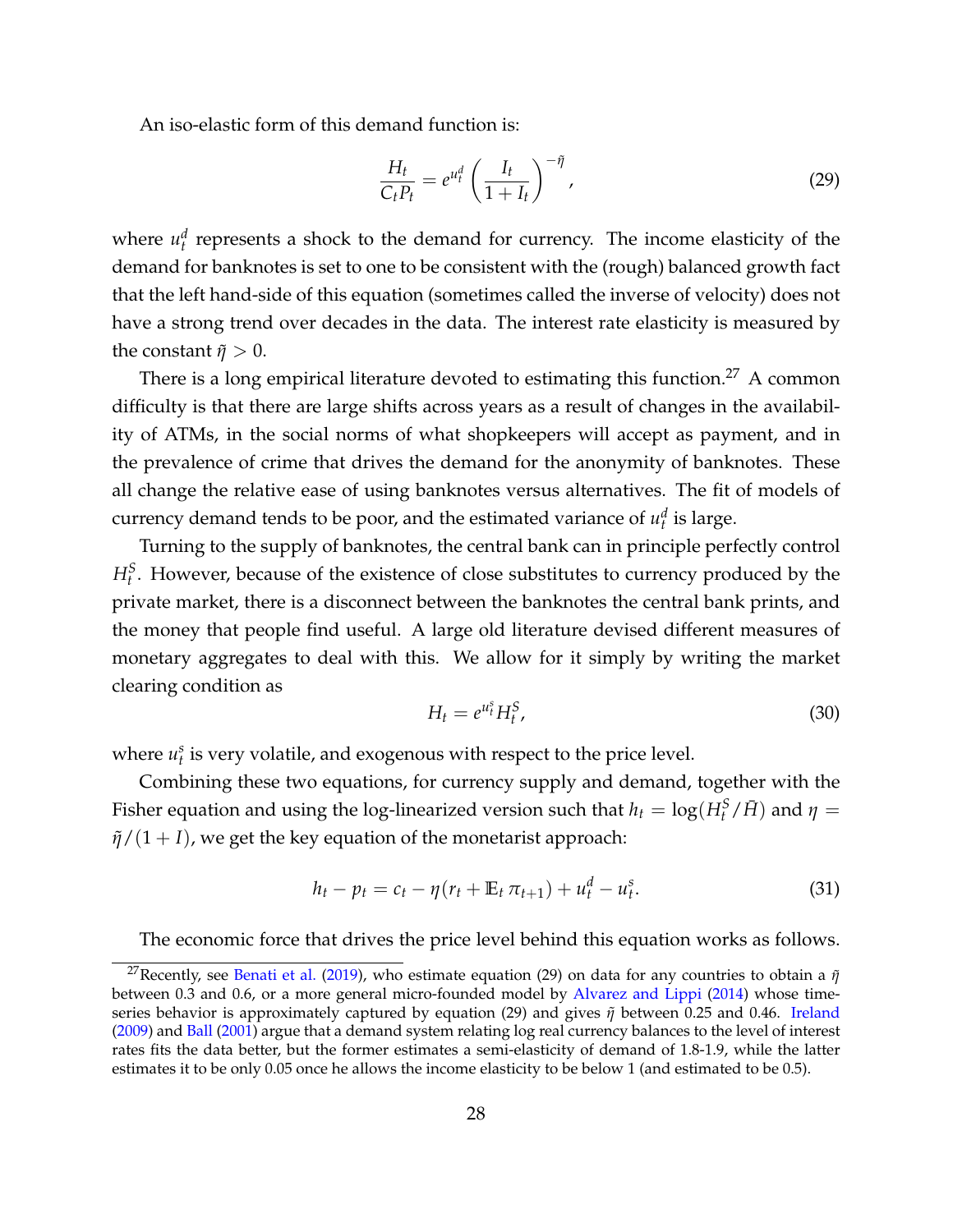All else equal, a higher price level today lowers real currency balances supplied by the central bank. At the same time, it lowers expected inflation between the present and the next period, which lowers the nominal interest rate and raises the demand for banknotes. With lower supply and higher demand for banknotes, the price level must fall. This reequilibrates the market by both increasing the supply, and by lowering demand through a higher nominal interest rate.

The logic is soothingly familiar because it reintroduces Marshallian partial-equilibrium supply and demand to think about the price level in terms of the service provided by banknotes. At the same time, it can be misleading because  $p_t$  is not the price of the banknotes. Changes in *p<sup>t</sup>* bring the market to equilibrium by affecting the actual cost of currency *i<sup>t</sup>* and by directly changing the quantity of real currency that is held.

### <span id="page-29-0"></span>**4.1 Micro-foundations and the terminal condition**

The currency demand equation in [\(29\)](#page-28-1) can be derived within the simple general-equilibrium micro-foundations laid out in section [2.5.](#page-9-1) Simply change the utility function to:

$$
u(C_t, H_t/P_t) = \left[C_t^{1-1/\tilde{\eta}} + e^{u_t^d/\tilde{\eta}} (H_t/P_t)^{1-1/\tilde{\eta}}\right]^{\tilde{\eta}/(\tilde{\eta}-1)}.
$$
 (32)

and the budget constraint to:  $P_t C_t + B_t + H_t \leq P_t Y_t + B_{t-1}(1 + I_{t-1}) + H_{t-1}$ . Equation [\(29\)](#page-28-1) follows from the first-order conditions for an optimum.

More interesting is another first-order condition, the transversality condition. It states that at infinity the utility value of assets held by the consumer must be zero, for otherwise she would be better off consuming more and saving less. In this problem, since the only asset in non-zero net supply is currency, the transversality condition reduces to:

<span id="page-29-1"></span>
$$
\lim_{T \to \infty} M_{t,T} \left( \frac{H_T}{P_T} \right) = 0. \tag{33}
$$

This provides a terminal condition that will prove to be crucial in delivering determinacy. Unlike in the previous section, this one follows directly from optimal behavior.

Moreover, note that we can rewrite the equilibrium in the currency market in equation [\(31\)](#page-28-2) as:

$$
i_t = \frac{p_t}{\eta} + \frac{c_t + u_t^d - u_t^s - h_t}{\eta}.
$$
\n(34)

This is mathematically equivalent to a Wicksellian interest rate feedback rule. Since 1/*η* >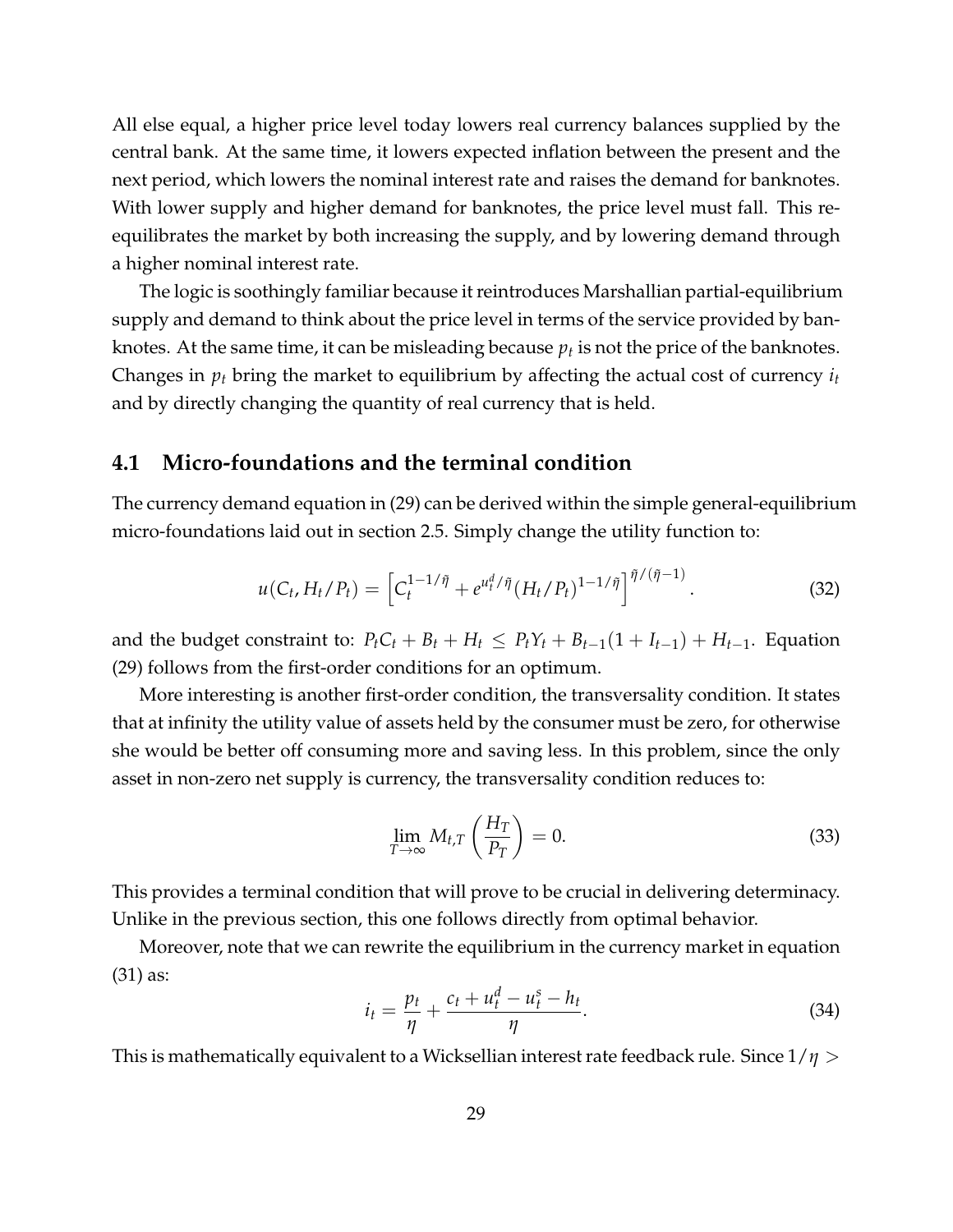0, it satisfies the determinacy condition. But while in section [3](#page-10-0) this was a policy rule, here it emerges as an equilibrium condition. It should be no surprise that as long as  $\eta > 0$ , inflation will be determinate if  $h_t$  is exogenous with respect to  $p_t.$  We show this next.

## <span id="page-30-0"></span>**4.2 Money growth rules**

The classical monetarist rule proposes that the supply of currency grows at a constant rate over time. That is  $h_t = \bar{x}^h t$ , where  $\bar{x}^h$  is a constant. Replacing into equation [\(31\)](#page-28-2) gives a difference equation for the price level:

$$
(1 + \eta)(p_t - \bar{x}^h t) = \eta \mathbb{E}_t(p_{t+1}) - \eta \bar{x}^h t + \eta r_t - c_t - u_t^d + u_t^s.
$$
 (35)

As usual, we can iterate this forward. The transversality condition in equation [\(33\)](#page-29-1) ensure that the limit term is zero since the nominal interest rate converges to a finite value. The price level is thus determinate and given by: $^{28}$  $^{28}$  $^{28}$ 

$$
p_t = \bar{x}^h t + \eta \bar{x}^h + \frac{1}{1 + \eta} \sum_{j=0}^{\infty} \left( \frac{\eta}{1 + \eta} \right)^j \mathbb{E}_t[\eta r_{t+j} - c_{t+j} - u_{t+j}^d + u_{t+j}^s]. \tag{36}
$$

If one dismisses currency demand and supply shocks, then in a long-run balance growth path where consumption grows at a constant rate, inflation is simply equal to the money growth rate  $\bar{x}^h$  minus the growth rate of consumption. Thus*,* choosing  $\bar{x}^h$  to be the long-run inflation target of the central bank plus the real growth rate of the economy provides an effective way to achieve the target. However, with financial innovation, the central bank cannot dismiss the shocks to the demand and supply of currency.

The focus of the central bank then becomes measuring trends in  $u_t^d$  and  $u_t^s$ , so as to choose  $\bar{x}^h$  in order to deliver the inflation target. Every year though, consumption growth varies with the business cycle, and there are large shocks to the supply and demand for currency. The terms in the sum above move around significantly, and so will inflation.

The most effective rule for currency supply chooses:  $h_t = p_t^* + \hat{c}_t - \eta(\hat{r}_t + \hat{p}_{t+1}^* - \hat{r}_t)$ *p* ∗  $\hat{u}_t^*$ ) +  $\hat{u}_t^d$  –  $\hat{u}_t^s$ , so as to accommodate the business cycle as well as anticipated shifts in the

<span id="page-30-1"></span> $^{28}$ Different micro-foundations for money imply different forms of the money demand function, and as such potentially slightly different conditions for determinacy of the price level. Still, the basic result and economic intuition in this paragraph remains, see [Carlstrom and Fuerst](#page-57-6) [\(2003\)](#page-57-6).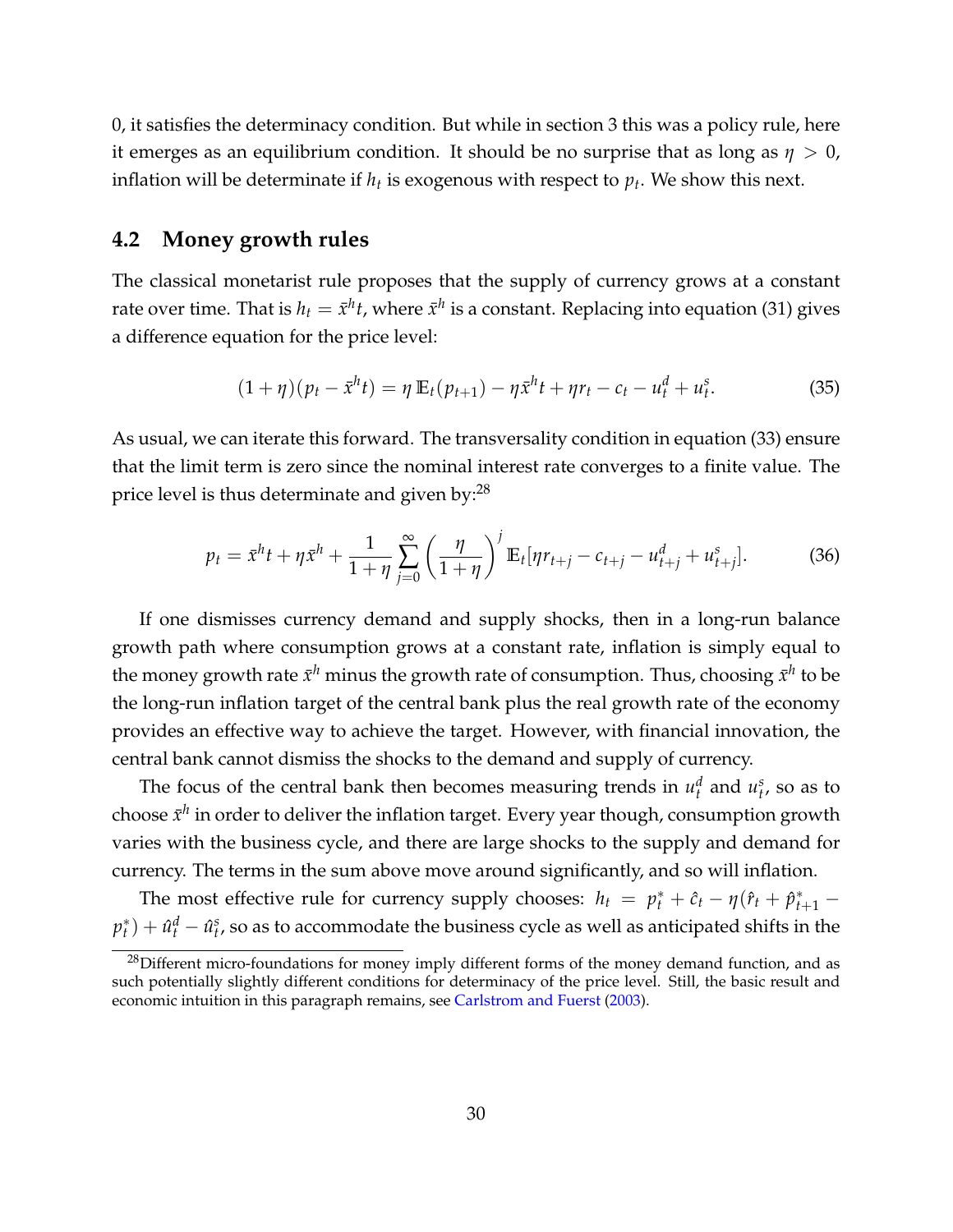demand and supply for currency. The effectiveness of this policy is given by

$$
\varepsilon_{t} = \frac{1}{1+\eta} \sum_{j=0}^{\infty} \left(\frac{\eta}{1+\eta}\right)^{j} \mathbb{E}_{t} [\hat{c}_{t+j} - c_{t+j} - \eta (\hat{r}_{t+j} - r_{t+j}) + \eta (p_{t+1+j}^{*} - \hat{p}_{t+j+1}^{*}) + (\hat{u}_{t+j}^{d} - u_{t+j}^{d}) - (\hat{u}_{t+j}^{s} - u_{t+j}^{j})].
$$
 (37)

The deviations of inflation from target can be quite large. In fact when it was tried in the UK in the early 1980s, this monetary policy rule led to volatile nominal interest rates associated with volatile expected annual inflation rates. Compared to nominal interest rate rules, monetarism seems to lead to more volatile short-term inflation.

The link to interest rates under a monetarist approach for monetary policy arises because the nominal interest rate *i<sup>t</sup>* is now endogenous so that the market for currency clears. [Canzoneri, Henderson and Rogoff](#page-57-7) [\(1983\)](#page-57-7) blur this distinction by specifying a feedback rule for currency that depends on the nominal interest rate:  $h_t = x_t^h + \phi i_t$ . In this case, the central bank can limit the volatility of the nominal interest rate. In fact it can even peg it to follow a pre-determined path, while inflation remains determinate.

## <span id="page-31-0"></span>**4.3 Seignorage rules**

When the central bank prints currency, it could buy goods with it giving rise to a resource flow called seignorage. Since it costs close to nothing to produce currency and there is a downward-sloping demand for it, currency is not a liability of the central bank, but rather a durable good that it produces and sells for its value 1/*P<sup>t</sup>* . Seignorage is then equal to:

<span id="page-31-1"></span>
$$
S_t^H = \frac{H_t^S - H_{t-1}^S}{P_t} = C_t \left[ e^{u_t^d - u_t^s} \left( \frac{I_t}{1 + I_t} \right)^{-\tilde{\eta}} - e^{u_{t-1}^d - u_{t-1}^s} \left( \frac{I_{t-1}}{1 + I_{t-1}} \right)^{-\tilde{\eta}} \frac{P_{t-1} C_{t-1}}{P_t C_t} \right].
$$
 (38)

The second equality used the expression for currency demand that we derived earlier.

This expression makes clear that seignorage and inflation are tightly linked. Higher expected inflation comes with higher nominal interest rates, which lowers the demand for currency and lowers seignorage. At the same time, a higher unexpected inflation implies that more goods can be bought with the newly printed banknotes, which raises seignorage.

Consider then a policy rule for seignorage. The central bank that follows it is committed to generating some revenues, just like a government fiscal agency that has a target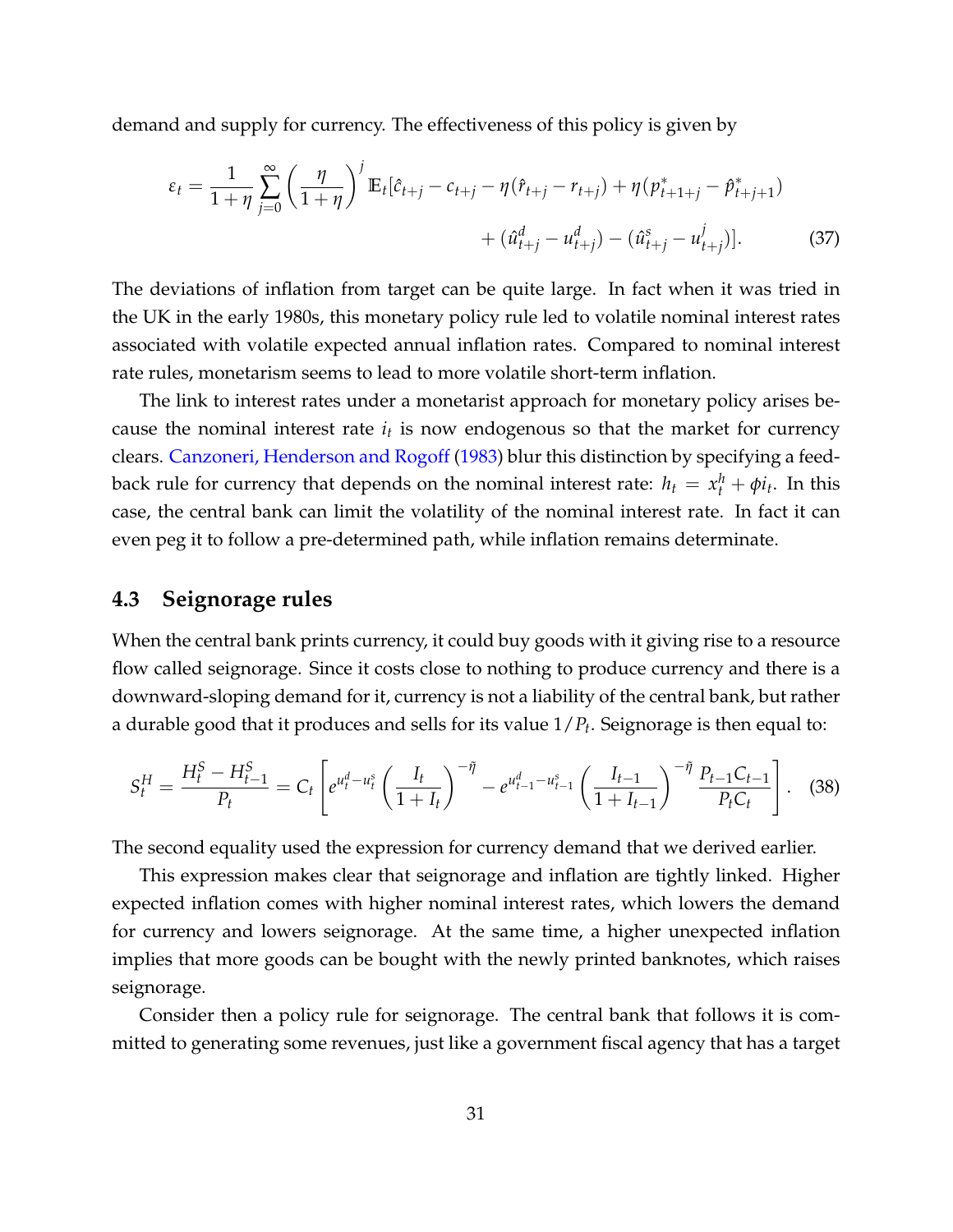for tax revenues, or a State-owned company providing a public service with a target for profits. Historically, this was common, as central banks have for centuries been asked to provide fiscal resources for the sovereign. Only during the past few decades did inflation targeting replace seignorage as a primary task for the central bank.

Given an exogenous target for seignorage  $s_t^h$ , the central bank prints more or fewer banknotes as needed to reach this target. Log-linearizing the relation between seignorage and inflation in [\(38\)](#page-31-1) provides a second-order difference equation for the price level. Given an initial *p*−<sup>1</sup> and the transversality condition, this equation determines inflation.

This is not a theoretical curiosity, but a policy that some central banks have frequently adopted as they followed instructions from the Treasury. Moreover, fiscal reforms that lowered the government's demand for fiscal revenue from the central bank (large falls in *s*) were historically associated with the end of hyper-inflations.<sup>[29](#page-32-1)</sup>

At the same time, the effectiveness of this approach is poor. In annual data, the large shocks to  $u_t^d$  and  $u_t^s$  lead to volatile inflation. In the long run, this approach has often led to hyper-inflation. The reason is that in steady state*,* equation [\(38\)](#page-31-1) implies that  $S \leq Ce^{\mu^d-u^s}.$ If the central bank aims to raise revenue beyond this limit, then inflation is again indeterminate. Furthermore, this upper bound—the peak of the Laffer curve for the inflation tax—is hard to estimate, moves around, and small changes in *S* close to its peak come with large changes in inflation. <sup>[30](#page-32-2)</sup> Turning the central bank into a fiscal agent often leads to run-away inflation.

### <span id="page-32-0"></span>**4.4 Non-satiated market for reserves**

No modern central bank sets  $H_t^S$  exogenously. Rather, central banks stand ready to exchange reserves for banknotes one-to-one at all times, so they control only the sum  $V_t + H_t^S$ , the monetary base. People can freely choose to substitute between the two components.

In the model described so far, the quantity of *V<sup>t</sup>* was irrelevant for both the real equilibrium as well as for inflation. While currency provided some service, reserves did not. This is a good description of the situation in the major western economies after the first rounds of quantitative easing that followed the financial crisis. The demand for reserves was satiated by increasing *V<sup>t</sup>* , and their market was saturated, so that further changes in

<span id="page-32-1"></span><sup>&</sup>lt;sup>29</sup>See [Sargent](#page-61-7) [\(1982\)](#page-61-7) and [Sargent and Wallace](#page-61-8) [\(1984\)](#page-61-8).

<span id="page-32-2"></span><sup>&</sup>lt;sup>30</sup>Locally, by definition of a maximum,  $\frac{\partial \pi}{\partial x} = \infty$ .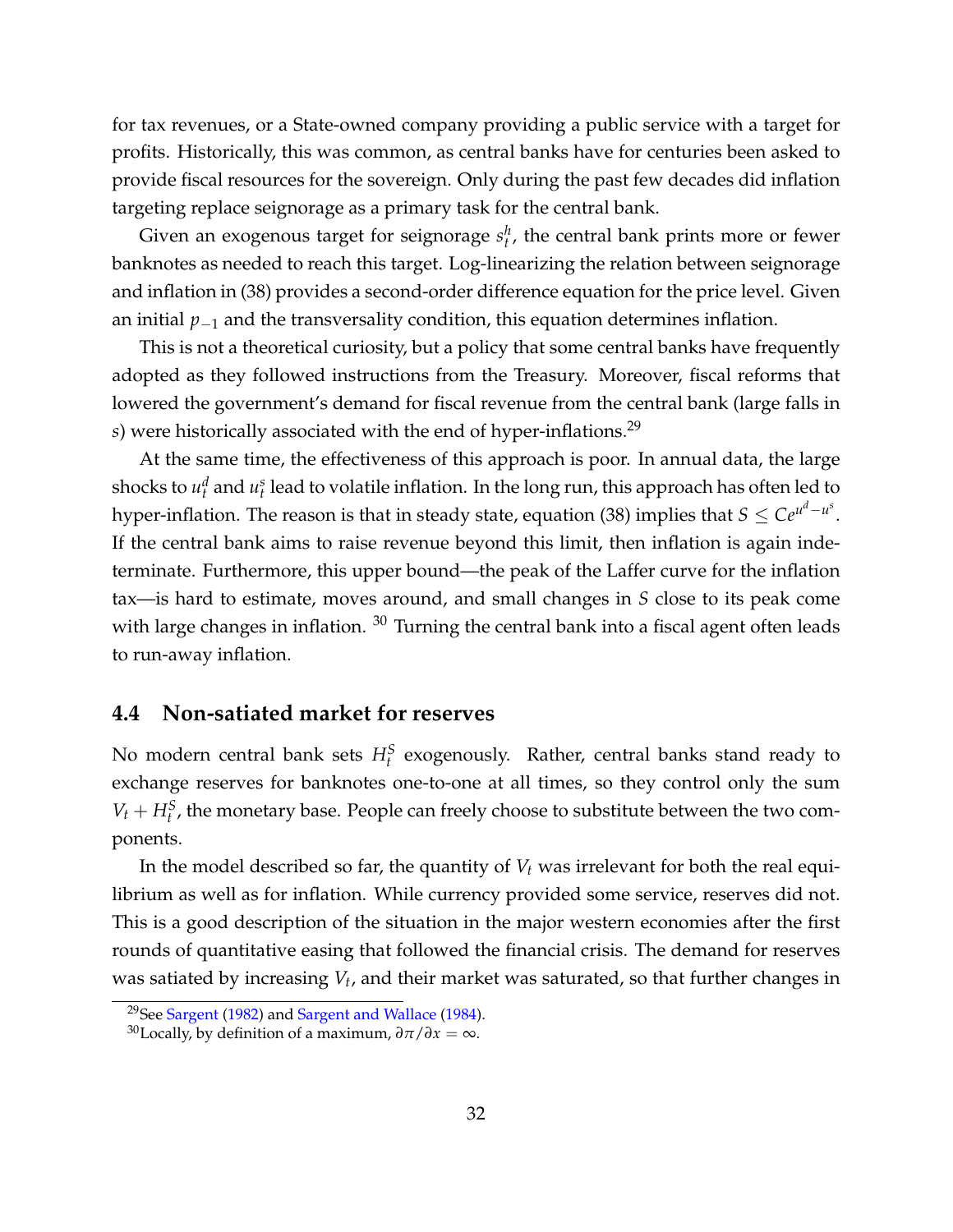the quantity of reserves had no discernible effect on inflation.<sup>[31](#page-33-2)</sup>

Maybe this will not be so in the future, and reserves will be scarce so that there is a non-horizontal demand for them. In that case, the determination of inflation will depend on a hybrid of the monetarist and the no-arbitrage approaches.

#### <span id="page-33-0"></span>**4.4.1 Reserves as money**

Start with the case where there is a downward-sloping demand for reserves, just as there was one for currency.<sup>[32](#page-33-3)</sup> Perhaps this will arise because central banks offer digital deposits to households, and not just banks, so that the benefits from using currency for payments will extend to reserves as well.

The opportunity cost of holding reserves is the gap between the return from holding financial assets instead of reserves, so it is given by  $i_t - i_t^v$ . We can write the demand curve for reserves as:

$$
v_t - p_t = c_t - \eta_v (i_t - i_t^v). \tag{39}
$$

Now, the central bank can choose both  $v_t$  and  $i_t^v$ . In particular, consider the case where it follows a Wicksellian rule, whereby the interest on reserves responds to *p<sup>t</sup>* with a coefficient *φ*. In that case, the price level is determinate as long as  $φ$  >  $-1/η<sub>v</sub>$ . This includes the case where  $\phi = 0$ , that is where there is a pure interest rate peg. The logic is that of the monetarist approach. With two policy tools, the central bank can potentially get closer to tracking the variables it must offset to keep inflation close to its target.

#### <span id="page-33-1"></span>**4.4.2 Bank deposits as money**

Most households use their bank deposits to engage in transactions. A similar demand equation would hold but with respect to  $h_t^d$ , bank deposits, and their opportunity cost is the gap  $i_t - i_t^d$  where the interest rate paid on deposits is  $i_t^d$ .

The central bank does not control either  $h_t^d$  or  $i_t^d$  in this case, since both are determined by the equilibrium in the banking sector. However, banks also deposits reserves at the central bank and could invest in financial assets. Optimality in their portfolio choice leads to a log-linearized relation of the form  $i_t - i_t^d = \ell(i_t - i_t^v)$ .<sup>[33](#page-33-4)</sup> In section [3,](#page-10-0) competitive frictionless banks in equilibrium implied  $\ell = 1$ , leading to  $i_t = i_t^v$ . With market power of

<span id="page-33-3"></span><span id="page-33-2"></span><sup>31</sup>[Reis](#page-60-12) [\(2016\)](#page-60-12) shows evidence for satiation of reserves in the US and [Reis](#page-61-9) [\(2019](#page-61-9)*b*) argues this is desirable. <sup>32</sup>See [Diba and Loisel](#page-58-5) [\(2019\)](#page-58-5).

<span id="page-33-4"></span><sup>&</sup>lt;sup>33</sup>See [Piazzesi, Rogers and Schneider](#page-60-13) [\(2019\)](#page-60-13).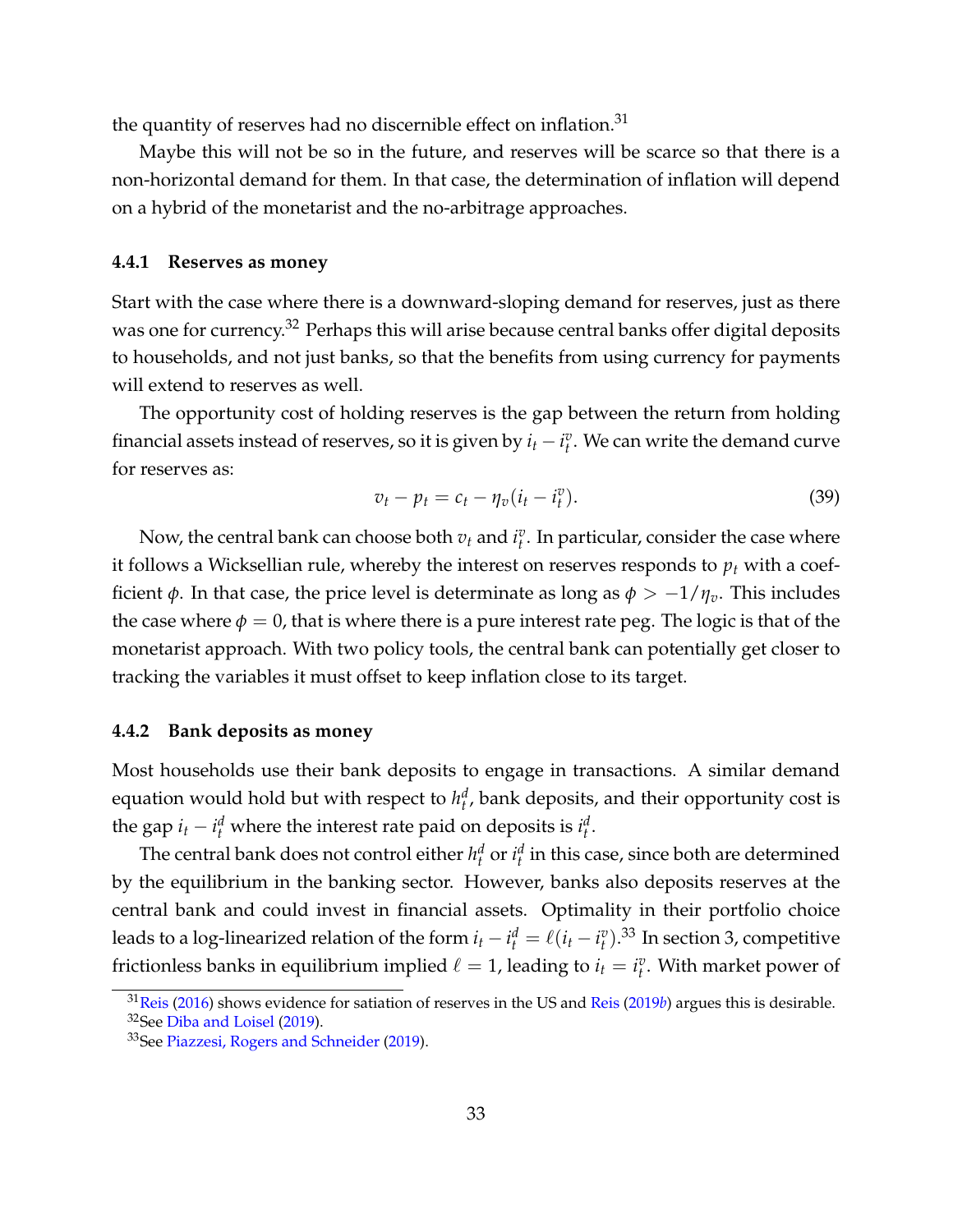banks, or financial frictions,  $\ell < 1$ . Combining these two equations:

$$
h_t^d - p_t = c_t - \eta_d \ell (i_t - i_t^v). \tag{40}
$$

If the production of deposits by banks was exogenous with respect to the price level, then by choosing the interest on reserves, the central bank can again control inflation. Even though the policy tool is the interest rate, the economic logic is the monetarist one, as the key equation is the demand curve above, and the terminal condition comes from transversality. If, instead, the quantity of reserves affects the amount of deposits—a money-multiplier process—then we are back at the previous case where the central bank has two tools,  $v_t$  and  $i_t^v$ , with which to improve the effectiveness of inflation control.

Either way, while central banks' digital currencies, more realistic banking sectors, or scarce reserves all affect the dynamics of inflation, the economic logic and the policy approach by which the central bank can control it are unchanged.

## <span id="page-34-0"></span>**5 The solvency approach: fiscal theory of the price level**

The characterization of central banks' activities has so far considered an expanding list of items in its balance sheet such as reserves, currency, and possibly long-term bonds. In general, the central bank can hold a portfolio of assets with current value *A<sup>t</sup>* , that may be public or private, and that have a risky return  $(1 + R_{t+1}^a)$  next period. The central bank also has real expenses with its staff *E<sup>t</sup>* , and pays dividends to the fiscal authority *D<sup>t</sup>* . Its flow of funds is then given by:

$$
V_t + H_t - A_t P_t = (1 + I_{t-1}^v)V_{t-1} + H_{t-1} - P_t(1 + R_t^a)A_{t-1} + P_t(E_t + D_t).
$$
 (41)

Let the net surplus of the central bank after paying dividends be:  $S_t \equiv S_t^H + (1 + R_t^a - t)$  $(1 + I_{t-1}^v)P_{t-1}/P_t$ ) $A_{t-1} - E_t - D_t$  (where  $S_t^H$  was defined in equation [\(38\)](#page-31-1)). The central bank earns income from seignorage and from the return on its assets in excess of what it pays on the reserves. It incurs in spending on its staff as well as in dividends paid to the government. The flow budget constraint of the central bank can then be written more compactly as:

<span id="page-34-1"></span>
$$
\frac{V_t}{P_t} - A_t + S_t = \frac{(1 + I_{t-1})V_{t-1}}{P_t} - \left(\frac{(1 + I_{t-1})P_{t-1}}{P_t}\right)A_{t-1}.
$$
\n(42)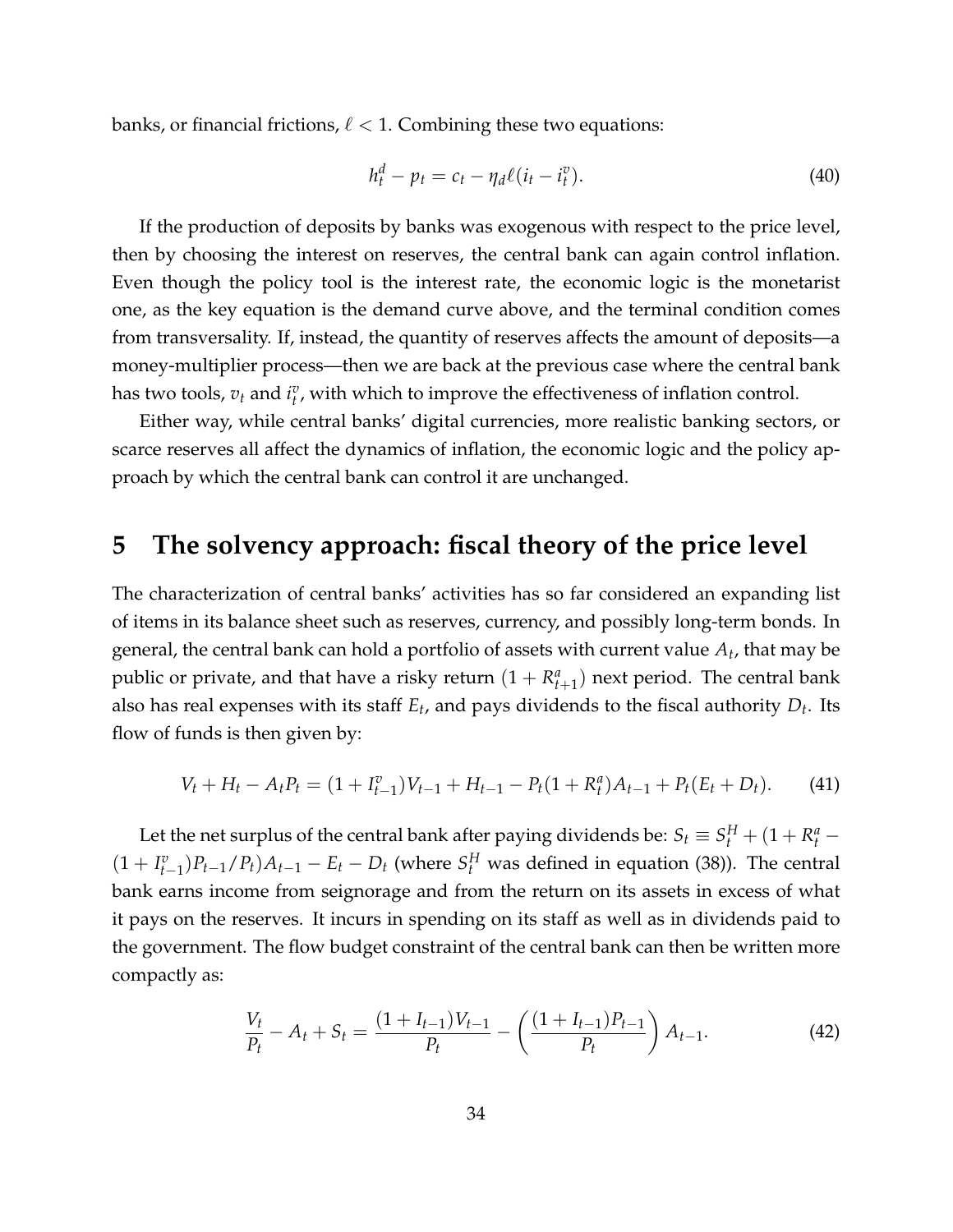This accounting identity becomes a meaningful restriction when it is combined with the economic assumption that the central bank cannot be running a Ponzi scheme on its reserves. Thus reserves cannot exceed the value of assets plus the present value of expected surpluses of the central bank. This intertemporal constraint is:

<span id="page-35-1"></span>
$$
\frac{(1+I_{t-1})(V_{t-1}-P_{t-1}A_{t-1})}{P_t} = \mathbb{E}_t \left( \sum_{j=0}^{\infty} M_{t,t+j} S_{t+j} \right).
$$
\n(43)

So, net debts (or savings) of the central bank must equal the present value of its expected surpluses (or deficits). Operationally, this points to a new tool that the central bank can use to control inflation: the size and composition of its balance sheet.

## <span id="page-35-0"></span>**5.1 The fiscal theory of the price level**

The determination of inflation follows almost immediately from turning the intertemporal budget constraint of the central bank on its head. Make the simplifying assumptions that  $S_t$  is an exogenous i.i.d. process over time with mean  $\bar{S}$ , and that the interest on reserves  $I_t^v$  is an exogenous process  $X_t^i$ . Then, equation [\(43\)](#page-35-1) becomes:

$$
P_t = \frac{(1 + I_{t-1})(V_{t-1} - P_{t-1}A_{t-1}))}{\sum_{j=0}^{\infty} \mathbb{E}_t(M_{t,t+j}S_{t+j})} = \frac{(1 + X_{t-1}^i)(V_{t-1} - P_{t-1}A_{t-1})}{S_t + \bar{S}(\sum_{j=1}^{\infty} (1 + R_{t,t+j})^{-1})}.
$$
(44)

The sequence of real interest rates is exogenous with respect to the price level, and *Vt*−<sup>1</sup> was set in *t* − 1, so it is exogenous with respect to period *t* realizations. Therefore, the right-hand side is exogenous*,* and this provides a unique solution for  $P_t.^{34}$  $P_t.^{34}$  $P_t.^{34}$ 

A larger current or future expected surpluses,  $S_t$  or  $\overline{S}$ , lead to a lower price level. By controlling its surpluses, the central bank can target inflation. It can do so by choosing the composition of the assets it holds (and so the risk in their returns), or more directly by varying its expenses, or the dividends it pays out.

Setting a peg for the nominal interest rate no longer leads to indeterminacy. The choice of  $X_t^i$  pins down expected risk-adjusted inflation as we saw in section [3.1.](#page-11-0) The budget constraint does the rest, uniquely determining the price level and hence inflation fluctuations around the target.

The economic force behind this approach to controlling inflation is the following.

<span id="page-35-2"></span> $34$ The original analysis is [Woodford](#page-61-10) [\(1994\)](#page-61-11) and [Sims](#page-61-11) (1994) and our approach is closer to that in [Cochrane](#page-58-6) [\(2005\)](#page-58-6) and [Benigno](#page-56-10) [\(2019\)](#page-56-10).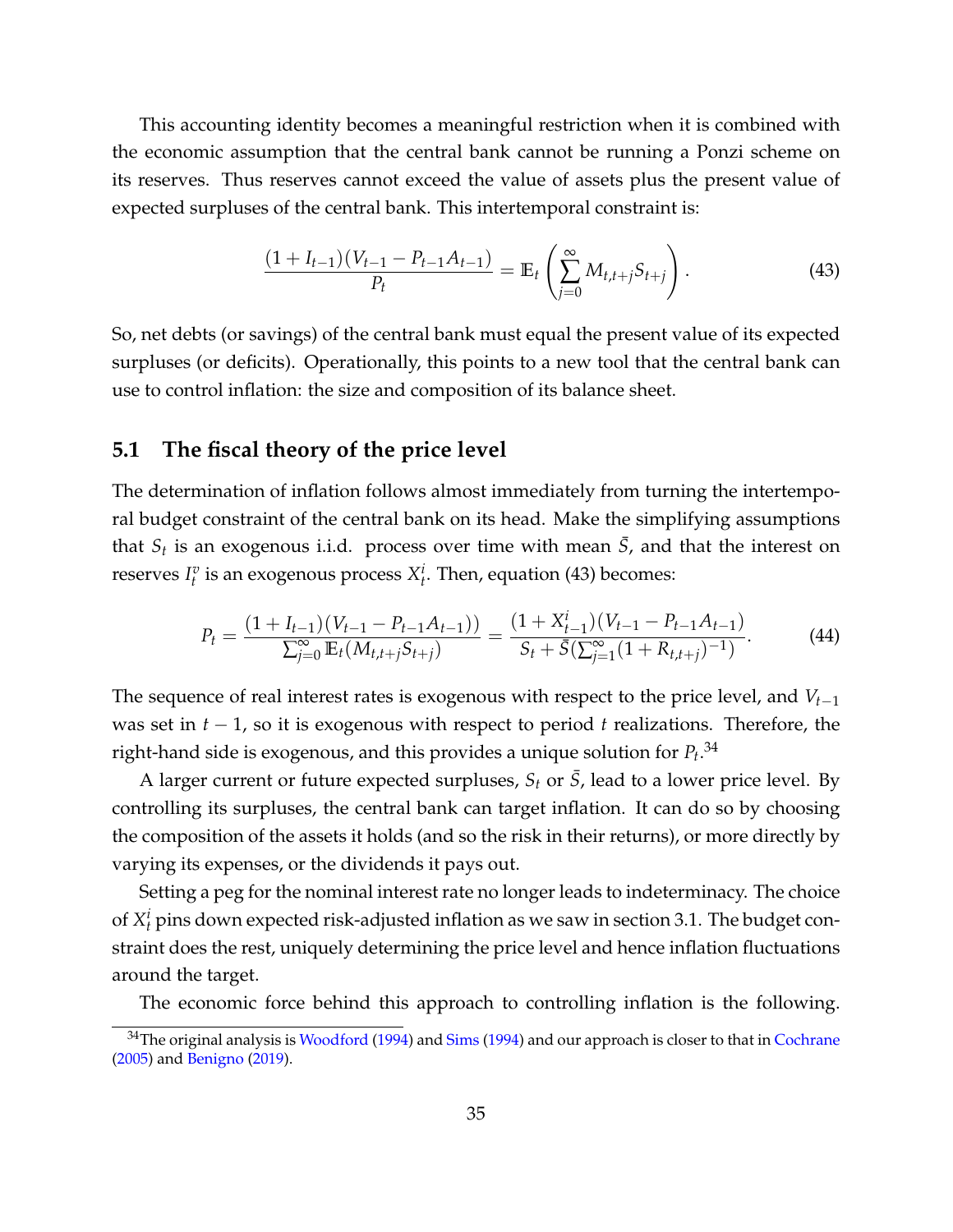When the surplus of the central bank falls, fewer real resources are available to back the value of its debt, which is therefore lower. Because reserves are default-free, they have a fixed value in nominal terms, and they are the unit of account, the only way for their real value to fall is for the price level to rise. The price level adjusts as banks choose to hold more or fewer reserves in response to them becoming a Ponzi scheme. They do so until the real value of reserves is again in line with the central bank's assets and surpluses.

It is the control of the real resources earned by the central bank that gives it control over inflation. Insofar as the resources of a government body are fiscal, this mechanism is called the fiscal theory of the price level  $(FTPL).^{35}$  $(FTPL).^{35}$  $(FTPL).^{35}$ 

#### <span id="page-36-0"></span>**5.2 Central bank solvency and the Ricardian condition**

An alternative way of writing the intertemporal budget constraint of the central bank is in its limit form:

$$
\lim_{T \to \infty} M_{t,T} \left( \frac{V_T}{P_T} - A_T \right) = 0. \tag{45}
$$

This equation is equivalent to equation [\(43\)](#page-35-1) given the flow of funds in equation [\(42\)](#page-34-1). It is the other side of a transversality condition for the private sector, which would not want to hold a perpetual claim on the central bank. It is a solvency condition for the central bank in the economic sense of the word: like any other economic agent, the central bank is solvent if it is not running a Ponzi scheme, that is if it satisfies its intertemporal resource constraint. The FTPL approach is a solvency approach.

Taking this solvency perspective provides an alternative way to understand the economic mechanism behind the determination of the price level, and extends the analysis to budget rules.<sup>[36](#page-36-2)</sup> Let  $\hat{V}_t = V_t/P_t - A_t$  be the net real reserves of the central bank. In accounting terms, this is the negative of the central bank's net worth. Assume now that the central bank surplus follows a feedback rule:

$$
S_{t+1} = \phi \hat{V}_t + X_{t+1}^s.
$$
 (46)

If the real value of reserves rises, or the net worth falls, the central bank may pay less dividends or cut spending to raise its surplus in which case  $\phi > 0$ . In our previous case  $\phi = 0$ . Combining this rule with the flow equation [\(42\)](#page-34-1) one period forward, gives a

<span id="page-36-1"></span> $35$ For criticism of this mechanism, see [Buiter](#page-57-8) [\(2017\)](#page-57-8) and for a defense [Sims](#page-61-12) [\(2013\)](#page-61-12).

<span id="page-36-2"></span><sup>&</sup>lt;sup>36</sup>The original analysis is in [Leeper](#page-59-8) [\(1991\)](#page-59-8).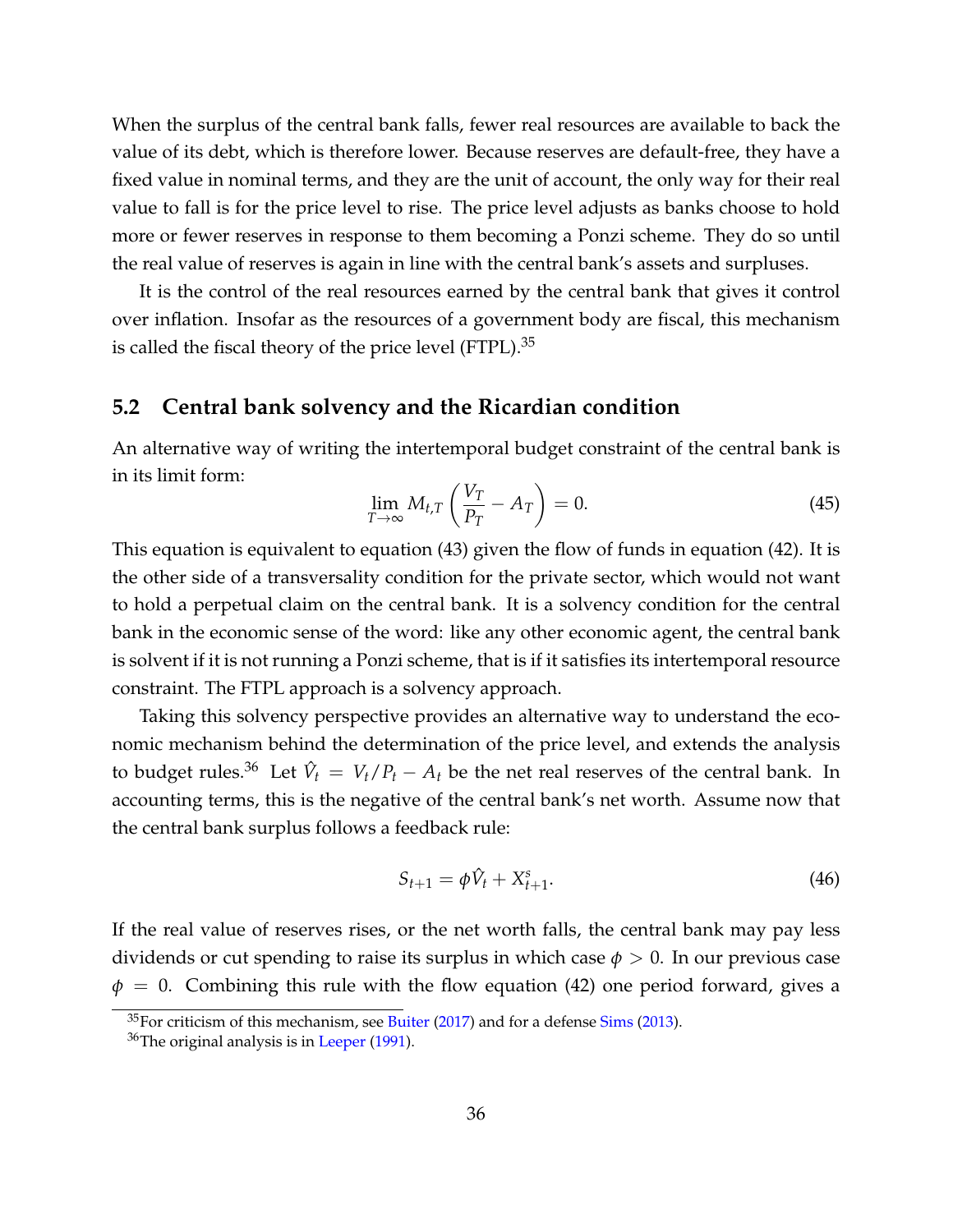difference equation for real net reserves:

$$
\left[\frac{(1+I_t)P_t}{P_{t+1}}\right]\hat{V}_t = \hat{V}_{t+1} + \phi\hat{V}_t + X_{t+1}^{(s)}.
$$
\n(47)

Multiply by the stochastic discount factor *Mt*+<sup>1</sup> and take expectations as of date *t* and this reduces to:

$$
\left(1 - \phi(1 + R_t)^{-1}\right)\hat{V}_t = \mathbb{E}_t(M_{t+1}\hat{V}_{t+1}) + \mathbb{E}_t(M_{t+1}X_{t+1}^s).
$$
\n(48)

We can iterate the difference equation forward. If the stochastic discount factor converges to the constant *β,* then as long as  $\phi < \beta^{-1}-1$ , the terminal condition ensures that  $\hat{V}_t$  will be equal to the present value of future exogenous surpluses. Recalling that  $\hat{V}_t = V_t/P_t - A_t$ , by pinning down surpluses, the central bank pins down the price level.

The literature has called feedback rules that satisfy this condition *non-Ricardian policies*. A central bank that follows these policies will not raise its surpluses too strongly when reserves rise. Thus, higher reserves must lead the price level to rise, so that the real value of these reserves falls back into the equilibrium where the central bank remains solvent. In contrast, Ricardian policies are those for which *φ* is larger than the threshold so the central bank's solvency is assured by it raising its surpluses when reserves rise, no matter what the price level is.

What is special about the central bank relative to other private agents is that its liabilities are the unit of account. It can always honor the payment on reserves nominally by issuing more reserves. A private agent can also issue as many liabilities as it wants, but it will find that they are worthless if it tries to run a Ponzi scheme, so it can get no real resources in exchange for the new debt it issues. The same applies to a central bank, but since the nominal price of reserves is by definition one, their real value can only fall if the price level rises. Inflation results from the condition that the central bank must stay solvent.

Similar to before, the price level is the unique solution to the equation:

$$
\frac{(1+X_{t-1}^i)V_{t-1}}{P_t} - \left(\frac{(1+X_{t-1}^i)P_{t-1}}{P_t}\right)A_{t-1} - S_t = \sum_{j=0}^{\infty} \mathbb{E}_t \left[ \left( \frac{M_{t,t+1+j}}{1-\phi \prod_{j'=0}^j (1+R_{t+j'})^{-1}} \right) X_{t+j}^s \right].
$$
\n(49)

The effectiveness of this policy will depend on the ability of the central bank to vary the interest rate peg  $X_{t-1}^i$  and the net income rule for  $X_{t+j}^s$  given its forecasts of real interest rates and changes in the inflation target. Note that to the extent that the composition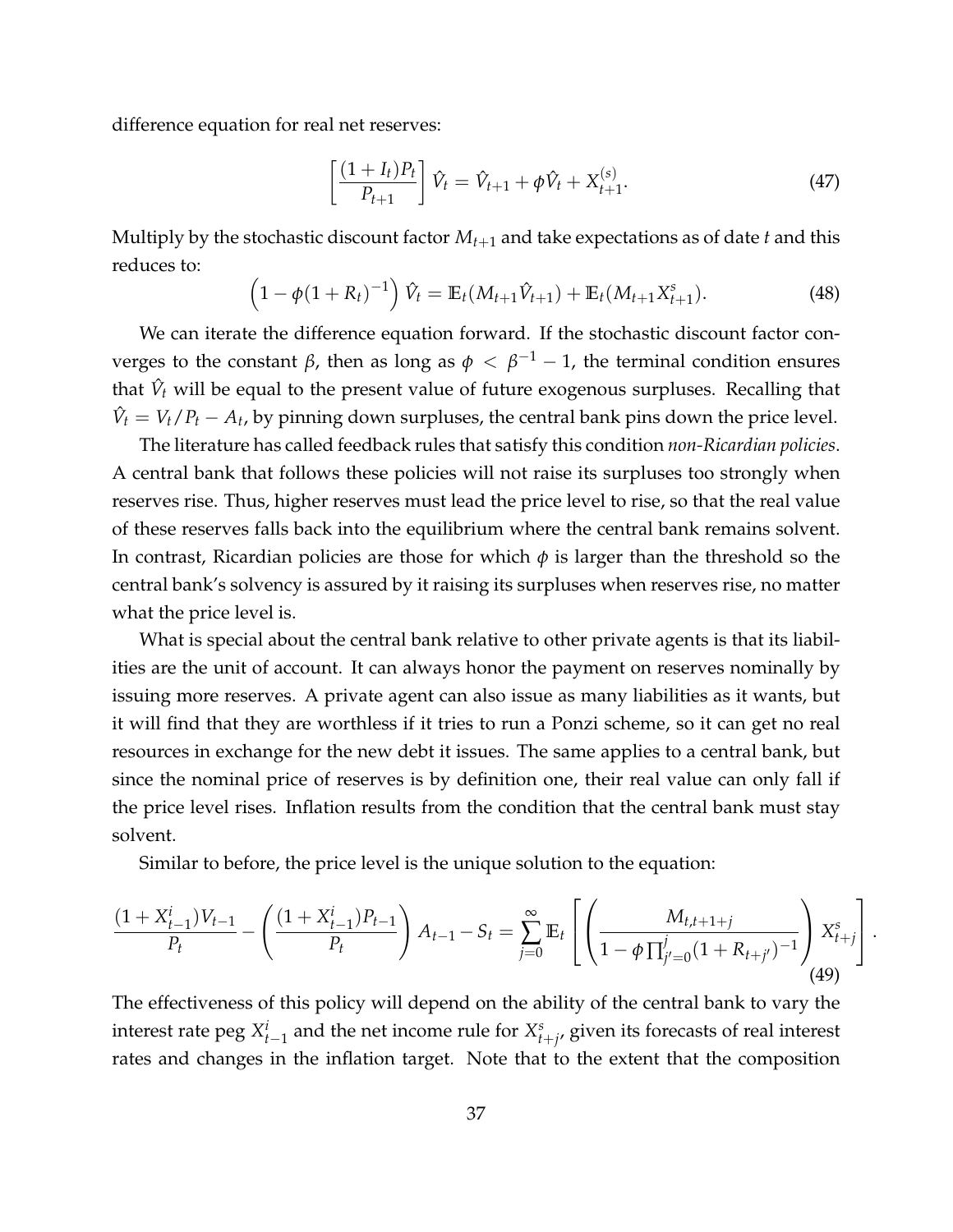of the assets is risky, fluctuations in returns will affect  $X_{t+j}^s$  and the central bank would have to adjust expenses to offset these. Insofar as it is hard to do so in real time, then a new source of error from this approach comes form the risks in the central bank's balance sheet. Error minimization can explain central banks' practice of avoiding risky returns on their choice of assets.<sup>[37](#page-38-1)</sup>

### <span id="page-38-0"></span>**5.3 Dividend rules and fiscal dominance**

Central banks are part of the government, fiscally linked to the Treasury by the dividend process  $\{D_t\}_{t=0}^{\infty}$ . Independence is defined as having control over the dividend process, and as a result some control over the surplus *S<sup>t</sup>* . The extent to which it has this control is at the heart of the fiscal approach for controlling inflation.

In one case, the central bank must by law pay out as a dividend all of its markedto-market net income. In that case, by definition  $S_t = 0$ . But then, the central bank cannot control inflation using the solvency approach, because it is always solvent. This is sometimes referred to as the central bank having full fiscal support.<sup>[38](#page-38-2)</sup>

In another case, the Treasury imposes a dividend process on the central bank. The central bank is no longer independent. If the central bank is committed to a monetarist approach, then we already saw in section [4.3](#page-31-0) that it will respond to the Treasury's demands by printing banknotes to generate seignorage. If the central bank is instead committed to a solvency approach, then by imposing a dividends process, the Treasury will effectively be controlling the *S<sup>t</sup>* process, and thus determining inflation. Either through seignorage or through the solvency of the central bank, this state of affairs is often referred to as "monetizing the fiscal deficit", as it is the monetary base, currency and reserves, that is adjusting to provide the necessary funding for the Treasury.

A third case is that considered by the bulk of the literature on the FTPL.<sup>[39](#page-38-3)</sup> It starts by noting that the fiscal authorities also face an intertemporal budget constraint linking the value of its liabilities, call them  $B_t$ , to the present value of its primary surpluses  $PS_t$ :

<span id="page-38-4"></span>
$$
\frac{B_{t-1}(1+I_{t-1})}{P_t} = \mathbb{E}_t \sum_{j=0}^{\infty} M_{t,t+j} P S_{t+j}.
$$
 (50)

<span id="page-38-1"></span> $37$ From a different perspective, central banks often accept term deposits by banks, in which case the maturity structure of reserves will affect the dynamics of inflation as in [Cochrane](#page-57-9) [\(2001\)](#page-57-9); [Reis](#page-61-13) [\(2017\)](#page-61-13).

<span id="page-38-2"></span> $38$ See [Hall and Reis](#page-59-9) [\(2015\)](#page-58-7) and [Del Negro and Sims](#page-58-7) (2015).

<span id="page-38-3"></span><sup>&</sup>lt;sup>39</sup>See [Leeper and Leith](#page-59-10) [\(2016\)](#page-59-10) for a a survey.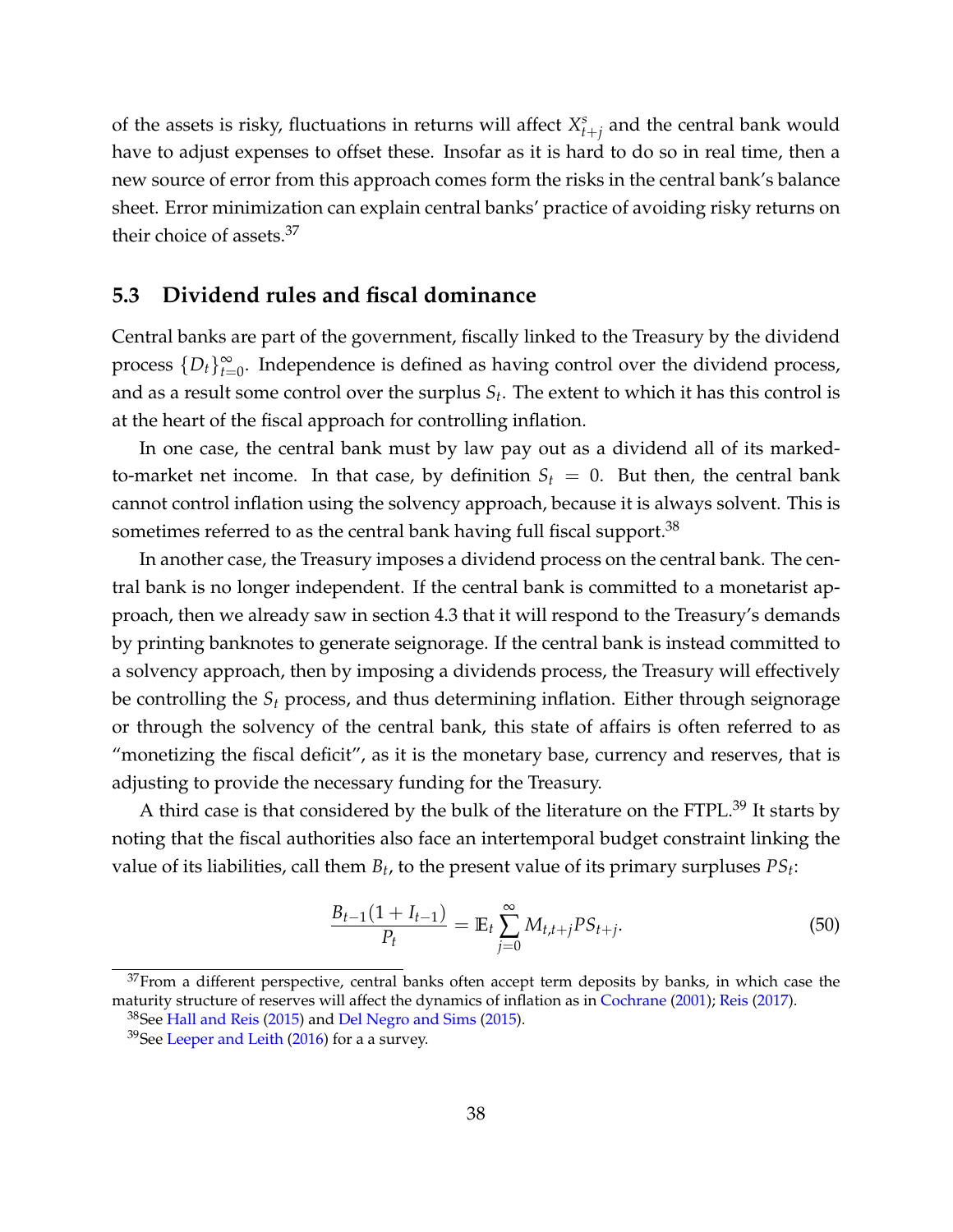A first assumption of the conventional FTPL is that the government does not default on its liabilities. Unlike reserves, government bonds are not the unit of account. More-over, sovereign default is a frequent event.<sup>[40](#page-39-1)</sup> Still, if in some circumstances somehow the Treasury can commit to never default, then government bonds become substitutes for reserves.

A second conventional assumption in the FTPL literature is that central bank dividends can take any value, positive or negative, not chosen or controlled by the central bank. The primary surpluses of the Treasury include the dividends from the central bank, which appeared on the central bank's surplus with a negative sign. If dividends can take any value, then the two separate intertemporal budgets in equation [\(43\)](#page-35-1) and [\(50\)](#page-38-4) do not pose a constraint, as their right-hand side can take on any value. Only their sum, that is the consolidated budget of the whole government, constrains policies. This constraint states that the sum of reserves and government liabilities (netting out the government bonds held as assets by the central bank) must equal the present value of the primary surpluses, without the central bank's dividends but including the net income of the central bank.

The third conventional assumption of the standard papers in the FTPL literature is that the Treasury chooses this surplus. The central bank can vary its expenses or the composition of its assets, but the Treasury can always respond to undo these policies, ultimately controlling what the primary surplus is.

Combining the three assumptions, by the same logic that allowed the central bank to control inflation, it is now the Treasury that controls inflation. The solvency of the Treasury then becomes tied to the price level, just like the central bank's did. The literature refers to this scenario as fiscal dominance of the Treasury over the central bank. Now, the control errors arise from the side of the government and its fiscal surplus.

## <span id="page-39-0"></span>**6 The gold standard approach: choosing pegs**

So far, we have focussed on approaches to determine inflation based on savings choices across private assets and reserves, currency, or other government liabilities. Next, we focus instead on consumption choices to describe one of the most classic forms of inflation control: pegging the exchange rate of the unit of account to an external good or currency.

With many non-durable goods available for consumption, the optimality condition of

<span id="page-39-1"></span><sup>&</sup>lt;sup>40</sup>[Reinhart and Rogoff](#page-60-14) [\(2009\)](#page-60-14).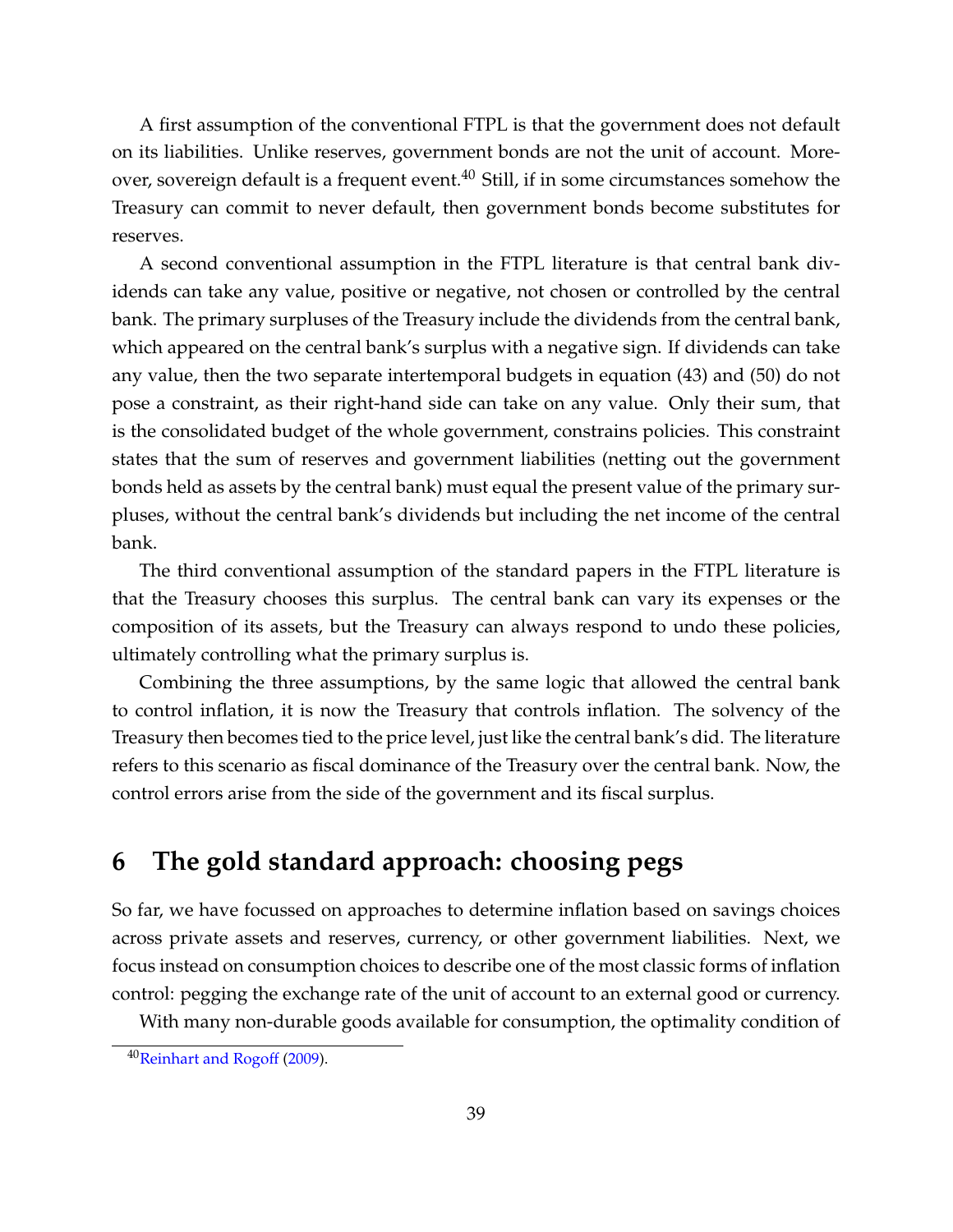the household is that the marginal rate of substitution between any two goods, *i* and 0, must equal their relative prices. In logs:

$$
\rho_t(i) = p_t(i) - p_t(0). \tag{51}
$$

The marginal rate of substitution is determined by the amounts of each good consumed and produced which are exogenously determined by the endowments, just like the stochastic discount factor earlier.

In turn, the price level is an index over the price of all goods, which we take as being a simple geometric average:

<span id="page-40-1"></span>
$$
p_t = \sum_{i=0}^{I} \omega_i p_t(i) = p_t(0) + \sum_{i=1}^{I} \omega_i \rho_t(i),
$$
\n(52)

where the second equality comes from using the optimality condition just above. The weights *ω<sup>i</sup>* are non-negative and sum to one. They are independent with respect to the overall price level since agents do not suffer from money illusion.

This is the new key equation. It captures the demand for goods given changes in their relative prices. Because that choice is static, no terminal condition is needed. The policy tool is the central bank's choice of the good (or goods) to which to peg the unit of account.

## <span id="page-40-0"></span>**6.1 Commodity pegs**

The central bank can choose any arbitrary good, say good 0, to denominate its reserves. This can happen by decree: the central bank simply announces that 100 dollars of reserves will be able to buy one gram of gold. It can then issue reserves (which recall it can do in unlimited amounts) to buy and sell gold to keep this exchange rate fixed forever.

This uniquely determines the price level. From equation [\(52\)](#page-40-1), having defined that  $p_t(0) = 1$ , the price level  $p_t$  is determined. Relative price movements would however lead the price level to deviate from target.

The central bank would like to adjust the peg to relative-price movements to improve its effectiveness. However, it only has estimates of these. The most effective rule is:  $p_t(0) = p_t^* + \sum_{i=1}^I \omega_i \hat{\rho}_t(i)$ . Its effectiveness is:

$$
\varepsilon_t = \sum_{i=1}^I \omega_i (\rho_t(i) - \hat{\rho}_t(i)), \qquad (53)
$$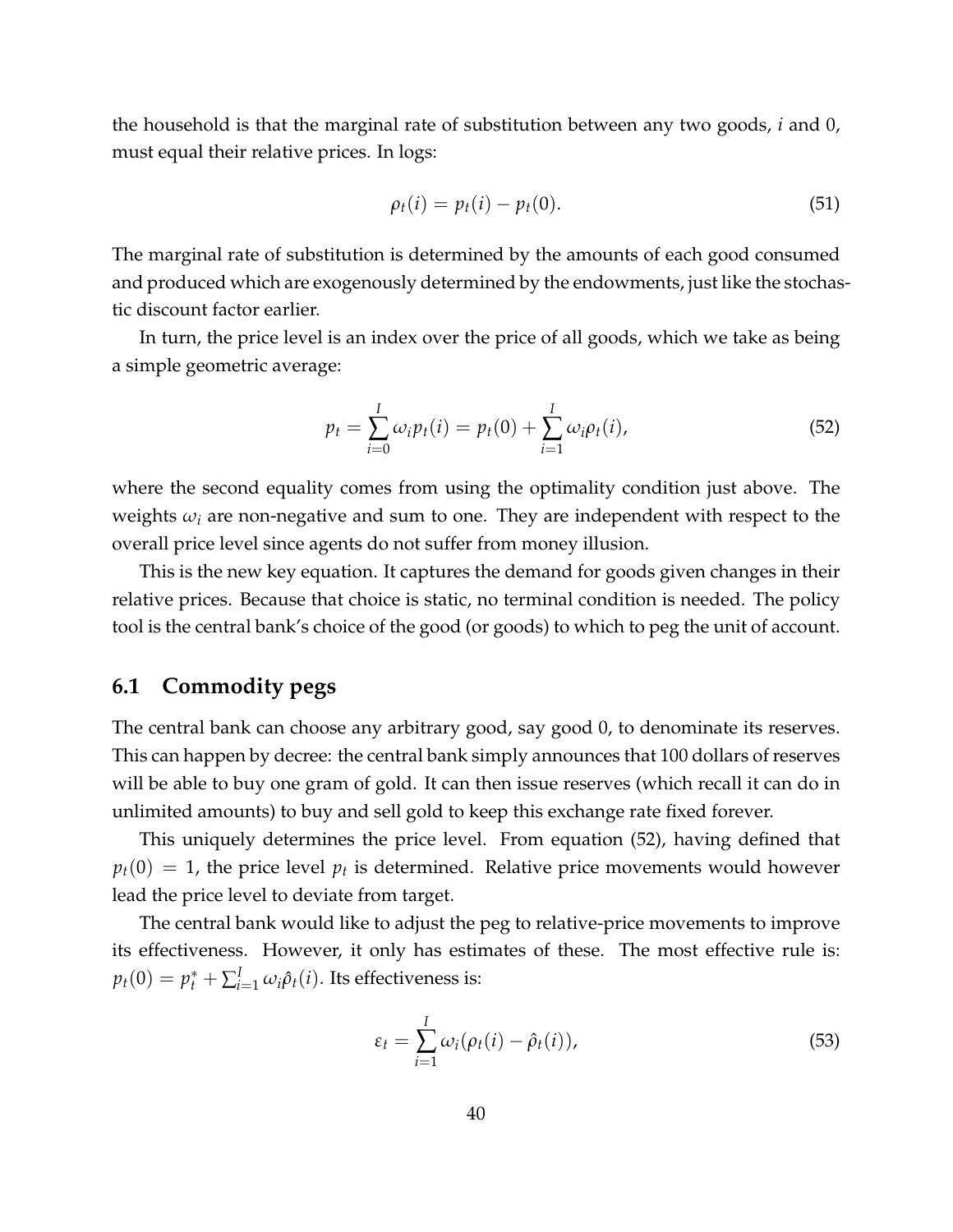Changes in the supply of good 0, or in the public's taste for it, become sources of deviations of inflation from target. Moreover, if good 0 is a complement with others in consumption, then the impact on relative prices across all goods can be large. The ideal commodity to peg the price level to has a stable supply and is not complementary or substitutable with many other goods. Gold or other precious metals meet these two criteria and this is why they have often been used with this approach. Still, relative-price movements are large enough that commodity pegs have tended to generate large  $\varepsilon_t. ^{41}$  $\varepsilon_t. ^{41}$  $\varepsilon_t. ^{41}$ 

### <span id="page-41-0"></span>**6.2 A peg to a basket**

Instead of picking a good, the central bank could choose a wide consumption basket to which to peg reserves. In this case, it would have to come up with estimates of what the weight of each item in this consumption basket is in any given period  $\hat{\omega}_{i,t}$ . In this case, the most effective policy rule now is:

$$
\sum_{i=0}^{I} \hat{\omega}_{i,t} p_t(i) = p_t^*,
$$
\n(54)

and the control error is:  $\varepsilon_t = \sum_{i=0}^I (\omega_{i,t} - \hat{\omega}_i) p_t(i)$ . While this approach is more demanding of the central bank and harder to implement, it may lead to smaller errors.

## <span id="page-41-1"></span>**6.3 An exchange-rate peg**

Nowadays, more common than pegging to gold is pegging to a foreign currency. This is especially true for small open economies, which import goods from other countries, often denominated in a dominant foreign currency. By accumulating a large amount of this currency, the central bank can stand ready to buy or sell it against its domestic reserves to maintain the peg.

Assume that aside from  $I + 1$  domestic goods, the economy also imports  $J + 1$  foreign goods, each with a foreign price  $p_t(j)$  (in logs). The exchange rate (also in logs) between the domestic and the foreign units of account is *q<sup>t</sup>* . Letting *α* denote the measure of home bias, the domestic price level is then equal to:

<span id="page-41-3"></span>
$$
p_t = \alpha \sum_{i=0}^{I} \omega_i p_t(i) + (1 - \alpha) \sum_{j=0}^{J} \omega_j (p_t(j) + q_t) = \alpha \sum_{i=0}^{I} \omega_i p_t(i) + (1 - \alpha) (p_t^F + q_t)
$$
(55)

<span id="page-41-2"></span><sup>41</sup>See [Bordo](#page-57-10) [\(2005\)](#page-57-10) for a discussion.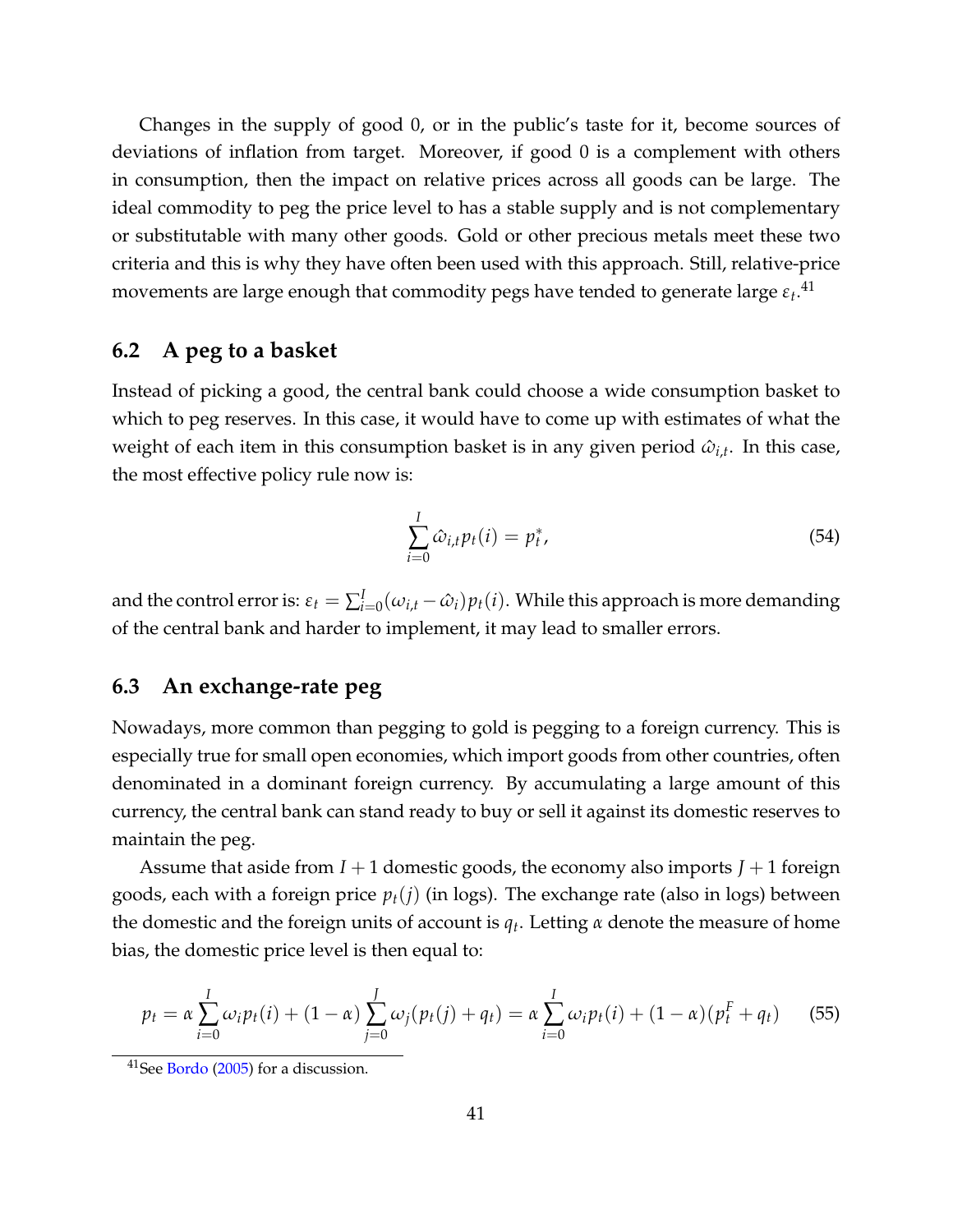where  $p_t^F$  is the price index of the imported goods in foreign currency.

Now, the optimality condition between any two domestic and foreign goods is:  $\rho_t(i, j)$  =  $p_t(i) - p_t(j) - q_t$ , where  $\rho_t(i,j)$  is the marginal rate of substitution between consumption of domestic good *i* and foreign good *j*. It then follows that:  $\sum_{j=0}^{J} \omega_j \rho_t(i,j) = p_t(i) - p_t^F - p_t^F(i)$  $q_t$ . Replacing for  $p_t(i)$  in equation [\(55\)](#page-41-3) delivers:

$$
p_t = q_t + p_t^F + \alpha \sum_{i=0}^{I} \sum_{j=0}^{J} \omega_i \omega_j \rho_t(i, j).
$$
 (56)

The second and third term on the right-hand side are exogenous with respect to the price level. An exchange-rate target peg is a choice of *q<sup>t</sup>* . Thus, it uniquely pins down the price level. Different policy rules for *q<sup>t</sup>* have names like crawling pegs or managed floats, and they lead to different price levels, closer or further from the target.

One common reason why this approach for controlling inflation has failed when implemented is that the choice of the *q<sup>t</sup>* target is not made with the goal of delivering a target price level. In particular, often pegs imply a fixed  $q_t$  over time. Changes in  $\rho_t(i, j)$ and consequently in the real exchange rate then lead to wide fluctuations in  $p_t.^{42}$  $p_t.^{42}$  $p_t.^{42}$ 

Another reason is that while central banks announce a target for *q<sup>t</sup>* , they do not commit to it, and deviate when the implications for real activity or foreign trade become unpleasant. This paper does not cover the difficulty of controlling inflation when the central banks cannot commit to a monetary policy approach, or to a rule within this approach, but this can be important in practice. $43$ 

## <span id="page-42-0"></span>**7 The real activity approach: Phillips curves**

Among policymakers, there is a strong tradition of thinking of monetary policy as affecting real activity. If resources are used more intensively in the economy, this will raise the marginal costs of production, encouraging firms to raise their relative prices. As they all do so, the absolute price level rises, and inflation results. The central bank's approach to controlling inflation combines its ability to affect real activity, and a Phillips curve linking real activity to inflation.

So far, we have used (perhaps excessively) the classical dichotomy assumption that separates the control of inflation from the effects of monetary policy on the real economy.

<span id="page-42-1"></span><sup>&</sup>lt;sup>42</sup>See [Obstfeld and Rogoff](#page-60-15) [\(1995\)](#page-60-15) or [Ilzetzki, Reinhart and Rogoff](#page-59-11) [\(2019\)](#page-59-11).

<span id="page-42-2"></span><sup>&</sup>lt;sup>43</sup>For instance, see [Frankel](#page-59-12) [\(2010\)](#page-59-12).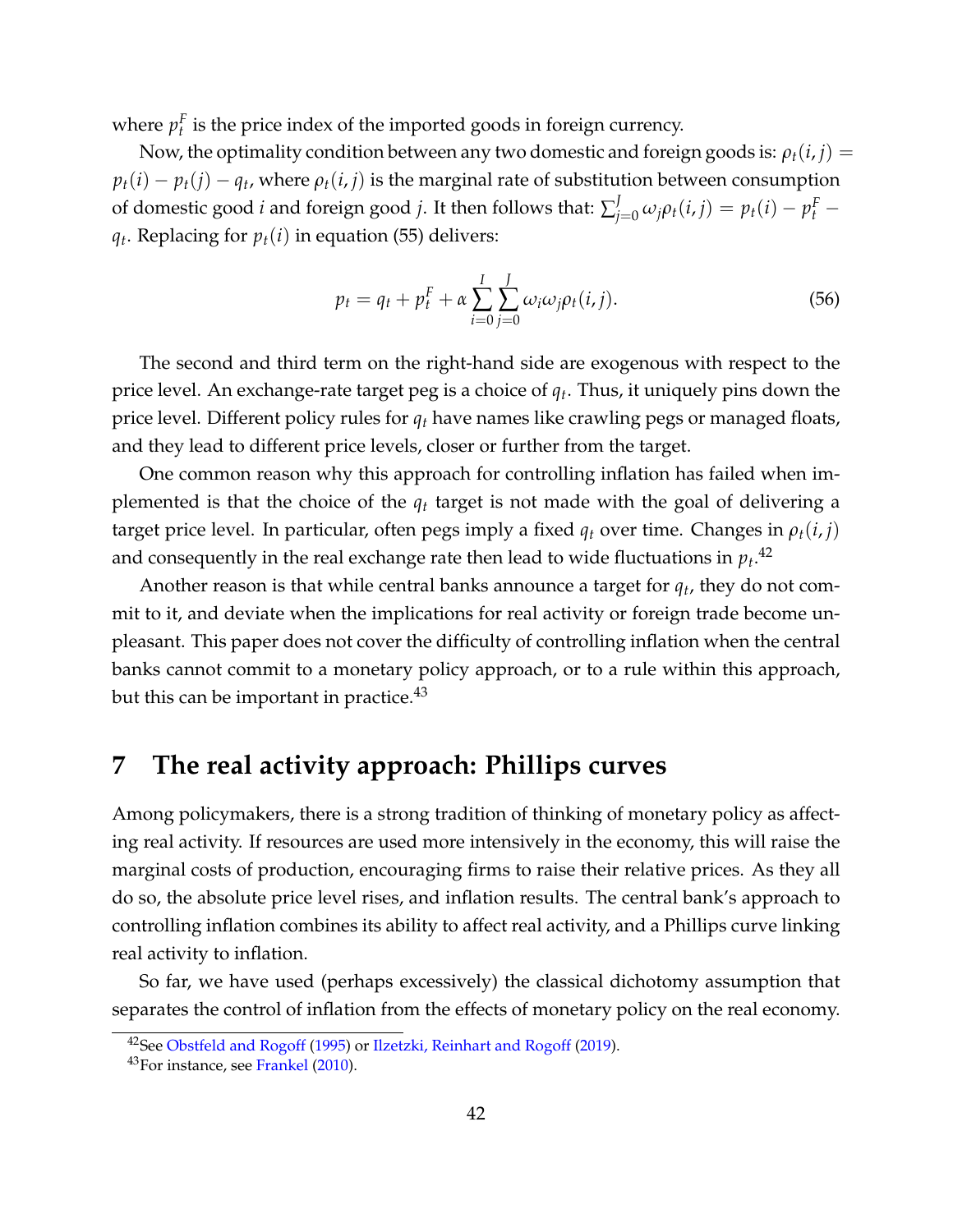In this section, we let go of the assumption that output is exogenous. We replace it with the classic assumption in the new Keynesian literature that monopolistic firms choose the price of the good they produce to increase proportionally with marginal costs and a markup. The price they choose is subject to nominal rigidities, and firms stand ready to produce whatever is demanded at that price. As a result, inflation depends on firms' expectations of what they thought inflation would be when they were last able to choose their price, as well as on what their actual marginal costs are. Nominal rigidities and demand-determined output delivers an expectations-augmented Phillips curve (in loglinearized variables):

<span id="page-43-1"></span>
$$
\pi_t = \pi_t^e + \kappa w_t + z_t. \tag{57}
$$

There are three terms on the right-hand side. The last one, *z<sup>t</sup>* , is a stationary mean-zero markup shock, capturing changes in the market power of firms. As usual, we take these disturbances to be exogenous with respect to the price level, as well as to policy, so they become a new source of shocks that the central bank must monitor.

The first term on the right-hand side,  $\pi_t^e$ , is a measure of expected inflation by the firms who set prices. Different models of nominal rigidities lead to different specifications of this term, and we will discuss a few alternatives in section [7.3.](#page-47-0)

The second term is a measure of aggregate real marginal costs  $w_t$ . The association with the level of slack in product and labor markets can significantly differ, and it is sometimes referred to as the real rigidities in the economy. In turn, the mechanism through which a central bank tool is able to affect slack and real marginal costs is central to the Phillipscurve approach. Section [7.1](#page-43-0) discusses credit policies as the tool that achieves this, while section [7.2](#page-45-0) considers other alternatives.

### <span id="page-43-0"></span>**7.1 The New Keynesian Phillips curve and credit tools**

The most popular model of nominal rigidities is the sticky price model of [Calvo](#page-57-11) [\(1983\)](#page-57-11). It assumes that firms can reset their price in a given period according to a Poisson arrival process. Firms are forward looking so, when choosing their price, they take into account the probability that they may not be able to change it in the future. Expected future inflation becomes an aggregate sufficient statistic for how expectations of future changes in the price level, marginal costs, and markups will evolve. The result from [Calvo](#page-57-11) [\(1983\)](#page-57-11) is that  $\pi^e = \beta \mathbb{E}_t(\pi_{t+1})$  where  $\beta$  is the steady-state discount factor.

One component of firms' marginal costs is the cost of having to raise funds externally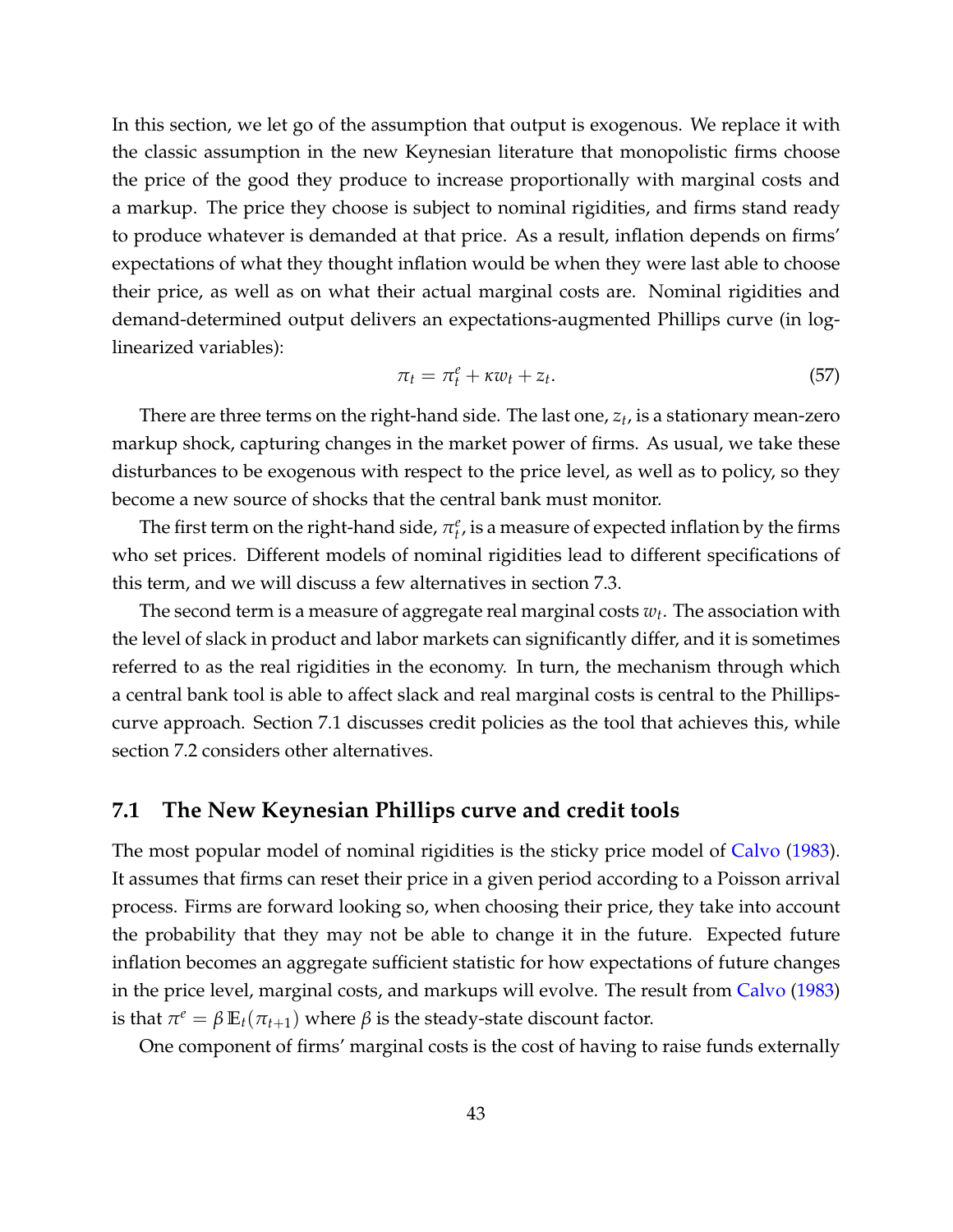through loans to pay for investment and working capital. Let the lending rate on these loans be  $r_t^l$ . The opportunity cost of resorting to outside funding is then the external finance premium  $r_t^l - r_t$ , the difference between the cost of raising funds externally from banks and the opportunity cost of internal funds, which is the real interest rate. Marginal costs can then be written as:  $w_t = \psi(r_t^l - r_t) + \zeta_t$ , where  $\zeta_t$  includes all the other stochastic determinants of marginal costs, which we take to be independent of inflation, and *ψ* is the elasticity of marginal costs with respect to the external finance premium.

Credit policies are another tool of the central bank it can use to control inflation. Central banks can have a direct effect on the price and amount of private credit to firms. They do so directly by setting the requirements for minimum reserves that banks must hold at the central bank as a fraction of their deposits (or loans), by setting requirements that banks' credit cannot exceed a multiple of their net worth, or by imposing that a fraction of banks' assets be held in the form of liquid marketable securities instead of loans. Moreover, in the past decade, both the Bank of England and the European Central Bank lent funds to banks at favorable rates under the condition that these funds would then be used to provide loans to firms. $^{44}$  $^{44}$  $^{44}$  We capture this myriad of policies by assuming that the central bank targets the lending rate subject to mistakes*,*  $u^l_t$ *,* that are independent of inflation:  $r_t^l = x_t^l + u_t^l$ . In this case,  $r_t^l$  is not a policy tool itself, but rather an intermediate target that a whole host of tools try to target.

Combining these ingredients with the Phillips curve gives rise to the following equation:

$$
\pi_t = \beta \mathbb{E}_t(\pi_{t+1}) + \kappa \psi(x_t^l + u_t^l - r_t) + \kappa \zeta_t + z_t.
$$
\n
$$
(58)
$$

This is a difference equation for inflation, just like the ones we saw in section [3.](#page-10-0) As with the feedback rules for interest rates, this equation delivers determinate inflation only if a terminal condition ensures that the deviations of inflation from their target are *O*(− log(β)). In the next sub-section, once we let *r<sub>t</sub>* be affected by inflation, the question of determinacy will become more interesting.

Using the most effective policy rule for  $x_t^{l*}$ , the control errors are given by:

$$
\varepsilon_{t} = \varepsilon_{t-1} + \sum_{s=0}^{\infty} \beta^{s} E_{t} \left[ \beta(p_{t+1+s}^{*} - \hat{p}_{t+1+s}^{*}) + \kappa \psi(\hat{r}_{t+s} - r_{t+s}) + (z_{t+s} - \hat{z}_{t+s}) + \kappa (\zeta_{t+s} - \hat{\zeta}_{t+s}) + \kappa \psi u_{t+s}^{l} \right].
$$
 (59)

<span id="page-44-0"></span><sup>&</sup>lt;sup>44</sup>These policies were called the Funding to Lending scheme, and the Targeted Long-term Repurchase Operation, respectively.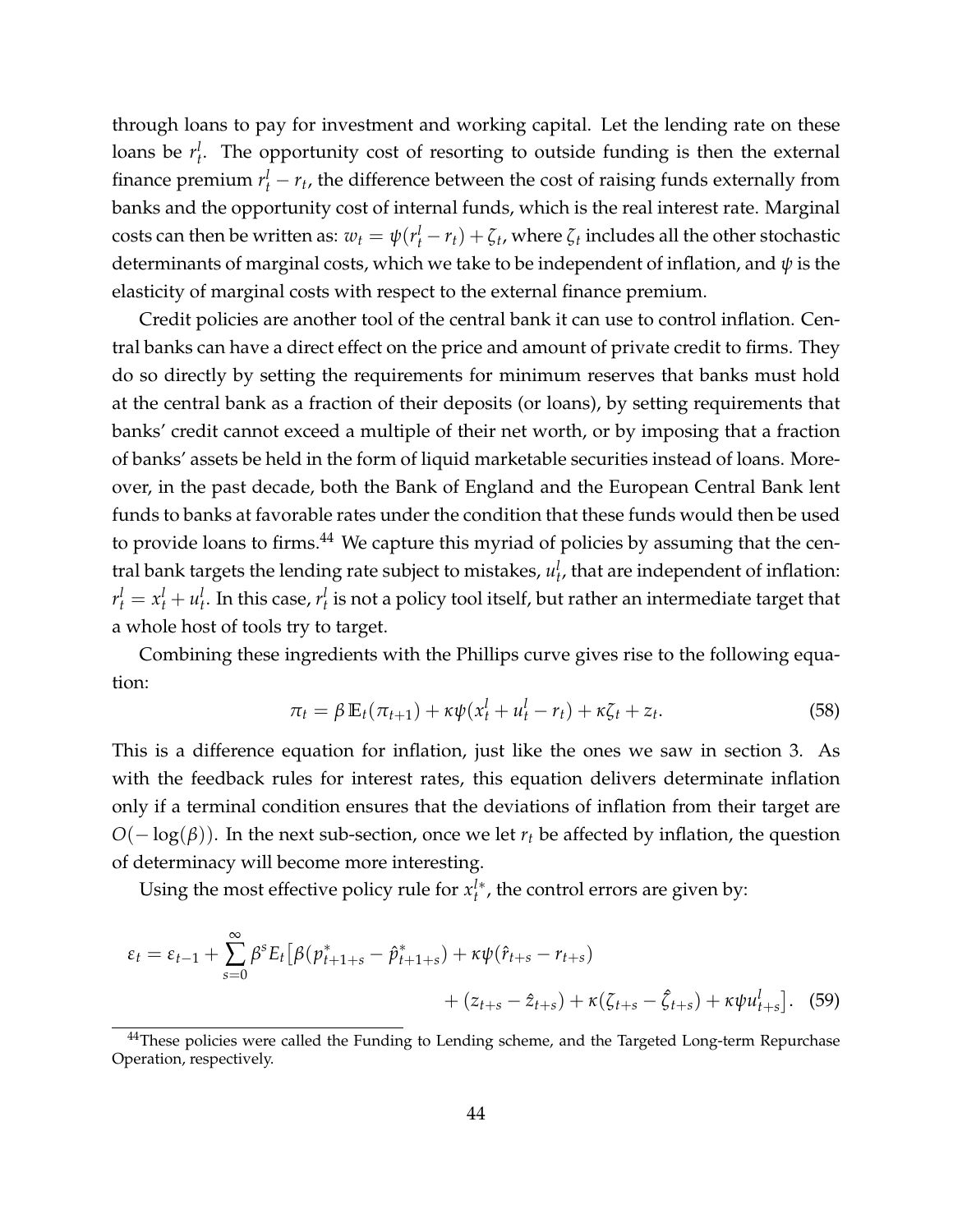A central bank that relies on the Phillips curve to control inflation is subject to three new sources of errors, beyond uncertainty about real interest rates and mis-communication about the target and the policy tool, as in previous analyses.

The first are errors on markup shocks, *z<sup>t</sup>* which policymakers often refer to as "costpush" shocks. They were famously used to explain the failure to control U.S. inflation in the 1970s. Separating changes in markups from movements in marginal costs is itself difficult in real time, and it often takes economists years or decades to agree on.

Second, there can be errors on what current and future marginal costs are, *ζ<sup>t</sup>* . Productivity is notably volatile and hard to predict, as is the marginal cost of hiring an additional worker when there are heterogeneous firms and households. As a result, central banks end up employing significant resources to measure growth potential, output gaps, natural rates, and other concepts that go into marginal costs.

A third source of errors arises from the credit channel of monetary policy  $u_t^l$ . The source of the error is similar to the supply and demand shocks for currency in section [4.](#page-27-0) Financial innovation in credit markets or any shock to the banking sector will spill over to inflation if the central bank uses this policy tool.

Finally, the slope of the Phillips curve, captured by the parameter *κ*, determines the size of the impact of these errors on inflation. This parameter has been notoriously hard to accurately estimate, and it seems to have changed over time, leading to a new source of errors. Practical analyses of the relative success of central banks at controlling inflation often focus on shifts or mis-estimates of the size of *κ*.

## <span id="page-45-0"></span>**7.2 Marginal cost as real activity and intermediate targets**

When lending policies were used in the past as the main tool to control inflation, they often failed to deliver price stability.<sup>[45](#page-45-1)</sup> Lending rates are a small component of marginal costs, so *ζ<sup>t</sup>* is large. Likewise, the central bank's ability to affect lending conditions is imperfect, so  $u_t^l$  is also large.

Assume now instead that  $w_t = \alpha(y_t - y_t^n)$ , where  $y_t^n$  is the potential level of output, understood as the output level that would arise in the absence of nominal rigidities. The output gap,  $y_t - y_t^n$ , is then a measure of the level of slack in the economy. Among the macroeconomic variables that affect marginal costs, the level of output may well be the main driver through its effect on the relative scarcity of credit, the price of intermediate inputs, or the level of wages. Potential output  $y_t^n$  is exogenous with respect to the

<span id="page-45-1"></span><sup>&</sup>lt;sup>45</sup>These policies were famously associated with the Radcliffe report in the UK [\(Capie,](#page-57-12) [2010\)](#page-57-12).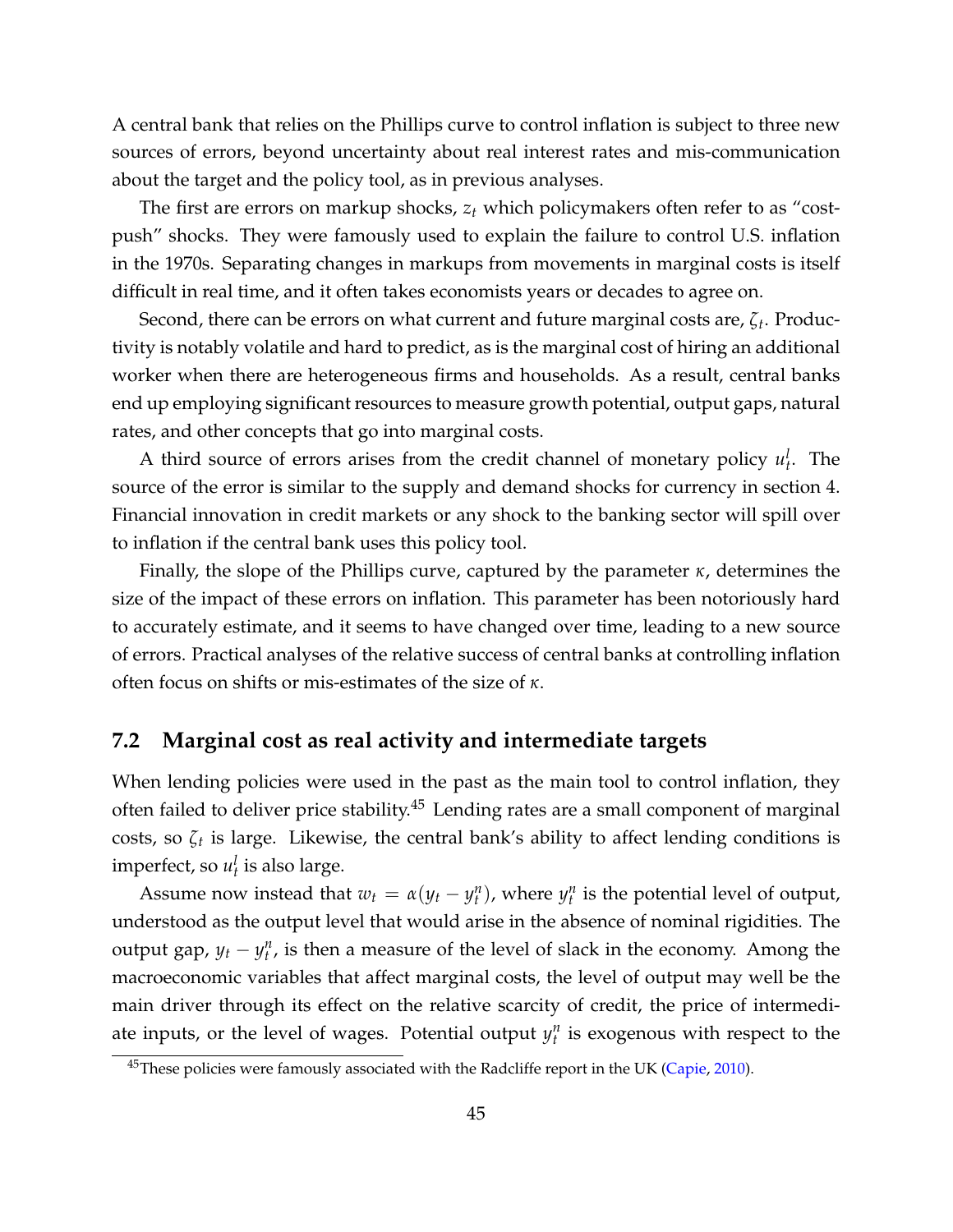price level and plays a similar role to *ζ<sup>t</sup>* in the previous section, but the amplitude of its fluctuations is arguably smaller.

Turning to central bank policy, we now drop the classical dichotomy assumption. Any of the previously discussed policy tools at the disposal of the central bank can potentially affect real activity and so marginal costs. The setting of interest rates, potentially combined with forward-guidance and going long policies, that were discussed in section [3,](#page-10-0) the printing of banknotes discussed in section [4,](#page-27-0) the quantitative and qualitative easing that vary the size and composition of the central bank's balance sheet in section [5,](#page-34-0) and the foreign exchange rate interventions discussed in section [6,](#page-39-0) all have effects on real activity and through the Phillips curve affect inflation as well, so any of them can be used to pursue price stability.

Central banks often choose *intermediate targets* for variables they do not control but which they can confidently steer using their menu of tools.<sup>[46](#page-46-0)</sup> We consider the case where the central bank targets nominal income subject to shocks:  $x_t^{py} = p_t + y_t + u_t^{py}$  $t^{\mu y}$ . Nominal income is a natural choice, both because the shocks  $u_t^n$  may be smaller than other variables, but especially because the Phillips curve captures the menu of possible combinations of  $p_t$  and  $y_t$ .<sup>[47](#page-46-1)</sup> Making the sum of  $p_t$  and  $y_t$  the target for monetary policy in a Phillips-curve approach to controlling inflation is pedagogically natural and instructive.

Replacing the new policy tool into the new marginal cost equation and the new Keynesian Phillips curve from the previous sub-section gives one equation:

$$
p_t - p_{t-1} = \beta \mathbb{E}_t(p_{t+1}) - \beta p_t + \kappa \alpha (x_t^{py} - p_t - u_t^{py} - y_t^n) + z_t
$$
 (60)

Rearranging gives a stochastic second-order difference equation for *p<sup>t</sup>* :

$$
\beta \mathbb{E}_t (p_{t+1}) - (1 + \beta + \kappa \alpha) p_t + p_{t-1} = \kappa \alpha (y_t^n + u_t^{py} - x_t^{py}) - z_t.
$$
 (61)

The quadratic expression  $\beta - (1 + \beta + \kappa \alpha)x + x^2 = (1 - x\beta/\theta)(1 - \theta x)$  has two positive roots: *θ* < 1 and *β*/*θ*. Therefore, the difference equation has the unique bounded solution:

$$
p_t = \theta p_{t-1} + \beta \theta \sum_{j=0}^{\infty} (\beta \theta)^j \mathbb{E}_t \left[ \kappa \alpha (x_{t+j}^{py} - y_{t+j}^n - u_{t+j}^{py}) + z_{t+j} \right]. \tag{62}
$$

<span id="page-46-0"></span><sup>&</sup>lt;sup>46</sup>See [Friedman](#page-59-13) [\(1990\)](#page-59-13) for a discussion, and [Svensson](#page-61-14) [\(2003\)](#page-61-14) for a comparison of stating policy in terms of tools as opposed to targets for endogenous variables.

<span id="page-46-1"></span> $^{47}$ A long literature studies the qualities of nominal income as an intermediate target with a focus on  $u_t^n$ : a classic is [Bean](#page-56-11) [\(1983\)](#page-56-11).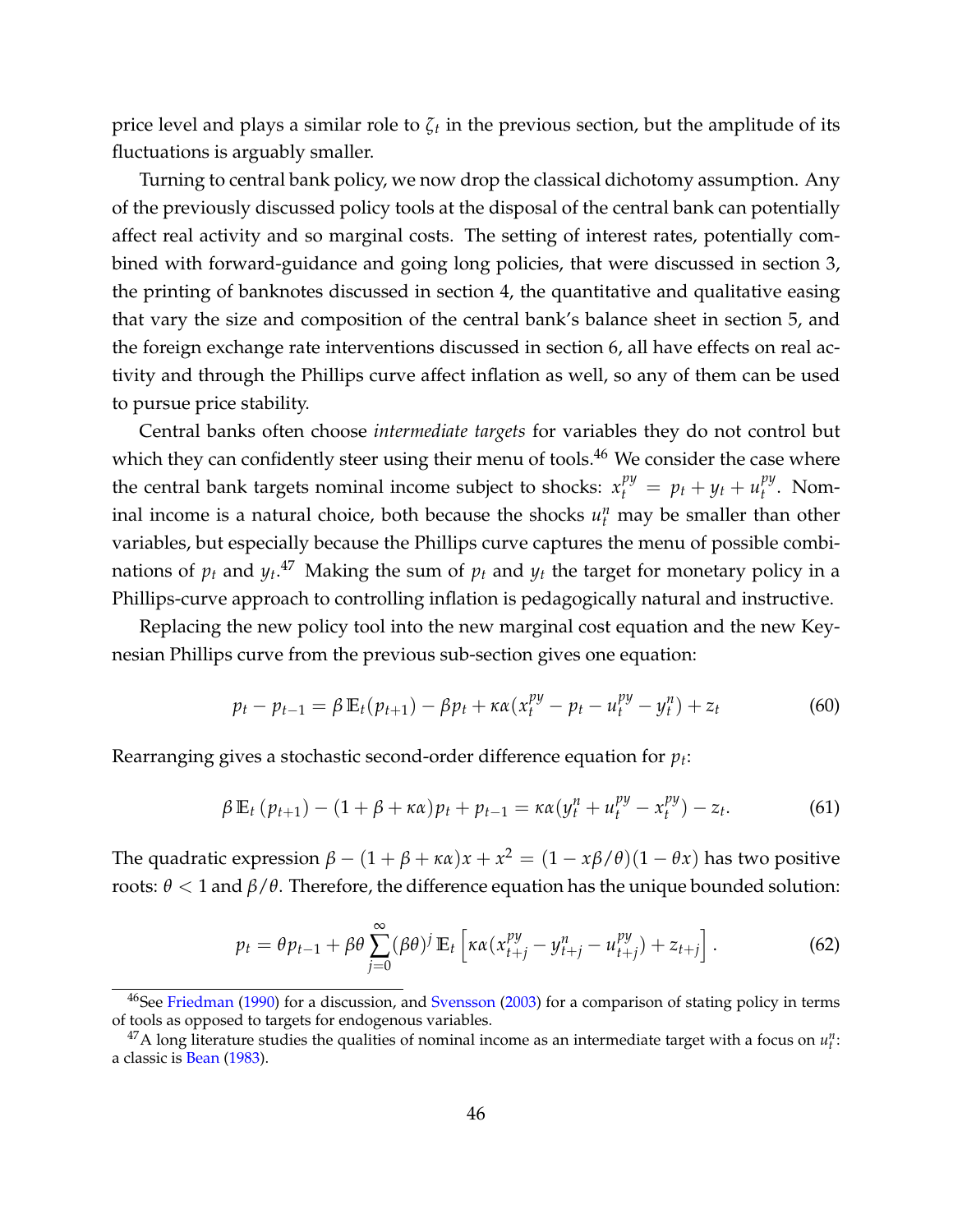As usual, the equation by itself admits other solutions where the price level goes to infinity. Namely, one needs a justification for imposing:

<span id="page-47-1"></span>
$$
\lim_{j \to \infty} (\beta \theta)^j \mathbb{E}_t(p_{t+j}) = 0. \tag{63}
$$

However, unlike before, the classical dichotomy does not hold since,  $p_t = x_t^{py} - y_t - u_t^{py}$ *t* . Policy chooses *x py*  $t^{py}_t$  to make sure that  $y_t - y^n_t$  and  $u^{py}_t$  do not grow exponentially over time. Therefore, the condition in equation [\(63\)](#page-47-1) becomes:

$$
\lim_{j \to \infty} (\beta \theta)^j \mathbb{E}_t (y_{t+j} - y_{t+j}^n) = 0.
$$
\n(64)

Unlike the price level  $p_t$ , output  $y_t$  is a real variable. Therefore, sometimes a transversality condition or a technological feasibility constraint will deliver the necessary terminal condition. In this case, explosive paths for inflation driven by self-fulfilling expectations come with explosive paths for real output that violate economic constraints, so they can be ruled out.

The most effective policy rule would track changes in markups. The effectiveness of the policy is given by:

$$
\varepsilon_t = \beta \theta \sum_{j=0}^{\infty} (\beta \theta)^j \mathbb{E}_t \left[ z_{t+j} - \hat{z}_{t+j} + \kappa \alpha \left( \hat{y}_{t+j}^n - y_{t+j}^n - u_{t+j}^{py} \right) \right]. \tag{65}
$$

Compared with the direct lending policies, the trade-off is between the relative sizes of  $\zeta_t - y_t^n$  versus  $u_t^{py} - u_t^l$ .

Because nominal income is a better predictor of marginal costs than the external finance premium, policy can lower the prediction errors by using income as an intermediate target. However, using an intermediate target instead of a direct tool introduces additional noise. This is a general lesson in the study of targeting rules for monetary policy. The closer is the target to the ultimate policy goal, the lower the errors in the relation between the target and the goal (at an extreme, the inflation control rule  $p_t = p_t^*$  $t$ <sup> $*$ </sup> sets those to zero), but the larger the errors in using the tools to reach the target.<sup>[48](#page-47-2)</sup>

<span id="page-47-2"></span><span id="page-47-0"></span><sup>48</sup>For a discussion of targeting rules for inflation control, see [Svensson](#page-61-14) [\(2003\)](#page-61-14); [Giannoni and Woodford](#page-59-14) [\(2017\)](#page-59-14).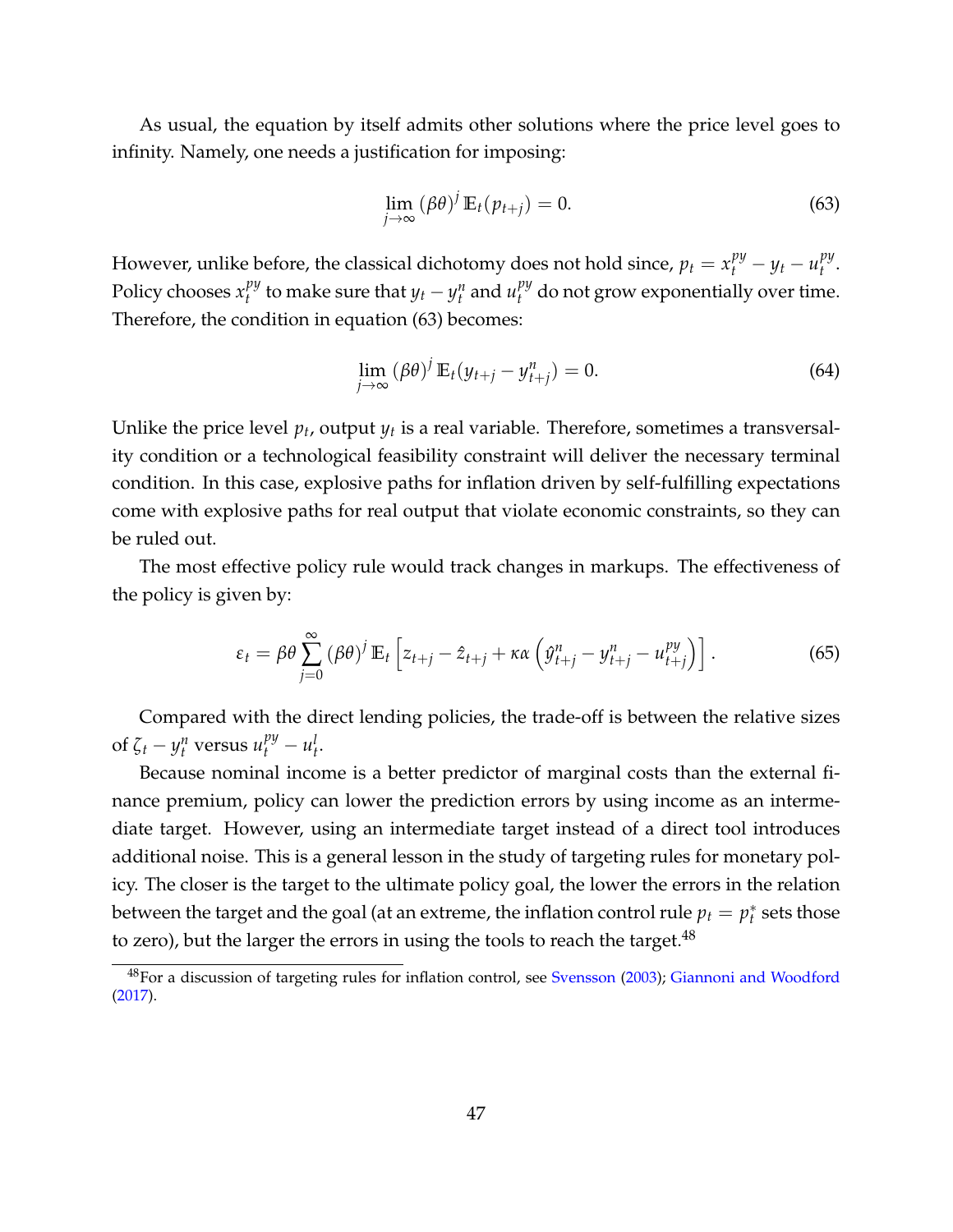### **7.3 Alternative models of the Phillips curve and expected inflation**

The literature has produced different models of nominal rigidities beyond sticky prices.<sup>[49](#page-48-0)</sup> A leading alternative to sticky prices focuses on imperfect information as the reason why firms do not perfectly adjust their prices to shocks. A simple canonical model in this class has  $\pi_t^e = \mathbb{E}_{t-1}(\pi_t)$ , which results from some firms receiving information with a one-period delay, and so choosing their price based on their old information.<sup>[50](#page-48-1)</sup> Another class of models assumes instead that agents are backward-looking and imitate econometricians in using past time-series data to make forecasts about the future. The simplest classic model is the adaptive expectations assumption that  $\pi_t^e = \pi_{t-1}.^{51}$  $\pi_t^e = \pi_{t-1}.^{51}$  $\pi_t^e = \pi_{t-1}.^{51}$ 

Starting with the imperfect-information case, and continuing to represent policy through nominal income targeting, the price level now is the solution to:

$$
p_t = \mathbb{E}_{t-1}(p_t) + \kappa \alpha (x_t^{py} - p_t - y_t^n - u_t^{py}) + z_t.
$$
 (66)

To solve this equation, first take the public's expectations on both sides with respect to last-period's information. It then follows that  $\mathbb{E}_{t-1}(p_t) = \mathbb{E}_{t-1}(x_t^{py} - y_t^n - u_t^{py} + z_t/\kappa \alpha)$ . Replacing back into the equation gives the solution for the price level. Further replacing  $x_t^{py}$  with the most effective policy rule for nominal income gives the control errors under this approach:

$$
\varepsilon_t = \frac{1}{1+\kappa\alpha} \left( \mathbb{E}_{t-1}(p_t) - \hat{\mathbb{E}}(p_t) + z_t - \hat{z}_t - \kappa\alpha (y_t^n - \hat{y}_t^n) - \kappa\alpha u_t^{py} \right). \tag{67}
$$

Aside from markup shocks, mis-targeting of nominal income, and mis-measuring of potential output, there is a new source of deviations of inflation from target. The term  $\mathbb{E}(p_t)$  refers to the policymaker's forecast of the public's expectations of the price level. The central bank in this setting monitors surveys of expectations, market prices of assets that provide hedges against inflation, or any other piece of information that summarizes what people expected inflation to be. If these measures differ from the expectations rele-

<span id="page-48-0"></span> $49$ Even within sticky price models, the Calvo model above is just the more popular, with several alternatives including adjustment-cost models, fixed-cost state-dependent adjustment models, partial indexation models, and others.

<span id="page-48-1"></span> $50$ Within imperfect information models, there are dynamic sticky information models, rational inattention models, models where agents receive imperfect signals on the state of the world, imperfect information arising due to higher-order uncertainty, and many combinations of these.

<span id="page-48-2"></span><sup>&</sup>lt;sup>51</sup> Alternatives here include models with least-squares learning, extrapolative expectations, diagnostic expectations, and others.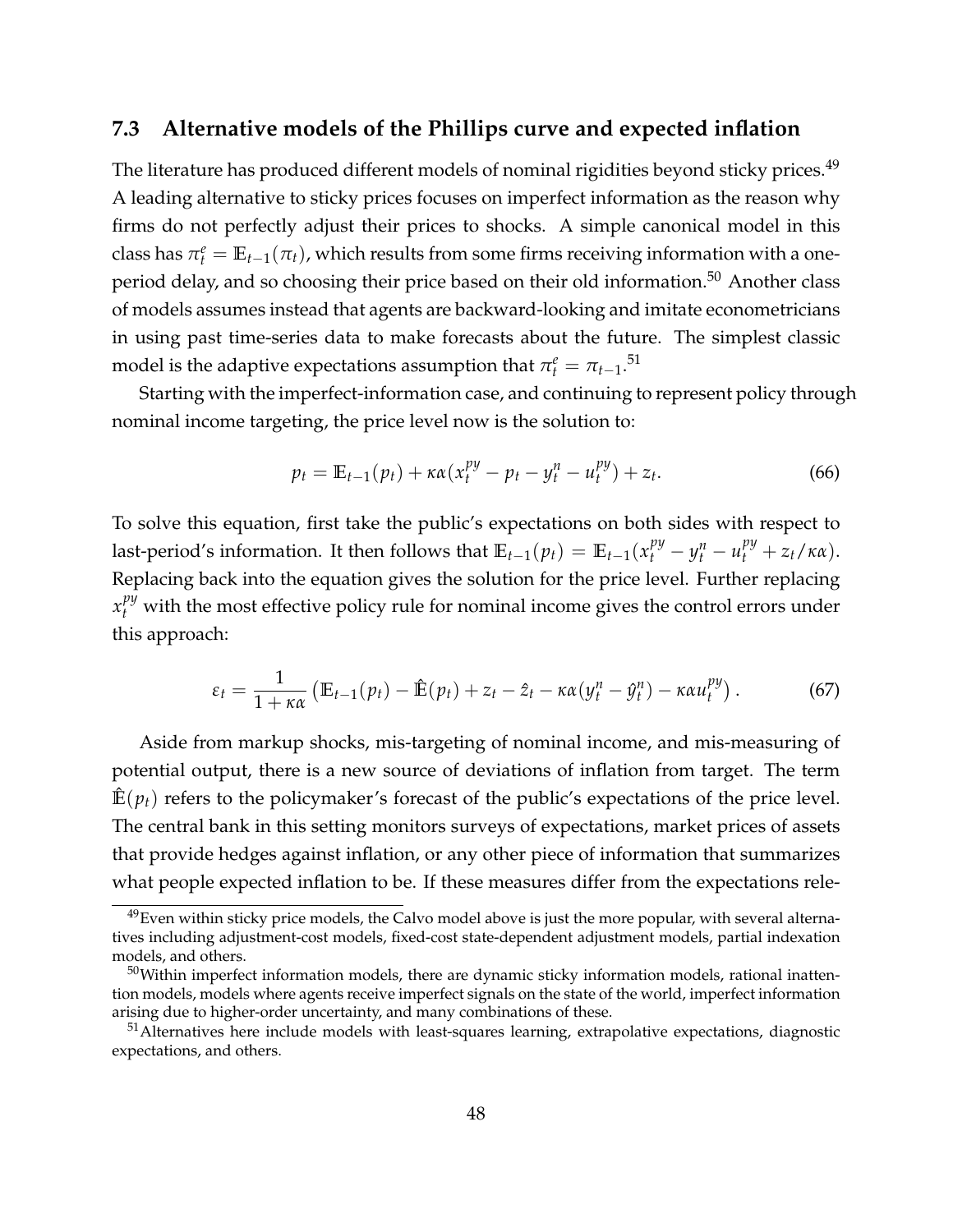vant for the Phillips curve, inflation will deviate from target.

Turning to the backward-looking Phillips curve, plugging  $\pi_t^e = \pi_{t-1}$  and  $w_t = \alpha(y_t - t)$  $y_t^n$ ) into equation [\(57\)](#page-43-1) gives a second-order difference equation for the price level:

$$
(1 + \kappa \alpha)p_t - 2p_{t-1} + p_{t-2} = \kappa \alpha (x_t^{py} - y_t^n - u_t^{py}) + z_t.
$$
 (68)

Unlike the other difference equations we have found, this is purely backward-looking. Given a set of initial conditions for prices in the past  $p_{-1}$  and  $p_{-2}$ , it pins down what  $p_t$ will be without any terminal condition. Inflation is determinate.

A policy rule that responds to past prices gives rise to control errors:

$$
\varepsilon_t = \frac{1}{1 + \kappa \alpha} \left[ z_t - \hat{z}_t - \kappa \alpha (y_t^n - \hat{y}_t^n) - \kappa \alpha u_t^{py} \right]. \tag{69}
$$

The rule for the backward-looking model requires that  $x_t^{py}$ *t* adjusts in response to past inflation. The derivation above assumed that past values of the price level are perfectly observed today. In reality, measurements are imperfect and measures of inflation are revised for many years after they are first published. The  $u_t^{py}$  $t_t^{py}$  in the expression above would include those future revisions of inflation in the past. From this view on policy, a major investment by the central bank should go into real-time measurement of inflation, complementing the measurement of marginal costs and markups.

## <span id="page-49-0"></span>**7.4 The three-equation model**

We now turn to the canonical three-equation New Keynesian model. It includes both the output-driven specification of real marginal costs and sticky prices à la [Calvo](#page-57-11) [\(1983\)](#page-57-11). We refer to the output gap as  $\tilde{y}_t \equiv y_t - y_t^n$ , so the Phillips curve is:

<span id="page-49-1"></span>
$$
\pi_t = \beta \mathbb{E}_t(\pi_{t+1}) + \kappa \alpha \tilde{y}_t + z_t.
$$
\n(70)

To this, the model adds a so-called IS relation:

<span id="page-49-2"></span>
$$
\tilde{y}_t = \mathbb{E}_t(\tilde{y}_{t+1}) - (i_t - \mathbb{E}_t(\pi_{t+1}) - r_t^n). \tag{71}
$$

This states that higher expected inflation increases current output through an increase in consumption as the incentive to save (the real interest rate) is reduced, other things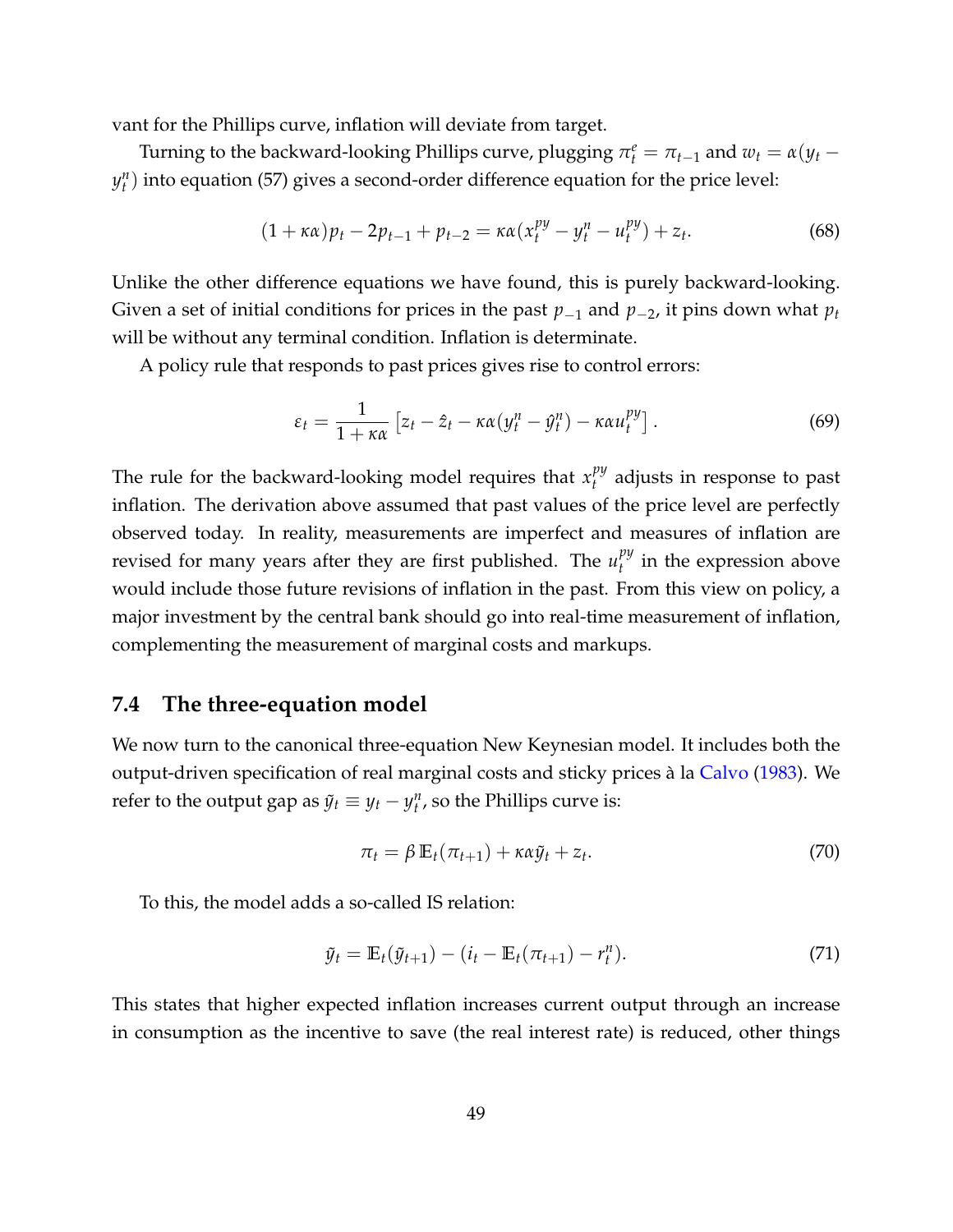equal.<sup>[52](#page-50-0)</sup>

The novelty relative to the previous analysis is that there is a two-way relationship between inflation and the real economy. The output gap affects real marginal costs and inflation in the Phillips curve. In turn, inflation affects the output gap in the IS curve. The new implication is that, if inflation is indeterminate, then so is output.<sup>[53](#page-50-1)</sup> Nominal indeterminacy now implies multiple equilibria in terms of real outcomes, since for every possible inflation path, equations [\(70\)](#page-49-1) and [\(71\)](#page-49-2) give a corresponding output path.

One can complement the Phillips curve and IS curve with any of the approaches for monetary policy studied so far. Here we cover the case of interest rate rules, since they have attracted the most attention in the literature, but similar analyses can be done with any of the others.<sup>[54](#page-50-2)</sup> Expanding the interest rate feedback rule to also include the output gap we get:

<span id="page-50-3"></span>
$$
i_t = x_t^i + \phi \pi_t + \phi_y \tilde{y}_t. \tag{72}
$$

The steps to solve for inflation are the same as in section [3](#page-10-0) but now one must solve for output at the same time. The Phillips curve and IS curve can be combined with equation [\(72\)](#page-50-3) to form the system:

$$
\begin{pmatrix} \tilde{y}_t \\ \pi_t \end{pmatrix} = \frac{1}{1 + \phi_y + \kappa \alpha \phi} \begin{pmatrix} 1 & 1 - \beta \phi \\ \kappa \alpha & \kappa \alpha + \beta (1 + \phi_y) \end{pmatrix} \mathbb{E}_t \begin{pmatrix} \tilde{y}_{t+1} \\ \pi_{t+1} \end{pmatrix} + \frac{1}{1 + \phi_y + \kappa \alpha \phi} \begin{pmatrix} r_t^n - x_t^i \\ z_t \end{pmatrix}
$$
\n(73)

A system of linear difference equations has a unique non-explosive solution if the number of eigenvalues of the matrix outside the unit circle is equal to the number of nonpredetermined variables. In this case, both output and inflation can in principle jump, so both eigenvalues have to have modulus larger than 1. Standard linear algebra shows that this is the case if the following condition holds:

$$
\phi > 1 - \frac{\phi_y (1 - \beta)}{\kappa \alpha}.
$$
\n(74)

<span id="page-50-0"></span> $52$ The IS results from combining the Euler equation, the Fisher condition, and the definition of the natural rate as the equilibrium interest rate without nominal rigidities. To derive it, start with the Euler equation [\(1\)](#page-5-2) and assume log-utility for simplicity. Given the definition of the stochastic discount factor [\(5\)](#page-10-2) and the Fisher equation [\(6\)](#page-10-1), it follows that:  $1/Y_t = \beta E_t [(1 + I_t(Y_{t+1} \Pi_{t+1}))]$ . Log-linearizing and rewriting in terms of the deviations from output and the real interest rate that we derived in section [2,](#page-5-0) and which now denotes the natural levels  $y_t^n$  and  $r_t^n$ , gives equation [\(71\)](#page-49-2).

<span id="page-50-1"></span><sup>&</sup>lt;sup>53</sup>See [Carlstrom and Fuerst](#page-57-13) [\(2002\)](#page-57-13) and [Nakajima and Polemarchakis](#page-60-1) [\(2005\)](#page-60-1) for further discussion on sticky prices and real indeterminacy.

<span id="page-50-2"></span> $54$ See, for instance, the textbook treatment in [Gali](#page-59-15) [\(2008\)](#page-59-15).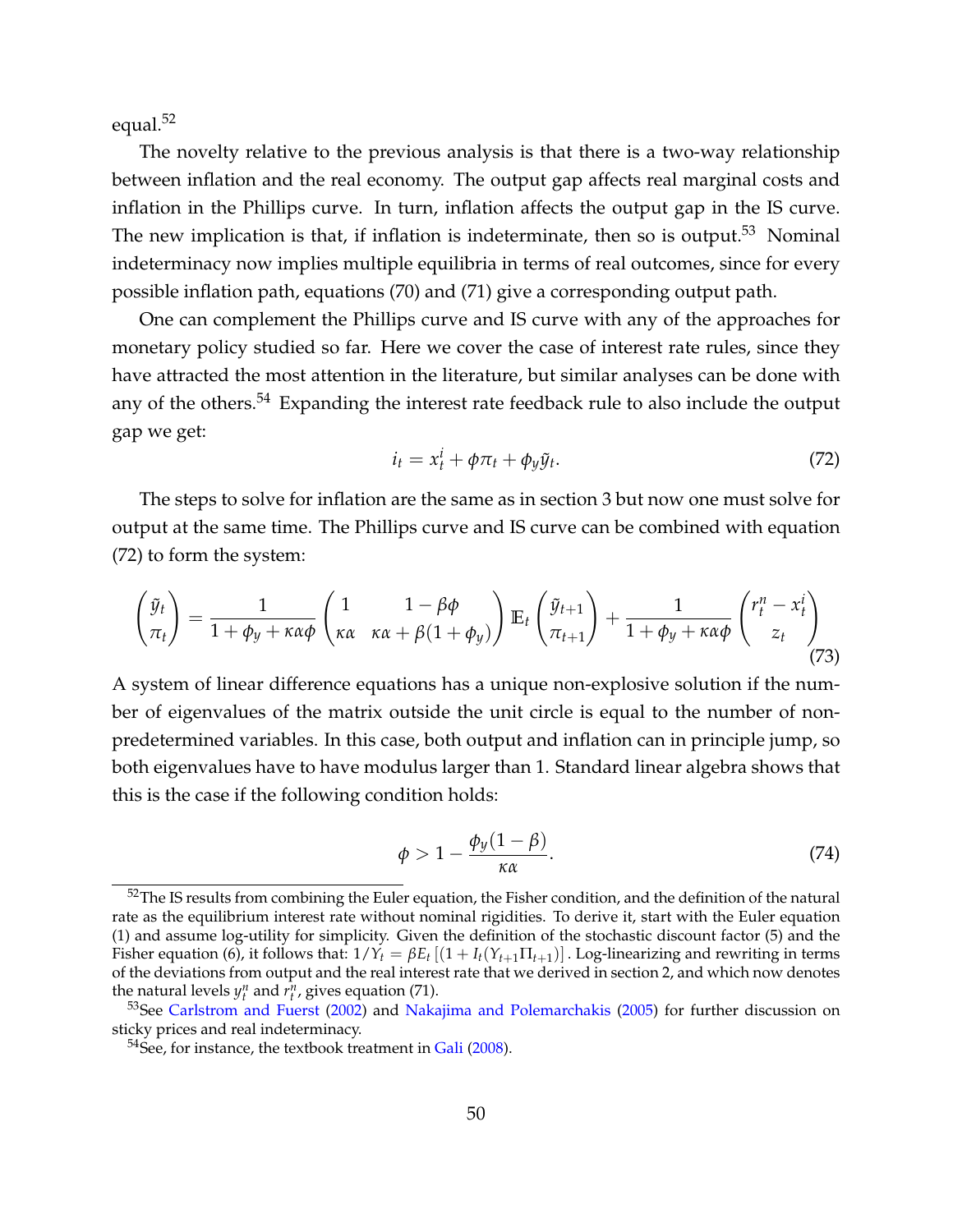This is a generalized version of the Taylor principle condition for determinacy from section [3.](#page-10-0) The same lesson carries through, together with the reliance on the same elusive terminal condition.

Likewise, the characterization of the effectiveness of the interest rate feedback rule as a monetary policy approach is also similar. The control errors are again a discounted sum of the public's perceived deviations between natural rates of interest, inflation targets, and markups over time, only with different weights. Finally, the analysis can be repeated with any of the other interest rate rules, the currency supply approach, or the solvency approach, without again changing the main conclusions.

In short, not much changes between different monetary policy approaches work when considering the two-way interaction between inflation and output.

### <span id="page-51-0"></span>**7.5 The new Keynesian model at the effective lower bound**

Price rigidities interacting with the effective lower bound have occupied a large strand of literature in the last decade. This is not the place to survey it, but instead we focus on how it affects the dynamics of inflation.<sup>[55](#page-51-1)</sup> Consider an economy that is at the effective lower bound from period 0 to *T*. In section [3.6,](#page-24-0) we showed that: (i) any of the inflation approaches followed from date *T* onwards could determine  $P_T$  close to  $P_T^*$  $T$ <sup>\*</sup>, (ii) inflation before date  $T$  is negative and given by  $P_t = (\beta \xi)^{t-T} P_T$ , and (iii) there is a second equilibrium where the economy converges to  $P_t = (\beta \xi) P_{t-1}$  and  $P_0$  is indeterminate. We now revisit these conclusions in the presence of price rigidities.

The first of the three conclusions is the most straightforward, since it is unchanged. As earlier, if there is an interest rate feedback rule, the elusive terminal condition is what pins down inflation at date *T*. It is also still the case that different observed nominal interest rates paths from date *T* onwards do not pin down inflation by themselves, and that different paths of inflation from *T* onwards will lead to different paths of inflation before date *T*. [56](#page-51-2)

The second conclusion, that there is deflation during the time when the ELB binds, is also still true. In particular, combine equations [\(70\)](#page-49-1) and [\(71\)](#page-49-2), and assume away all sources of shocks for simplicity ( $y_t^n = z_t = 0$ ) to replace out output and get a second-

<span id="page-51-1"></span> $55$ [Eggertsson and Woodford](#page-58-8) [\(2003\)](#page-58-8) are the classic analysis, and there is a large literature on fiscal multipliers at the ELB that we will not touch on.

<span id="page-51-2"></span><sup>&</sup>lt;sup>56</sup>See [Werning](#page-61-15) [\(2011\)](#page-61-15) and [Cochrane](#page-58-9) [\(2017\)](#page-58-9).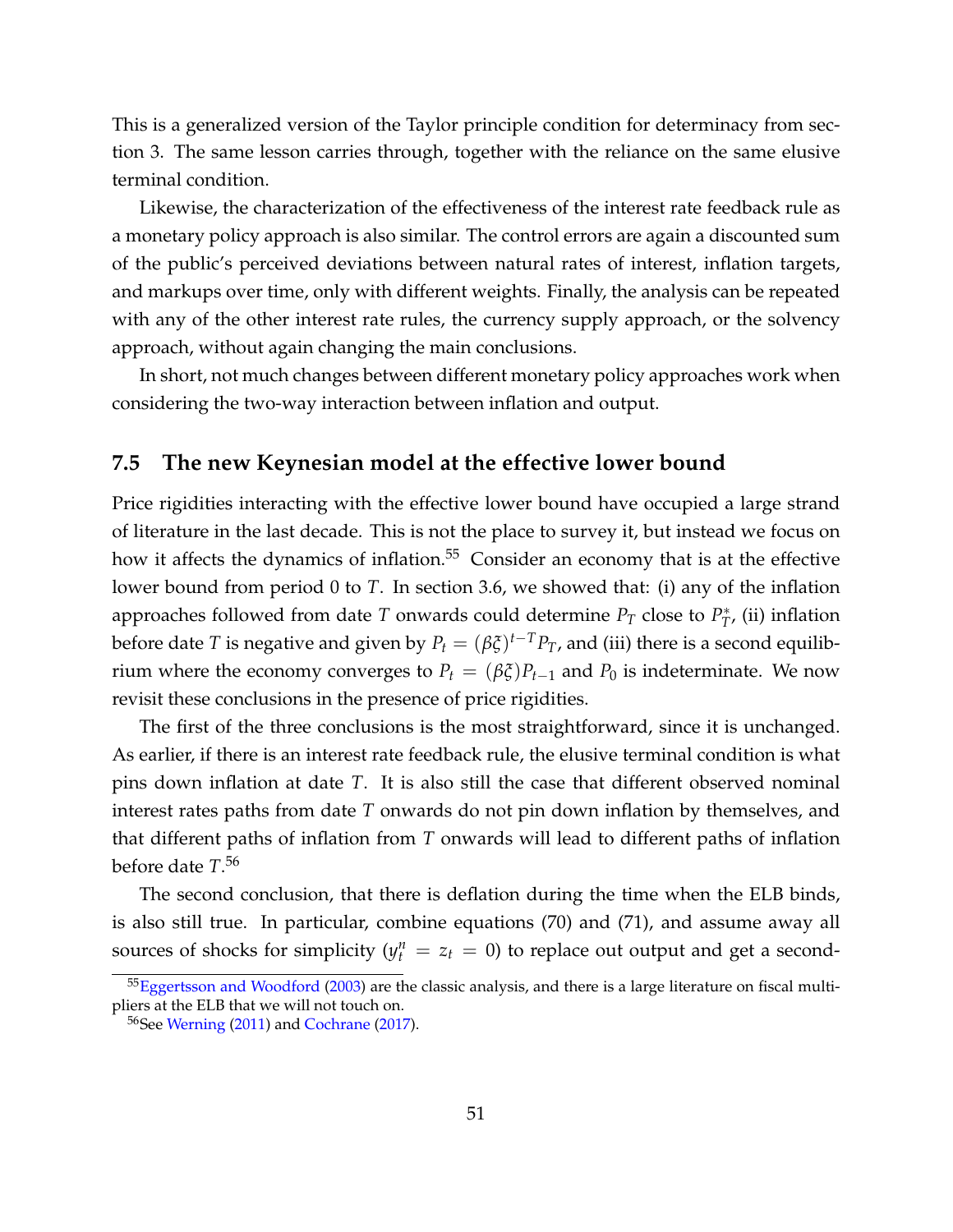order difference equation for inflation:

$$
\pi_t = (1 + \beta - \kappa \alpha) \pi_{t+1} - \beta \pi_{t+2} - \kappa \alpha (i_t - r_t^n). \tag{75}
$$

Now, during the period when the ELB binds  $i_t = \ln(\xi)$ . Since  $\pi_T$  and  $\pi_{T+1}$  are determined, there are two terminal conditions for this equation to give the whole path of inflation from 0 to  $T - 1$ . Just as in section [3.6,](#page-24-0) the central bank has no power to affect this path for inflation, which may be very far from the target inflation rate. During this path, deflation comes with output below its natural level (a recession).

A property of this system is that the larger is *T*, the lower is inflation and output at date 0. In the limit, a temporary interest rate peg that lasts forever has an unboundedly large effect on inflation and output today. Related, imagine that for a fixed number of periods  $T^Z < T$ , we have  $r_t^n = \underline{r} < \ln \xi$ , making it impossible to achieve a  $\pi_t^* = 0$  target, but that between  $T^Z$  and  $T$  the central bank chooses to keep the nominal interest rate at  $\ln \xi$  even though  $r_t^n = 0$ . The period between  $T^Z$  and  $T$  is a period of strict forward guidance: the central bank is keeping the nominal interest rate at the ELB even though it was not constrained by the state of the economy to do so. Then, the second-order difference equation above then has a startling property: the larger is *T*, keeping  $T^Z$  fixed (that is the larger is the period of forward guidance), the higher are inflation and output at date 0. In fact, if forward guidance is long enough, output may even go above the natural level at date 0. The combination of the ELB with the Calvo Phillips curve makes forward guidance in the distant future a powerful tool to control inflation in the present.

This has been called the forward guidance puzzle since it is easily contradicted by empirical estimates of the effects of forward guidance, and is more generally implausible. $57$ At the same time, the literature has found that limits to rationality as discussed in section [3.5,](#page-20-0) incomplete insurance markets that change the IS relation in equation [\(71\)](#page-49-2), or different models of price rigidity like sticky information that change the Phillips curve in equation [\(70\)](#page-49-1) make the puzzle go away.<sup>[58](#page-52-1)</sup>

Finally, we turn to the third and final lesson from section [3.6](#page-24-0) on the presence of a

<span id="page-52-0"></span><sup>&</sup>lt;sup>57</sup>The puzzle was identified in [Del Negro, Giannoni and Patterson](#page-58-10) [\(2012\)](#page-58-10) and [Carlstrom, Fuerst and](#page-57-14) [Paustian](#page-57-14) [\(2015\)](#page-57-14).

<span id="page-52-1"></span><sup>&</sup>lt;sup>58</sup> [Angeletos and Lian](#page-56-12) [\(2018\)](#page-56-12), [Gabaix](#page-59-16) [\(2019\)](#page-59-5), and García-Schmidt and Woodford (2019) study deviations from perfect-foresight rationality in this context, [Del Negro, Giannoni and Patterson](#page-58-10) [\(2012\)](#page-58-10) and [McKay,](#page-60-16) [Nakamura and Steinsson](#page-60-16) [\(2016\)](#page-60-16) explore incomplete insurance against income risks by households, and [Carlstrom, Fuerst and Paustian](#page-57-14) [\(2015\)](#page-57-14) explore sticky information price rigidities (see also [Kiley](#page-59-17) [\(2016\)](#page-59-17) and [Eggertson and Garga](#page-58-11) [\(2019\)](#page-58-11)).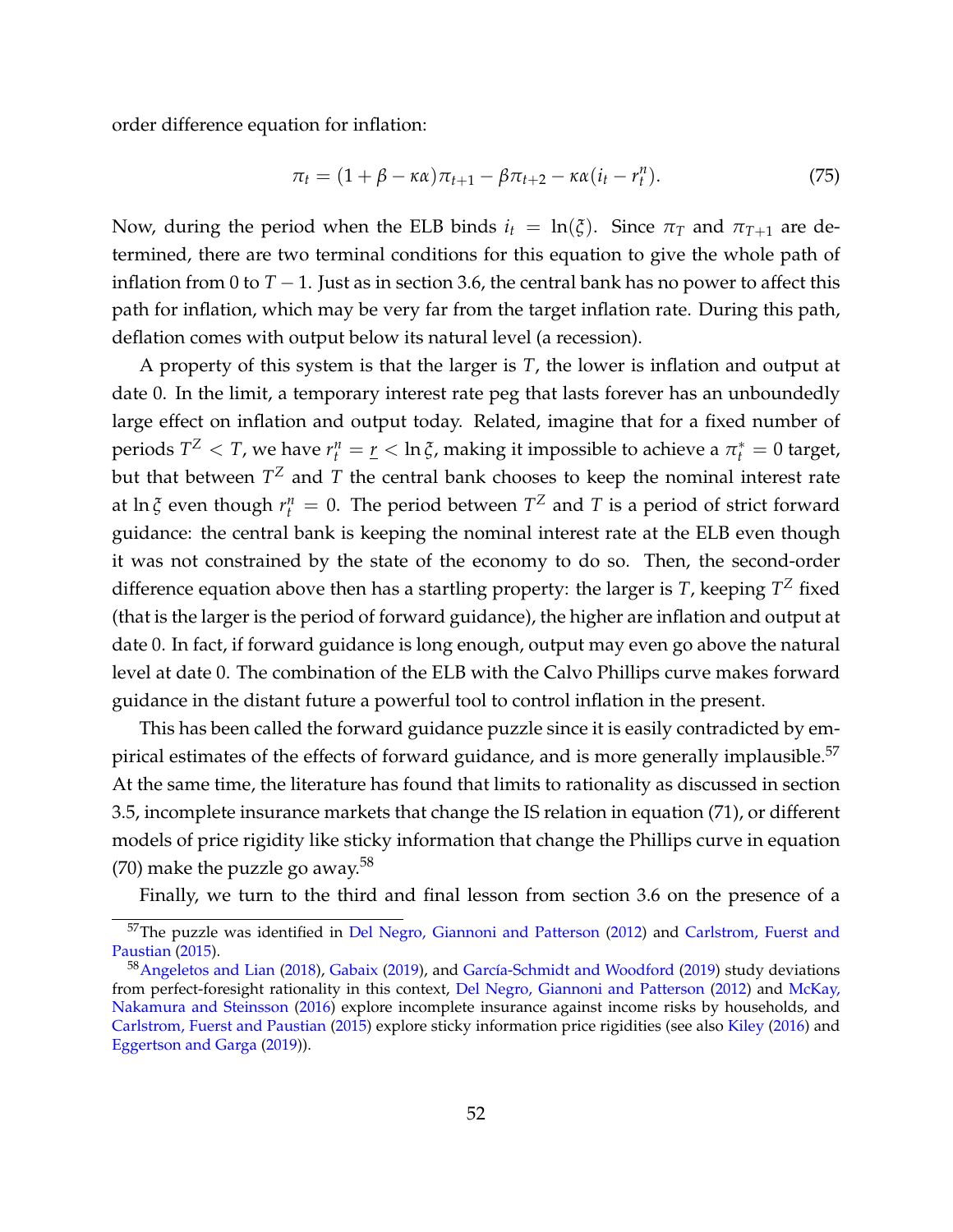permanent-deflation equilibrium that arises from a global analysis. This equilibrium remains with price rigidities. However, now small changes in how the nominal rigidities are modeled, including whether prices are sticky as in [Calvo](#page-57-11) [\(1983\)](#page-57-11) or as in [Rotemberg](#page-61-16) [\(1982\)](#page-61-16), or in how the sunspots that coordinate the equilibrium are introduced, or even in what numerical methods are used to characterize the global solution, seems to matter significantly for the properties of the equilibrium.<sup>[59](#page-53-1)</sup>

## <span id="page-53-0"></span>**8 Conclusion: a unified approach**

Each section introduced one equation reflecting one economic mechanism that can drive inflation. Each of them suggested one or more policy tools that the central bank can use. For each, we presented policy rules that led to determinate inflation and that had a most effective version. For a refresher, table [2](#page-53-2) collects all the approaches, mechanisms, tools, and rules.

<span id="page-53-2"></span>

| Approach      | Equilibrium condition<br>market / equation                | Tools                            | Rules                          |
|---------------|-----------------------------------------------------------|----------------------------------|--------------------------------|
|               | Fisher equation<br>/ financial market<br>/ equation $(6)$ | short-term nominal interest rate | feedback rules: Taylor,        |
|               |                                                           | (on reserves or targeting bonds) | Wicksell, core, inertial,      |
| No-arbitrage  |                                                           | real payment on reserves         | fixed payment                  |
|               |                                                           | long-term nominal interest rate  | feedback rules                 |
|               |                                                           |                                  | yield curve control            |
|               | currency demand                                           | supply of banknotes              | money-growth target            |
| Monetarist    | / market for currency<br>/ equation $(31)$                |                                  | monetarist with feedback       |
|               |                                                           |                                  | seignorage                     |
|               | CB budget constraint                                      | CB net income                    | non-Ricardian surplus          |
| Solvency      | / CB solvency                                             |                                  | net worth                      |
|               | / equation $(43)$                                         |                                  | fiscal dividend                |
|               | price index<br>/ law of one price<br>/ equation $(52)$    | peg to unit of account           | commodity peg                  |
| Gold standard |                                                           |                                  | basket peg                     |
|               |                                                           |                                  | exchange-rate peg              |
|               | Phillips curve                                            | credit policies                  | lending rate target            |
| Real activity | / firms' pricing                                          | all of the above                 | nominal income target          |
|               | / equation $(57)$                                         |                                  | interest rate or all the above |

Table 2: Map of different approaches fo price stability

All of the different economic forces co-exist in the dynamic general equilibrium. The sections in this paper, and different rows in the table, are mutually consistent. To see

<span id="page-53-1"></span> $59$ See Fernández-Villaverde et al. [\(2015\)](#page-58-12), [Boneva, Braun and Waki](#page-57-15) [\(2016\)](#page-57-15), and [Christiano, Eichenbaum](#page-57-4) [and Johannsen](#page-57-4) [\(2018\)](#page-57-4) among others.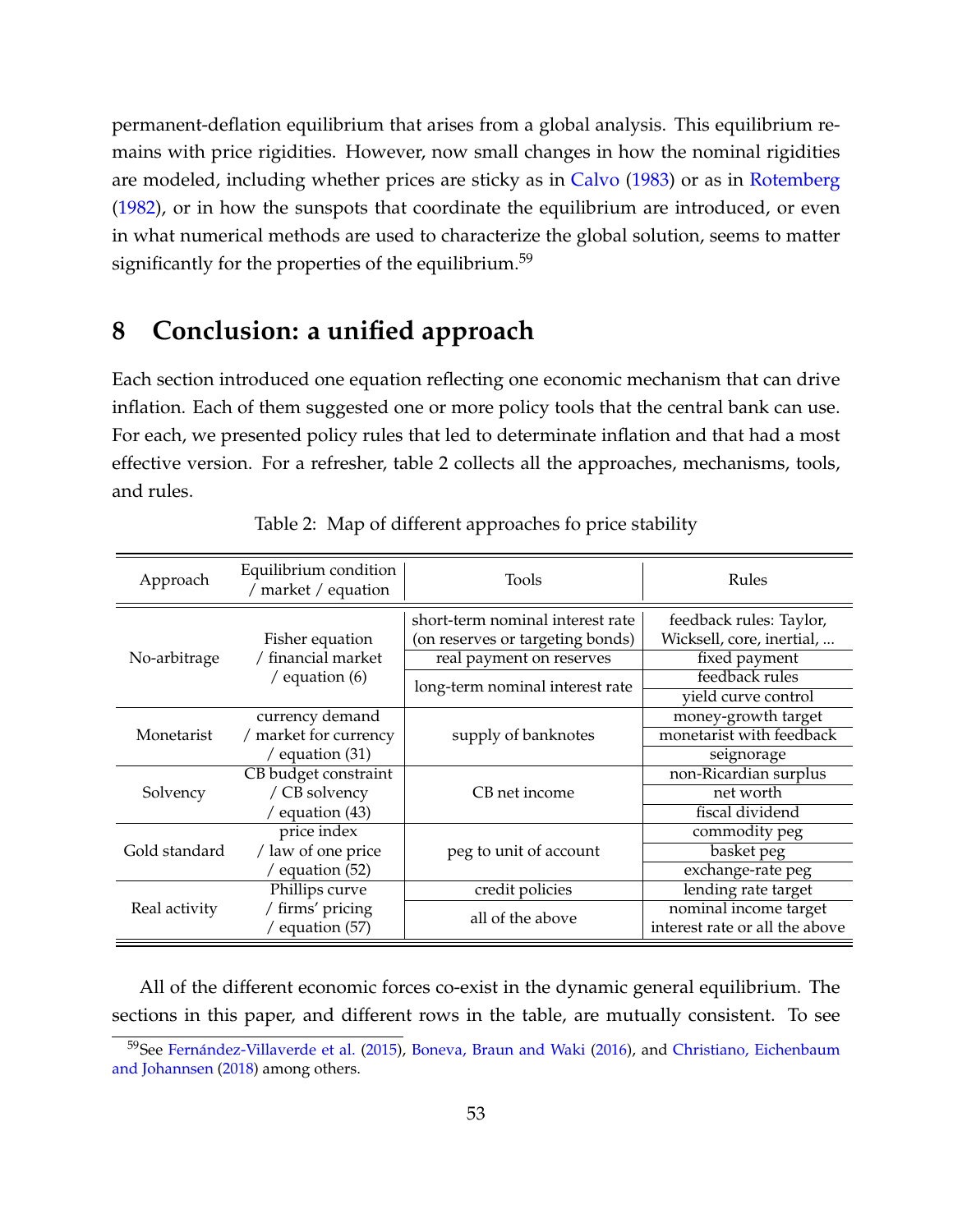this, collect the main equation and policy rule from each section, expressing each in log-deviation terms for the sake of comparison.<sup>[60](#page-54-0)</sup>

$$
i_{t} = r_{t} + \mathbb{E}_{t} \Delta p_{t+1}
$$
 (Fisher)  
\n
$$
h_{t} - p_{t} = c_{t} - \eta i_{t} + u_{t}^{d} - u_{t}^{s}
$$
 (Currently demand)  
\n
$$
i_{t-1} - \pi_{t} + \beta^{-1} (A\hat{v}_{t} - \hat{V}a_{t}) = (1 - \beta) \sum_{j=0}^{\infty} \beta^{j} \mathbb{E}_{t} (m_{t,t+j} + s_{t+j})
$$
 (Budget constraint)  
\n
$$
p_{t} = \alpha \sum_{i=0}^{I} \sum_{j=0}^{J} \omega_{i} \omega_{j} \rho_{t}(i,j) + q_{t} + p_{t}^{F}
$$
 (Price index)

The system has four equations in five unknowns:  $\{p_t, i_t, h_t, v_t, e_t\}_{t=0}^{\infty}$  $\sum_{t=0}^{\infty}$ . Each policy approach is a choice of one of the policy rules. Adding just one of them closes the system and determines all variables. For example, if the central bank follows the no-arbitrage approach, a feedback rule and the Fisher equation pin down the price level and the nominal interest rate. Currency demand then solves for the amount of currency, the solvency condition determines how many reserves ought to be issued by the central bank, and the price index stipulates the nominal exchange rate.

Importantly, the central bank can choose only *one* policy approach. If more than one is chosen, mathematically the system is over-determined. Economically, the different policies are in conflict with each other and it is impossible for the policymaker to follow more than one at the same time. $61$ 

The literature has called the policy tool that is associated with the chosen policy approach the *active* one. The others are *passive*. So, if the central bank chooses an approach setting interest rates, then interest rate policy is active, while currency printing, the fiscal revenues of the central bank, and the exchange rate are all passive.<sup>[62](#page-54-2)</sup>

<span id="page-54-0"></span>Each policy approach came with a measure of effectiveness  $\varepsilon_t$ . When they are all

 $^{60}$ Note that  $i_t$  and  $\hat{v}_t$  are the log deviations of  $(1 + I_{t-1})$  and  $\hat{V}_{t-1} \equiv V_{t-1}/P_{t-1}$  respectively. We omit the important terminal conditions, but each section already discussed them at length.

<span id="page-54-1"></span> $61$ It is possible that policy alternates between different policy approaches according to time and circumstances. We already saw how escape clauses can affect the dynamics of inflation. Some studies have found that different periods in US history were characterized by switches in the policy approaches [\(Bernanke and](#page-56-13) [Mihov,](#page-56-13) [1998;](#page-56-13) [Davig and Leeper,](#page-58-13) [2006;](#page-58-13) [Bianchi and Ilut,](#page-56-14) [2017\)](#page-56-14). In this case, the conditions for determinacy can change becoming themselves hybrids that depend on the frequency of policy shifts [\(Davig and Leeper,](#page-58-14) [2007;](#page-58-14) [Farmer, Waggoner and Zha,](#page-58-15) [2009;](#page-58-15) Barthélemy and Marx, [2019\)](#page-56-15).

<span id="page-54-2"></span> $62A$  different use of the word active and passive is to describe which of the two institutions, the central bank or the Treasury, is imposing its decisions on the other. If they are playing a game with each other, this will affect how the policy approach is chosen and set. Unfortunately, both definitions of active/passive are used in the literature, generating confusion.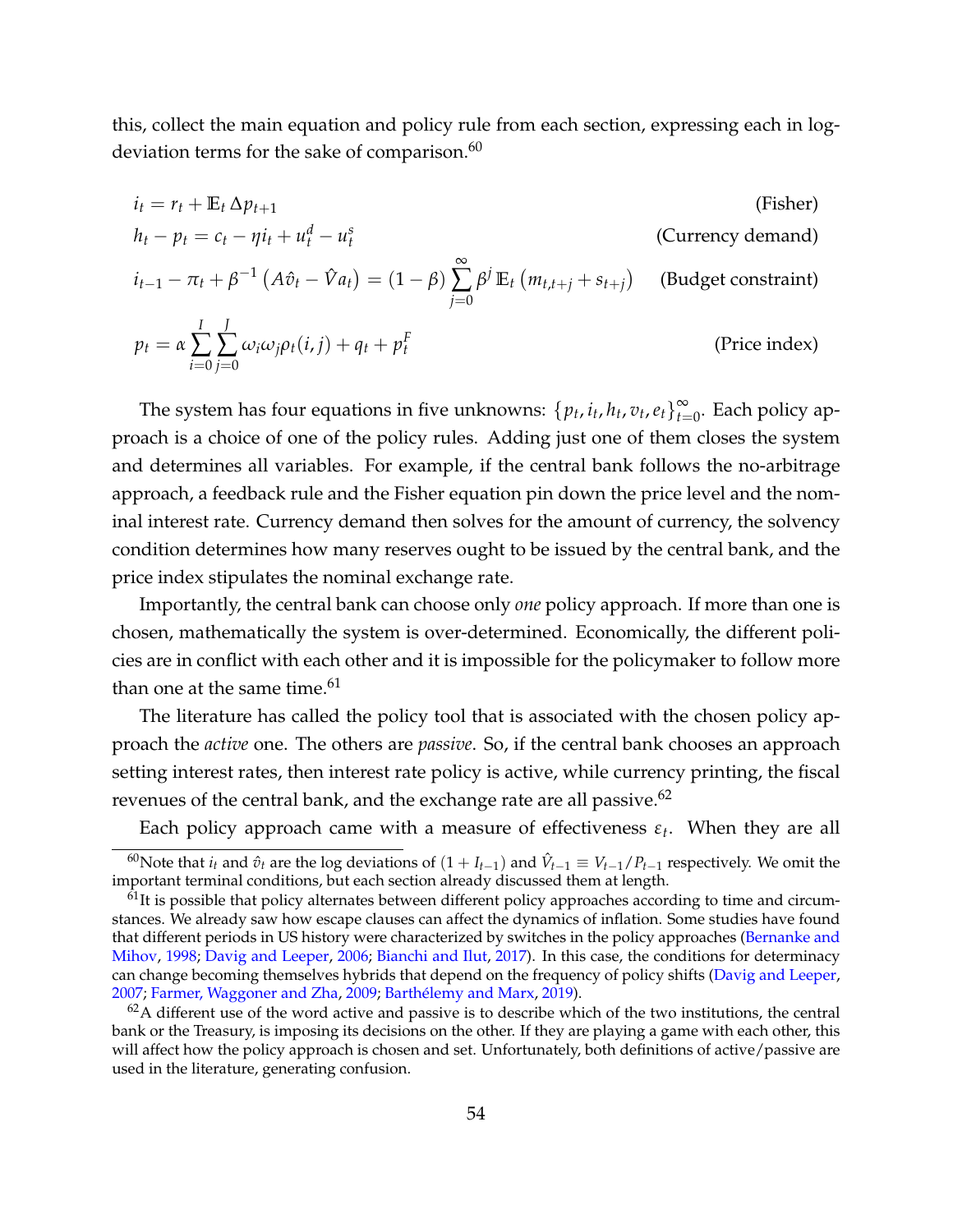brought together, this provides a way to compare approaches that does not rely solely on whether one finds some assumptions more convincing than others, but can be backed with estimates of their effectiveness. Central banks can control inflation. The way they go about doing it can be more or less effective, but in ways that are measurable and can be made scientific.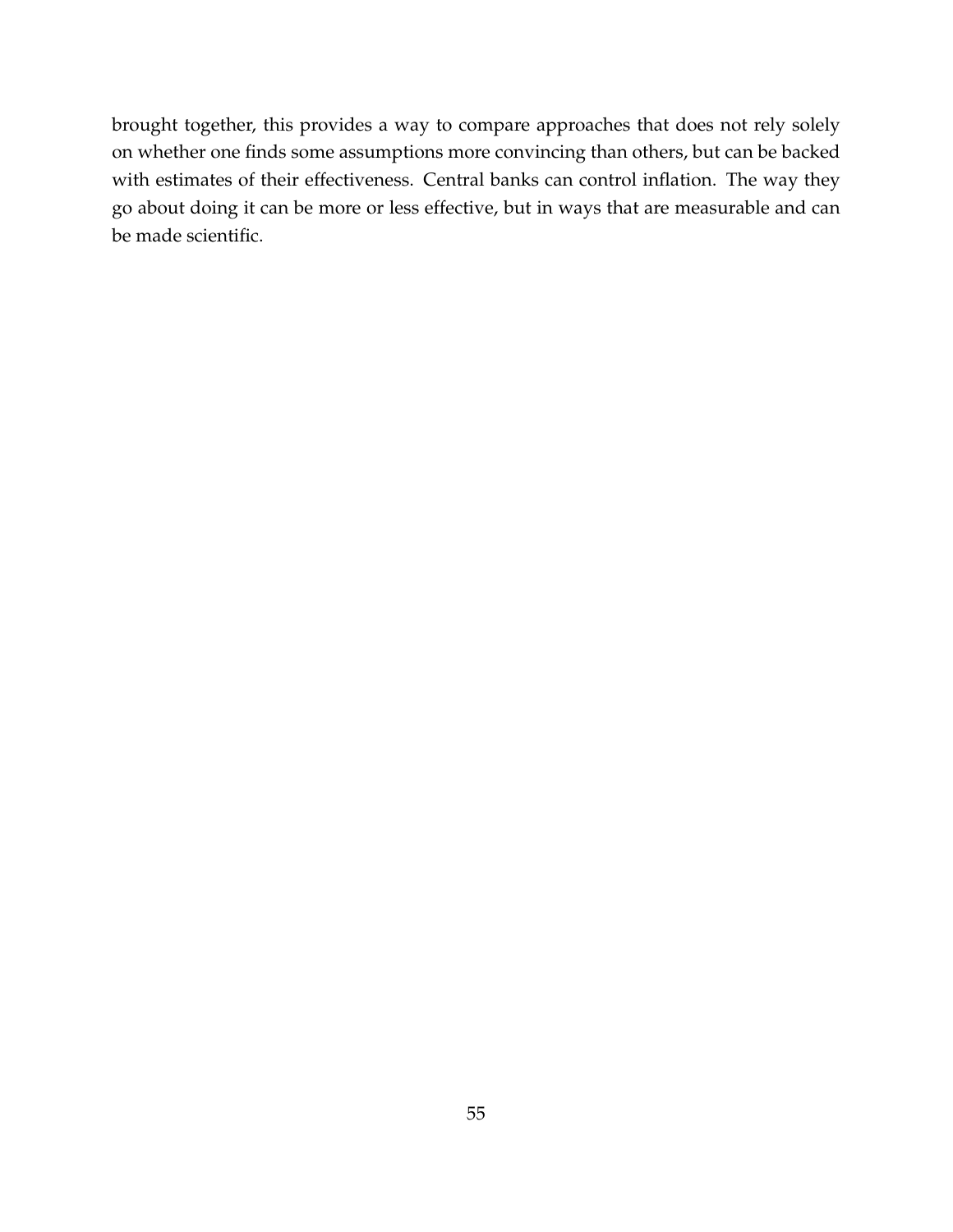## **References**

- <span id="page-56-1"></span>**Ad˜ao, Bernardino, Isabel Correia, and Pedro Teles.** 2014. "Short and Long Interest Rate Targets." *Journal of Monetary Economics*, 66: 95–107.
- <span id="page-56-6"></span>**Agarwal, Ruchir, and Miles Kimball.** 2019. "Enabling Deep Negative Rates to Fight Recessions: A Guide." IMF Working Paper 19/84.
- <span id="page-56-8"></span>**Alvarez, Fernando, and Francesco Lippi.** 2014. "Persistent Liquidity Effects and Long-Run Money Demand." *American Economic Journal: Macroeconomics*, 6(2): 71–107.
- <span id="page-56-12"></span>**Angeletos, George-Marios, and Chen Lian.** 2018. "Forward Guidance without Common Knowledge." *American Economic Review*, 108(9): 2477–2512.
- <span id="page-56-3"></span>**Atkeson, Andrew, Varadarajan V Chari, and Patrick J Kehoe.** 2010. "Sophisticated Monetary Policies." *Quarterly Journal of Economics*, 125(1): 47–89.
- <span id="page-56-9"></span>**Ball, Laurence.** 2001. "Another Look at Long-Run Money Demand." *Journal of Monetary Economics*, 47(1): 31–44.
- <span id="page-56-4"></span>**Barrdear, John.** 2018. "The Calm Policymaker: Imperfect Common Knowledge in New Keynesian Models." Bank of England Working Paper 653.
- <span id="page-56-15"></span>Barthélemy, Jean, and Magali Marx. 2019. "Monetary Policy Switching and Indeterminacy." *Quantitative Economics*, 10(1): 353–385.
- <span id="page-56-2"></span>**Bassetto, Marco.** 2005. "Equilibrium and Government Commitment." *Journal of Economic Theory*, 124(1): 79–105.
- <span id="page-56-11"></span>**Bean, Charles R.** 1983. "Targeting Nominal Income: An Appraisal." *Economic Journal*, 93(372): 806– 819.
- <span id="page-56-0"></span>**Benassy, Jean-Pascal.** 2000. "Price Level Determinacy under a Pure Interest Rate Peg." *Review of Economic Dynamics*, 3(1): 194–211.
- <span id="page-56-7"></span>**Benati, Luca, Robert E. Lucas Jr., Juan Pablo Nicolini, and Warren E. Weber.** 2019. "International Evidence on Long-Run Money Demand." FRB Minneapolis Staff Report 587.
- <span id="page-56-5"></span>**Benhabib, Jess, Stephanie Schmitt-Grohe, and Martin Uribe.** 2001. "The Perils of Taylor Rules." *Journal of Economic Theory*, 96(1-2): 40–69.
- <span id="page-56-10"></span>**Benigno, Pierpaolo.** 2019. "A Central Bank Theory of Price Level Determination." *American Economic Journal: Macroeconomics*, forthcoming.
- <span id="page-56-13"></span>**Bernanke, Ben S., and Ilian Mihov.** 1998. "Measuring Monetary Policy." *Quarterly Journal of Economics*, 113(3): 869–902.
- <span id="page-56-14"></span>**Bianchi, Francesco, and Cosmin Ilut.** 2017. "Monetary/Fiscal Policy Mix and Agents' Beliefs." *Review of Economic Dynamics*, 26: 113–139.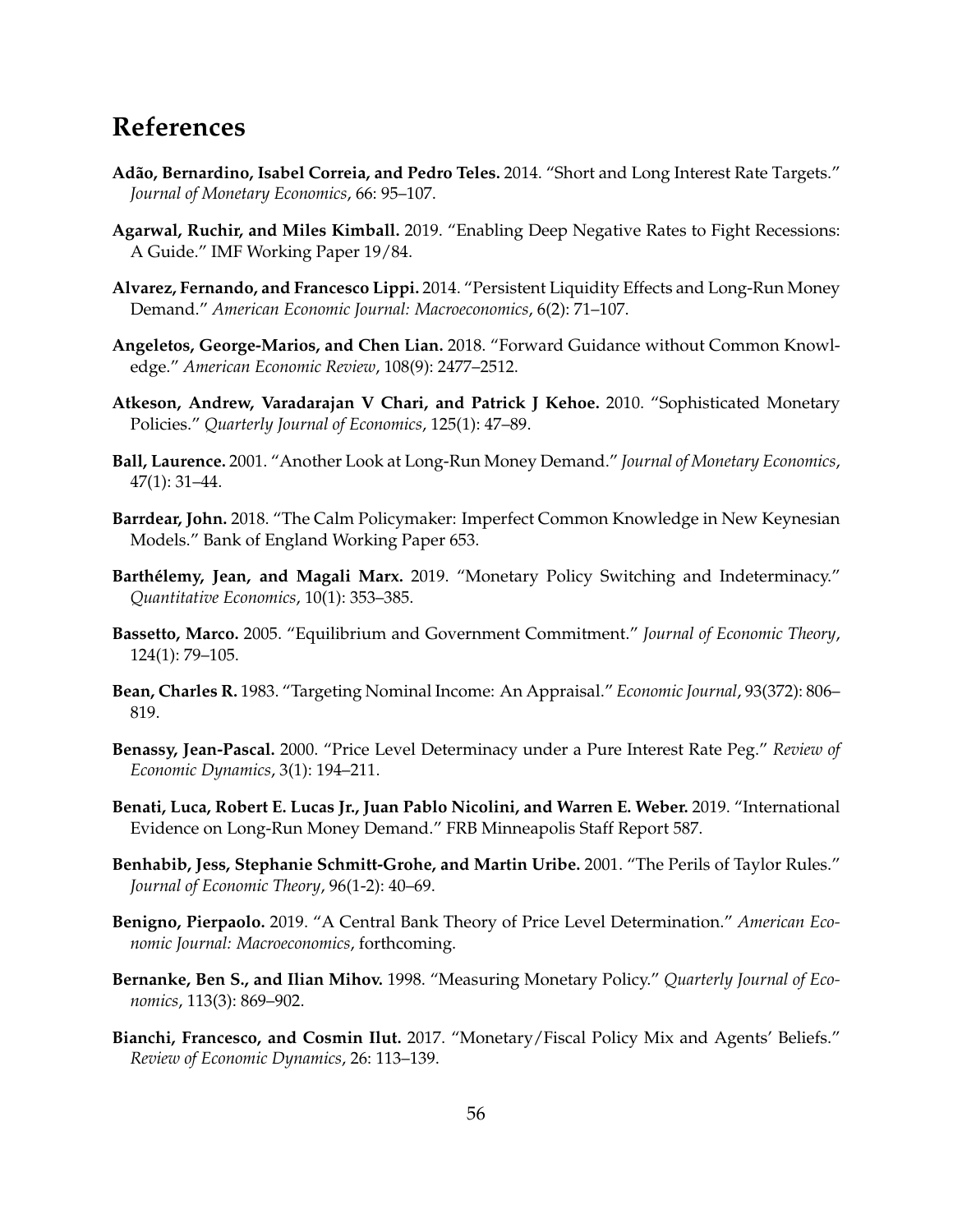- <span id="page-57-15"></span>**Boneva, Lena Mareen, R. Anton Braun, and Yuichiro Waki.** 2016. "Some Unpleasant Properties of Loglinearized Solutions when the Nominal Rate Is Zero." *Journal of Monetary Economics*, 84: 216– 232.
- <span id="page-57-5"></span>Borağan Aruoba, S, Pablo Cuba-Borda, and Frank Schorfheide. 2017. "Macroeconomic Dynamics Near the ZLB: A Tale of Two Countries." *Review of Economic Studies*, 85(1): 87–118.
- <span id="page-57-10"></span>**Bordo, Michael.** 2005. *The Gold Standard and Related Regimes: Collected Essays.* Cambridge University Press.
- <span id="page-57-8"></span>**Buiter, Willem H.** 2017. "The Good and the Bad Fiscal Theory of the Price Level." CEPR Discussion Paper 11975.
- <span id="page-57-3"></span>**Bullard, James, and Kaushik Mitra.** 2002. "Learning about Monetary Policy Rules." *Journal of Monetary Economics*, 49(6): 1105–1129.
- <span id="page-57-11"></span>**Calvo, Guillermo A.** 1983. "Staggered Prices in a Utility-Maximizing Framework." *Journal of Monetary Economics*, 12(3): 383–398.
- <span id="page-57-7"></span>**Canzoneri, Matthew B., Dale W. Henderson, and Kenneth S. Rogoff.** 1983. "The Information Content of the Interest Rate and Optimal Monetary Policy." *Quarterly Journal of Economics*, 98(4): 545–566.
- <span id="page-57-12"></span>**Capie, Forrest.** 2010. *The Bank of England: 1950s to 1979.* Cambridge University Press.
- <span id="page-57-13"></span>**Carlstrom, Charles T, and Timothy S Fuerst.** 2002. "Taylor Rules in a Model that Satisfies the Natural-Rate Hypothesis." *American Economic Review*, 92(2): 79–84.
- <span id="page-57-6"></span>**Carlstrom, Charles T, and Timothy S Fuerst.** 2003. "Money Growth Rules and Price Level Determinacy." *Review of Economic Dynamics*, 6(2): 263 – 275.
- <span id="page-57-14"></span>**Carlstrom, Charles T., Timothy Fuerst, and Matthias Paustian.** 2015. "Inflation and Output in New Keynesian Models with a Transient Interest Rate Peg." *Journal of Monetary Economics*, 76: 230–243.
- <span id="page-57-1"></span>**Christiano, Lawrence J., and Massimo Rostagno.** 2001. "Money Growth Monitoring and the Taylor Rule." NBER Working Paper 8539.
- <span id="page-57-2"></span>**Christiano, Lawrence J., and Yuta Takahashi.** 2018. "Discouraging Deviant Behavior in Monetary Economics." NBER Working Paper 24949.
- <span id="page-57-4"></span>**Christiano, Lawrence J., Martin S Eichenbaum, and Benjamin K Johannsen.** 2018. "Does the New Keynesian Model Have a Uniqueness Problem?" NBER Working Paper 24612.
- <span id="page-57-0"></span>**Clarida, Richard, Jordi Gal´ı, and Mark Gertler.** 2000. "Monetary Policy Rules and Macroeconomic Stability: Evidence and Some Theory." *Quarterly Journal of Economics*, 115(1): 147–180.
- <span id="page-57-9"></span>**Cochrane, John H.** 2001. "Long-Term Debt and Optimal Policy in the Fiscal Theory of the Price Level." *Econometrica*, 69(1): 69–116.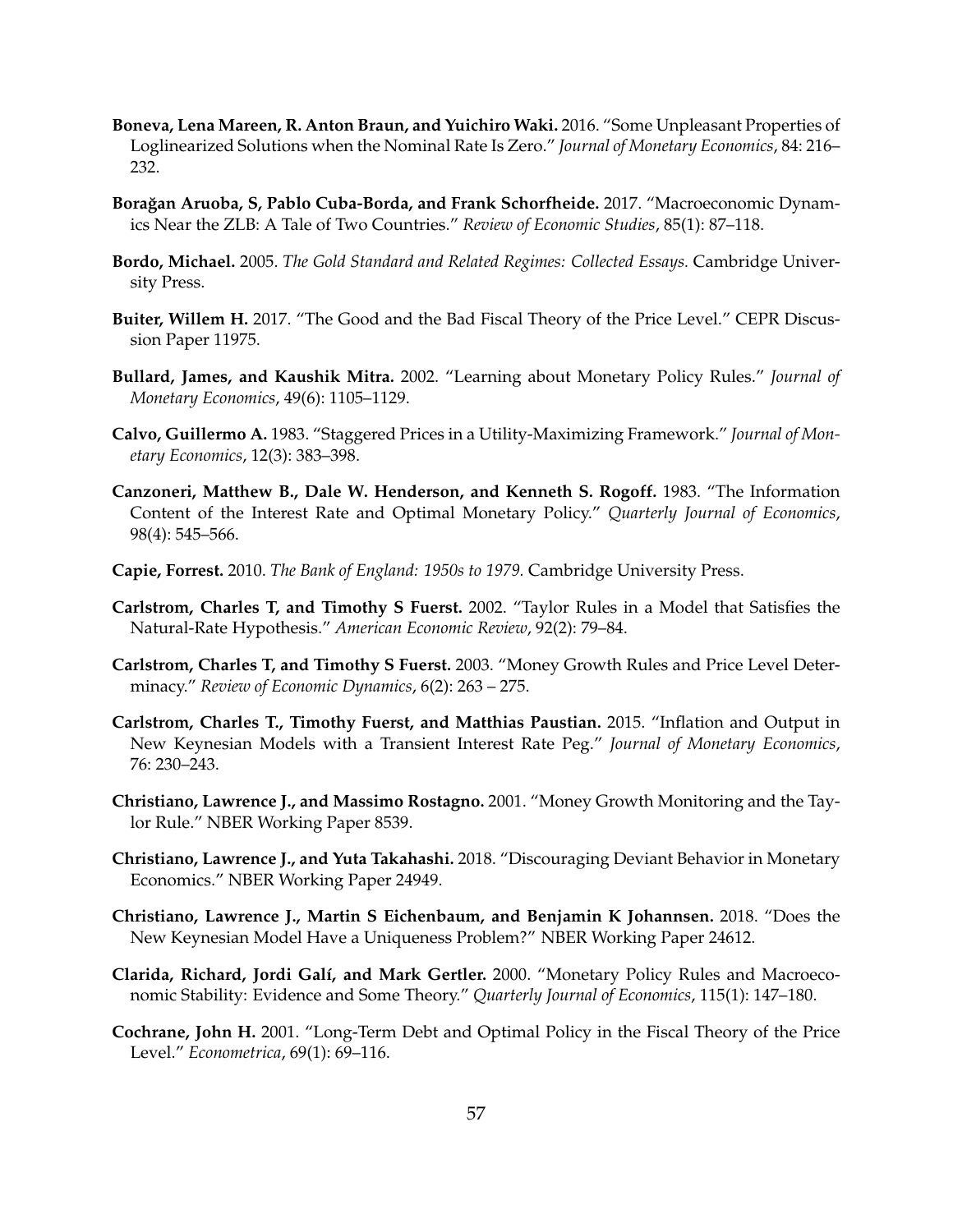<span id="page-58-6"></span>**Cochrane, John H.** 2005. "Money as Stock." *Journal of Monetary Economics*, 52(3): 501–528.

- <span id="page-58-1"></span>**Cochrane, John H.** 2011. "Determinacy and Identification with Taylor Rules." *Journal of Political Economy*, 119(3): 565–615.
- <span id="page-58-9"></span>**Cochrane, John H.** 2017. "The New-Keynesian Liquidity Trap." *Journal of Monetary Economics*, 92: 47–63.
- <span id="page-58-13"></span>**Davig, Troy, and Eric M Leeper.** 2006. "Fluctuating Macro Policies and the Fiscal Theory." *NBER Macroeconomics Annual*, 21: 247–315.
- <span id="page-58-14"></span>**Davig, Troy, and Eric M Leeper.** 2007. "Generalizing the Taylor Principle." *American Economic Review*, 97(3): 607–635.
- <span id="page-58-7"></span>**Del Negro, Marco, and Christopher A. Sims.** 2015. "When Does a Central Bank's Balance Sheet Require Fiscal Support?" *Journal of Monetary Economics*, 73: 1–19.
- <span id="page-58-10"></span>**Del Negro, Marco, Marc P Giannoni, and Christina Patterson.** 2012. "The Forward Guidance Puzzle." FRB of New York Staff Report 574.
- <span id="page-58-0"></span>**Den Haan, Wouter J, Pontus Rendahl, and Markus Riegler.** 2017. "Unemployment (Fears) and Deflationary Spirals." *Journal of the European Economic Association*, 16(5): 1281–1349.
- <span id="page-58-5"></span>**Diba, Behzad, and Olivier Loisel.** 2019. "Pegging the Interest Rate on Bank Reserves: A Resolution of New Keynesian Puzzles and Paradoxes." Available at: [http://olivierloisel.com/](http://olivierloisel.com/research/PIRBR.pdf) [research/PIRBR.pdf](http://olivierloisel.com/research/PIRBR.pdf).
- <span id="page-58-11"></span>**Eggertson, Gauti B., and Vaishali Garga.** 2019. "Sticky Prices versus Sticky Information: Does it Matter for Policy Paradoxes?" *Review of Economic Dynamics*, 31: 363–392.
- <span id="page-58-8"></span>**Eggertsson, Gauti B., and Michael Woodford.** 2003. "The Zero Bound on Interest Rates and Optimal Monetary Policy." *Brookings Papers on Economic Activity*, 34(1): 139–235.
- <span id="page-58-3"></span>**Evans, George W., and Garey Ramey.** 1992. "Expectation Calculation and Macroeconomic Dynamics." *American Economic Review*, 82(1): 207–224.
- <span id="page-58-2"></span>**Evans, George W., and Seppo Honkapohja.** 2001. *Learning and Expectations in Macroeconomics.* Princeton University Press.
- <span id="page-58-4"></span>**Farhi, Emmanuel, and Iván Werning.** 2019. "Monetary Policy, Bounded Rationality, and Incomplete Markets." *American Economic Review*, forthcoming.
- <span id="page-58-15"></span>**Farmer, Roger EA, Daniel F Waggoner, and Tao Zha.** 2009. "Understanding Markov-Switching Rational Expectations Models." *Journal of Economic Theory*, 144(5): 1849–1867.
- <span id="page-58-12"></span>Fernández-Villaverde, Jesús, Grey Gordon, Pablo Guerrón-Quintana, and Juan F. Rubio-Ramírez. 2015. "Nonlinear Adventures at the Zero Lower Bound." *Journal of Economic Dynamics and Control*, 57: 182 – 204.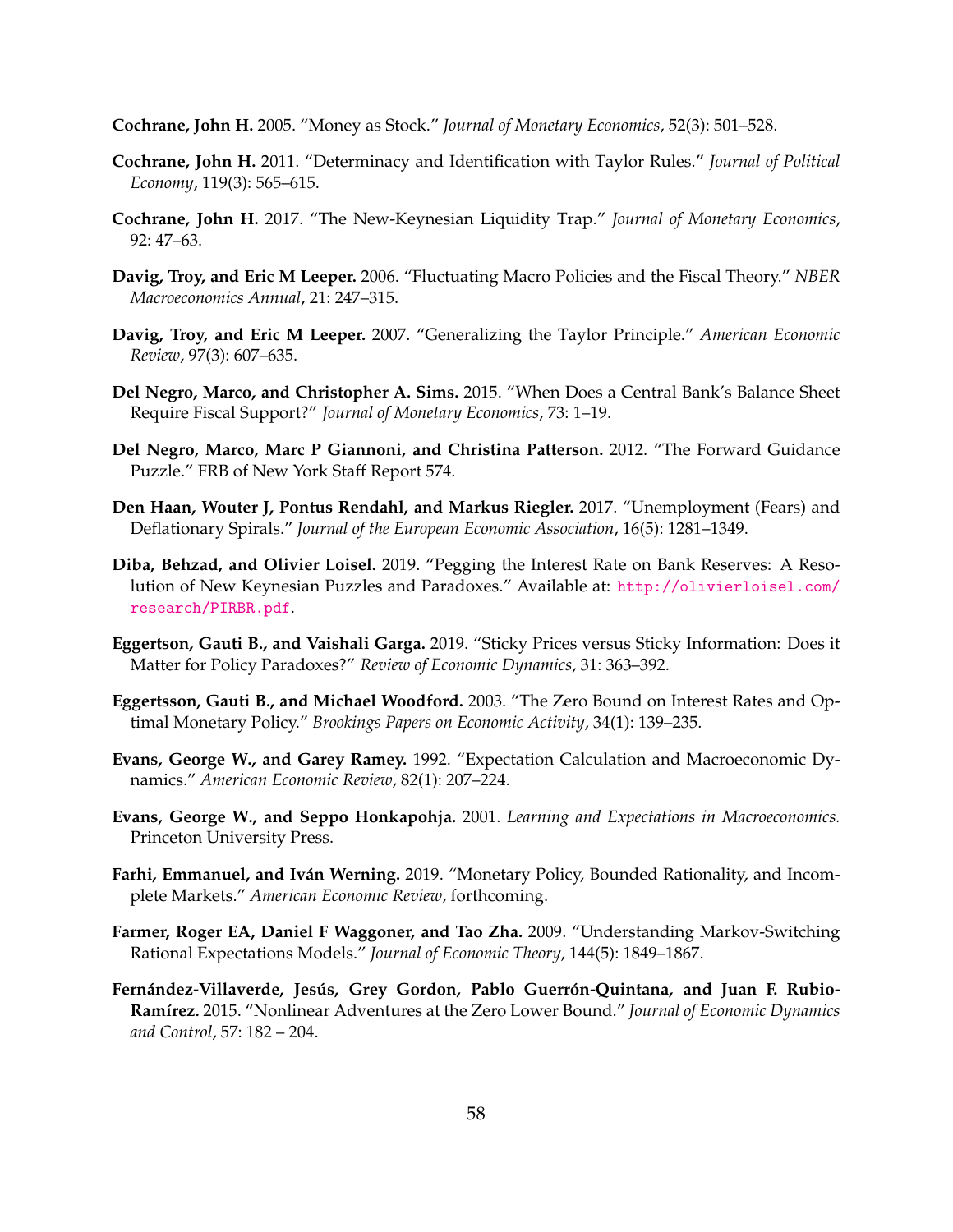- <span id="page-59-12"></span>**Frankel, Jeffrey.** 2010. "Monetary Policy in Emerging Markets: A Survey." In *Handbook of Monetary Economics*. Vol. 3B, , ed. Benjamin M. Friedman and Michael Woodford, 1439–1520. Elsevier: North Holland.
- <span id="page-59-13"></span>**Friedman, Benjamin M.** 1990. "Targets and Instruments of Monetary Policy." In *Handbook of Monetary Economics*. Vol. 2, 1185 – 1230. Elsevier.
- <span id="page-59-16"></span>**Gabaix, Xavier.** 2019. "A Behavioral New Keynesian Model." NBER Working Paper 22954.
- <span id="page-59-15"></span>**Gali, Jordi.** 2008. *Monetary Policy, Inflation, and the Business Cycle.* MIT Press.
- <span id="page-59-5"></span>García-Schmidt, Mariana, and Michael Woodford. 2019. "Are Low Interest Rates Deflationary? A Paradox of Perfect-Foresight Analysis." *American Economic Review*, 109(1): 86–120.
- <span id="page-59-14"></span>**Giannoni, Marc P., and Michael Woodford.** 2017. "Optimal Target Criteria for Stabilization Policy." *Journal of Economic Theory*, 168: 55–106.
- <span id="page-59-6"></span>**Goodfriend, Marvin.** 2016. "The Case for Unencumbering Interest Rate Policy at the Zero Bound." In *Designing Resilient Monetary Policy Frameworks for the Future*. 127–160. Federal Reserve Bank of Kansas City.
- <span id="page-59-2"></span>**Hagedorn, Marcus.** 2018. "A Demand Theory of the Price Level." CEPR Discussion Paper 11364.
- <span id="page-59-4"></span>**Hall, Robert E.** 1997. "Irving Fisher's Self-Stabilizing Money." *American Economic Review Papers and Proceedings*, 87(2): 436–438.
- <span id="page-59-9"></span>**Hall, Robert E., and Ricardo Reis.** 2015. "Maintaining Central-Bank Solvency under New-Style Central Banking." NBER Working Paper 21173.
- <span id="page-59-3"></span>**Hall, Robert E., and Ricardo Reis.** 2016. "Achieving Price Stability by Manipulating the Central Bank's Payment on Reserves." NBER Working Paper 22761.
- <span id="page-59-0"></span>**Hume, David.** 1752. *Political Discourses.* A. Kincaid & A. Donaldson.
- <span id="page-59-11"></span>**Ilzetzki, Ethan, Carmen M. Reinhart, and Kenneth S. Rogoff.** 2019. "Exchnage arrangements entering the 21st century: which anchor will hold?" *Quarterly Journal of Economics*, forthcoming.
- <span id="page-59-7"></span>**Ireland, Peter N.** 2009. "On the Welfare Cost of Inflation and the Recent Behavior of Money Demand." *American Economic Review*, 99(3): 1040–1052.
- <span id="page-59-1"></span>**Khan, Aubhik, Robert G. King, and Alexander L. Wolman.** 2003. "Optimal Monetary Policy." *Review of Economic Studies*, 70(4): 825–860.
- <span id="page-59-17"></span>**Kiley, Michael.** 2016. "Policy Paradoxes in the New-Keynesian Model." *Review of Economic Dynamics*, 21: 1–15.
- <span id="page-59-8"></span>**Leeper, Eric M.** 1991. "Equilibria under Active and Passive Monetary and Fiscal Policies." *Journal of Monetary Economics*, 27: 129–147.
- <span id="page-59-10"></span>**Leeper, Eric M, and Campbell Leith.** 2016. "Understanding Inflation as a Joint Monetary–Fiscal Phenomenon." In *Handbook of Macroeconomics*. Vol. 2, 2305–2415. Elsevier: North Holland.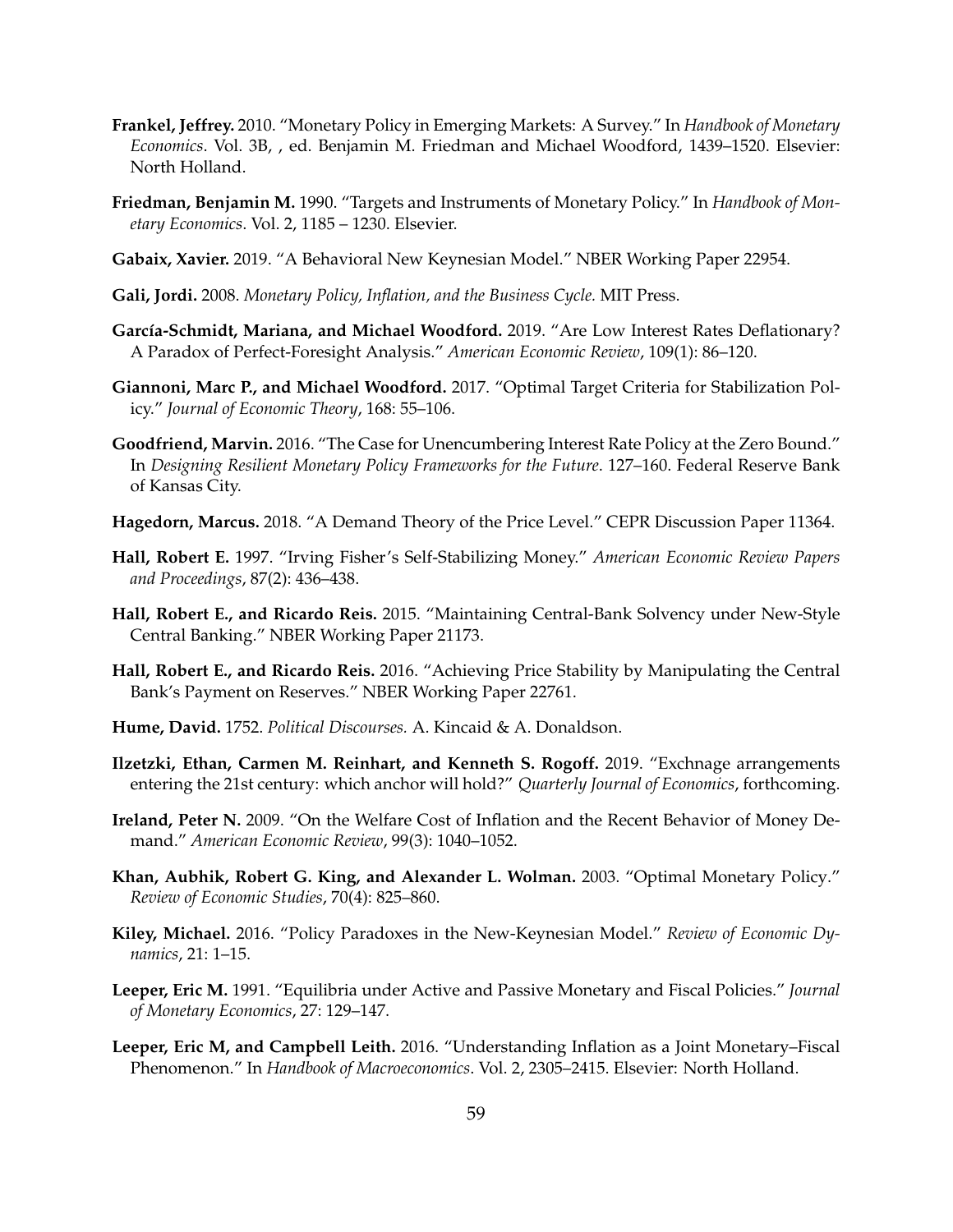- <span id="page-60-8"></span>**Loisel, Olivier.** 2019. "The Implementability and Implementation of Feasible Paths by Stabilization Policy." Available at: <http://olivierloisel.com/research/ISP.pdf>.
- <span id="page-60-4"></span>**Lubik, Thomas A., and Frank Schorfheide.** 2004. "Testing for Indeterminacy: An Application to U.S. Monetary Policy." *American Economic Review*, 94(1): 190–217.
- <span id="page-60-6"></span>**Magill, Michael, and Martine Quinzii.** 2014. "Term Structure and Forward Guidance as Instruments of Monetary Policy." *Economic Theory*, 56(1): 1–32.
- <span id="page-60-3"></span>**McCallum, Bennett T.** 1981. "Price Level Determinacy with an Interest Rate Policy Rule and Rational Expectations." *Journal of Monetary Economics*, 8(3): 319–329.
- <span id="page-60-0"></span>**McCallum, Bennett T.** 1999. "Issues in the Design of Monetary Policy Rules." In *Handbook of Macroeconomics*. Vol. 1, , ed. J. B. Taylor and M. Woodford, Chapter 23, 1483–1530. Elsevier.
- <span id="page-60-9"></span>**McCallum, Bennett T.** 2003. "Multiple-Solution Indeterminacies in Monetary Policy Analysis." *Journal of Monetary Economics*, 50(5): 1153–1175.
- <span id="page-60-10"></span>**McCallum, Bennett T.** 2007. "E-stability vis-a-vis Determinacy Results for a Broad Class of Linear Rational Expectations Models." *Journal of Economic Dynamics and Control*, 31(4): 1376–1391.
- <span id="page-60-5"></span>**McGough, Bruce, Glenn D. Rudebusch, and John C. Williams.** 2005. "Using a Long-Term Interest Rate as the Monetary Policy Instrument." *Journal of Monetary Economics*, 52(5): 855 – 879.
- <span id="page-60-16"></span>McKay, Alisdair, Emi Nakamura, and Jón Steinsson. 2016. "The Power of Forward Guidance Revisited." *American Economic Review*, 106(10): 3133–58.
- <span id="page-60-11"></span>**Mertens, Karel R. S. M., and Morten O. Ravn.** 2014. "Fiscal Policy in an Expectations-Driven Liquidity Trap." *Review of Economic Studies*, 81(4): 1637–1667.
- <span id="page-60-2"></span>**Muth, John.** 1960. "Optimal Properties of Exponentially Weighted Forecasts." *Journal of the American Statistical Association*, 55: 290–306.
- <span id="page-60-1"></span>**Nakajima, Tomoyuki, and Herakles Polemarchakis.** 2005. "Money and Prices under Uncertainty." *Review of Economic Studies*, 72(1): 223–246.
- <span id="page-60-7"></span>**Obstfeld, Maurice, and Kenneth Rogoff.** 1983. "Speculative Hyperinflations in Maximizing Models: Can we Rule them Out?" *Journal of Political Economy*, 91(4): 675–687.
- <span id="page-60-15"></span>**Obstfeld, Maurice, and Kenneth Rogoff.** 1995. "The Mirage of Fixed Exchange Rates." *The Journal of Economic Perspectives*, 9(4): 73–96.
- <span id="page-60-13"></span>**Piazzesi, Monika, Ciaran Rogers, and Martin Schneider.** 2019. "Money and Banking in a New Keynesian Model." Available at: <https://web.stanford.edu/~piazzesi/MBinNK.pdf>.
- <span id="page-60-14"></span>**Reinhart, Carmen M., and Kenneth S. Rogoff.** 2009. *This Time is Different: Eight Centuries of Financial Folly.* Princeton University Press.
- <span id="page-60-12"></span>**Reis, Ricardo.** 2016. "Funding Quantitative Easing to Target Inflation." In *Designing Resilient Monetary Policy Frameworks for the Future*. Jackson Hole Symposium:Federal Reserve Bank of Kansas City.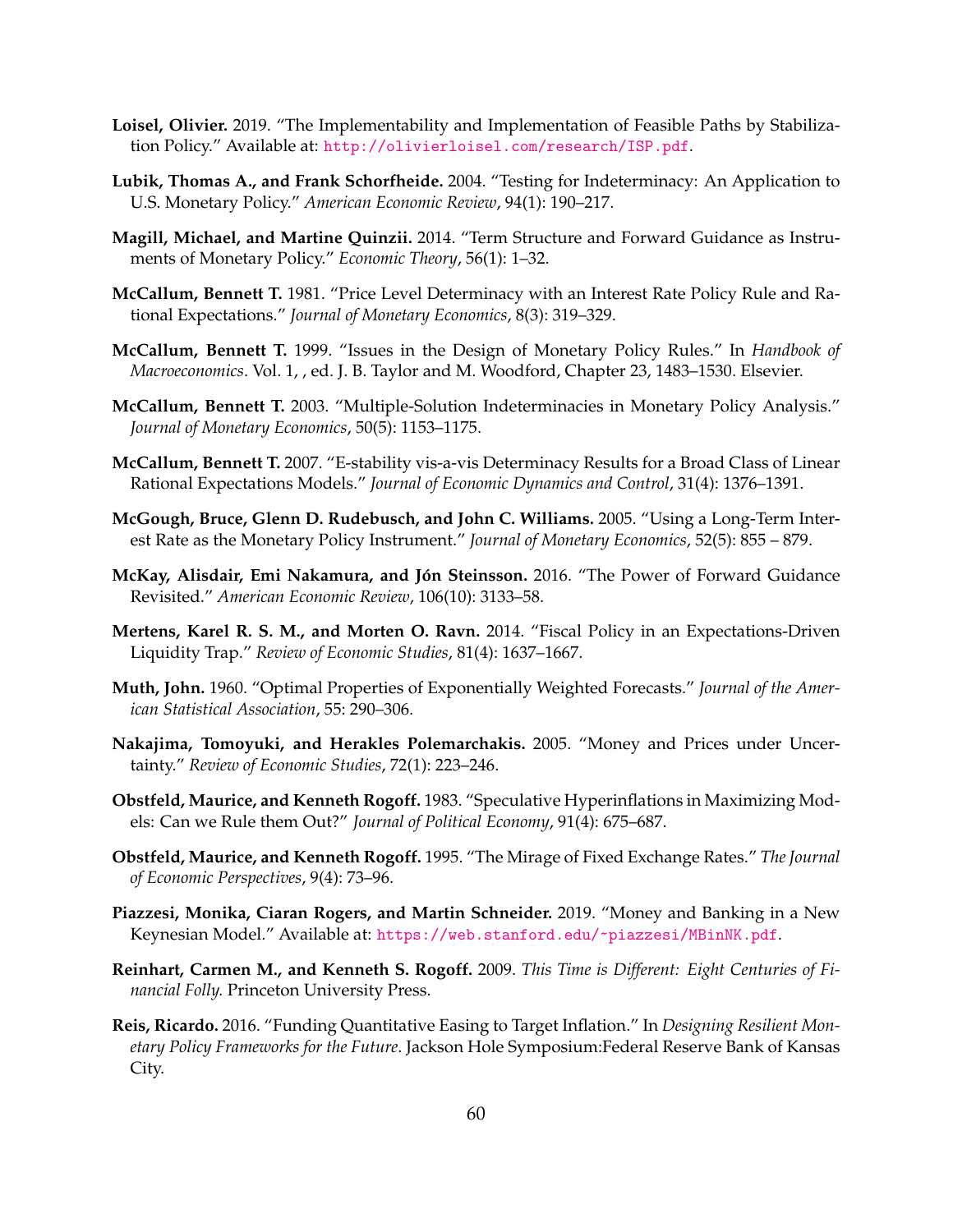- <span id="page-61-13"></span>**Reis, Ricardo.** 2017. "QE in the Future: The Central Bank's Balance Sheet in a Fiscal Crisis." *IMF Economic Review*, 65(1): 1–42.
- <span id="page-61-4"></span>**Reis, Ricardo.** 2019*a*. "Central Banks Going Long." In *Monetary Policy and Financial Stability: Transmission Mechanisms and Policy Implications*. , ed. Markus Brunnermeier Alvaro Aguirre and Diego Saravia, 43–81. Central Bank of Chile.
- <span id="page-61-9"></span>**Reis, Ricardo.** 2019*b*. "The New Normal Central Bank Balance Sheet." Phillips lecture at the LSE.
- <span id="page-61-6"></span>**Rogoff, Kenneth.** 2017. "Dealing with Monetary Paralysis at the Zero Bound." *Journal of Economic Perspectives*, 31(3): 47–66.
- <span id="page-61-16"></span>**Rotemberg, Julio.** 1982. "Monopolistic Price Adjustment and Aggregate Output." *Review of Economic Studies*, 44(4): 517–531.
- <span id="page-61-7"></span>**Sargent, Thomas J.** 1982. "The Ends of Four Big Inflations." In *Inflation: Causes and Effects*. 41–98. National Bureau of Economic Research.
- <span id="page-61-2"></span>**Sargent, Thomas J, and Neil Wallace.** 1975. ""Rational" Expectations, the Optimal Monetary Instrument, and the Optimal Money Supply Rule." *Journal of Political Economy*, 83(2): 241–254.
- <span id="page-61-8"></span>**Sargent, Thomas J, and Neil Wallace.** 1984. "Some Unpleasant Monetarist Arithmetic." In *Monetarism in the United Kingdom*. 15–41. Springer.
- <span id="page-61-11"></span>**Sims, Christopher A.** 1994. "A Simple Model for Study of the Determination of the Price Level and the Interaction of Monetary and Fiscal Policy." *Economic Theory*, 4(3): 381–399.
- <span id="page-61-12"></span>**Sims, Christopher A.** 2013. "Paper Money." *American Economic Review Papers and Proceedings*, 103(3): 563–584.
- <span id="page-61-14"></span>**Svensson, Lars E. O.** 2003. "What Is Wrong with Taylor Rules? Using Judgment in Monetary Policy through Targeting Rules." *Journal of Economic Literature*, 41(2): 426–477.
- <span id="page-61-5"></span>**Taylor, John.** 1996. "Policy Rules as a Means to a More Effective Monetary Policy." *Monetary and Economic Studies*, 14(1): 28–39.
- <span id="page-61-3"></span>**Taylor, John B.** 1993. "Discretion versus Policy Rules in Practice." *Carnegie-Rochester Conference Series on Public Policy*, 39: 195–214.
- <span id="page-61-15"></span>**Werning, Ivan.** 2011. "Managing a Liquidity Trap: Monetary and Fiscal Policy." NBER Working Paper 17344.
- <span id="page-61-10"></span>**Woodford, Michael.** 1994. "Monetary Policy and Price Level Determinacy in a Cash-in-Advance Economy." *Economic Theory*, 4(3): 345–380.
- <span id="page-61-0"></span>**Woodford, Michael.** 2003. *Interest and Prices: Foundations of a Theory of Monetary Policy.* Princeton University Press.
- <span id="page-61-1"></span>**Woodford, Michael.** 2010. "Optimal Monetary Stabilization Policy." In *Handbook of Monetary Economics*. Vol. 3, , ed. Benjamin M. Friedman and Michael Woodford, Chapter 14, 723 – 828. Elsevier: North Holland.